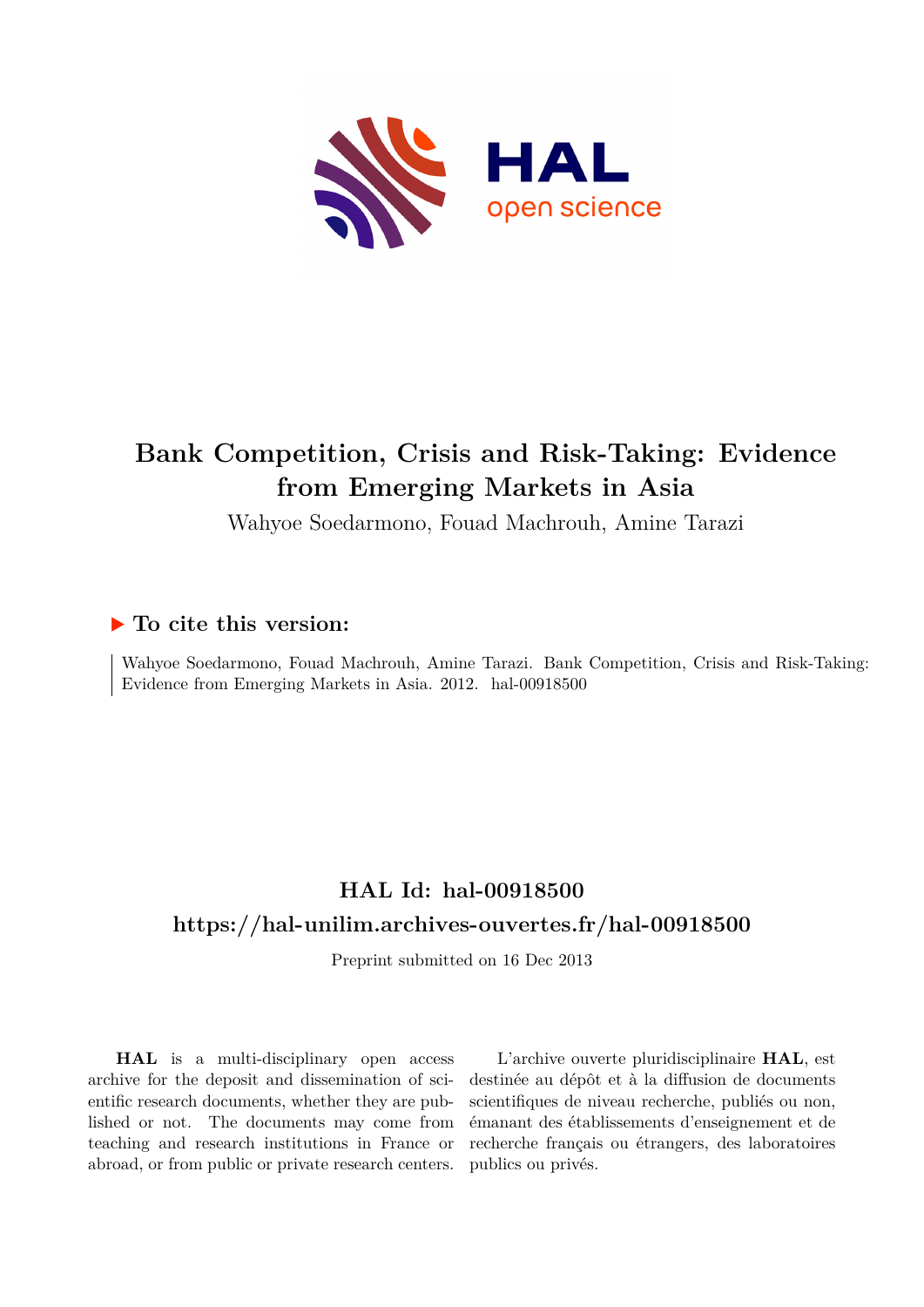# **Bank competition, crisis and risk-taking: Evidence from emerging markets in Asia**

Wahyoe Soedarmono<sup>1</sup>, Fouad Machrouh<sup>2</sup>, Amine Tarazi<sup>3,\*,a</sup>

<sup>1</sup>*World Bank, EASPR, Jakarta, Indonesia*  <sup>2</sup>*Institut Supérieur de Commerce et d'Administration des Entreprises, Casablanca, Morocco*  <sup>3</sup>*Université de Limoges, LAPE, Limoges, France*

#### **Abstract**

This paper investigates the impact on financial stability of bank competition in emerging markets by taking into account crisis periods. Based on a broad set of commercial banks in Asia over the 1994-2009 period, the empirical results indicate that a higher degree of market power in the banking market is associated with higher capital ratios, higher income volatility and higher insolvency risk of banks. In general, although banks in less competitive markets hold more capital, the levels of capitalization are not high enough to offset the impact on default risk of higher risk taking. Nevertheless, during crisis periods, specifically the 1997 Asian crisis that has directly affected Asian banks, market power in banking has a stabilizing impact. A closer investigation however shows that such findings only hold for countries with a smaller size of the largest banks, suggesting that the impact of bank competition is conditional on the extent to which the banking industry may benefit from too-big-to-fail subsidies. Overall, this paper has policy implications for bank consolidation policies and the role of the lender of last resort.

**JEL Classification**: G21, G28

**Keywords**: bank competition, moral hazard, financial crisis, Asia

 $\overline{a}$ 

<sup>\*</sup>Coresponding author. Tel: +33-555-14-92-05

<sup>&</sup>lt;sup>a</sup> E-mail addresses: [wsoedarmono@worldbank.org,](mailto:wsoedarmono@worldbank.org) [fmachrouh@groupeiscae.ma,](http://webmail.unilim.fr/imp/message.php?mailbox=%2A%2Asearch_1ndd57aggwf0dw84s0k4kc&index=1248&thismailbox=INBOX) [amine.tarazi@unilim.fr.](mailto:amine.tarazi@unilim.fr) The contents of this paper are the sole responsibility of the author and can under no circumstances be regarded as reflected the position of the World Bank, its executive directors or countries they represent.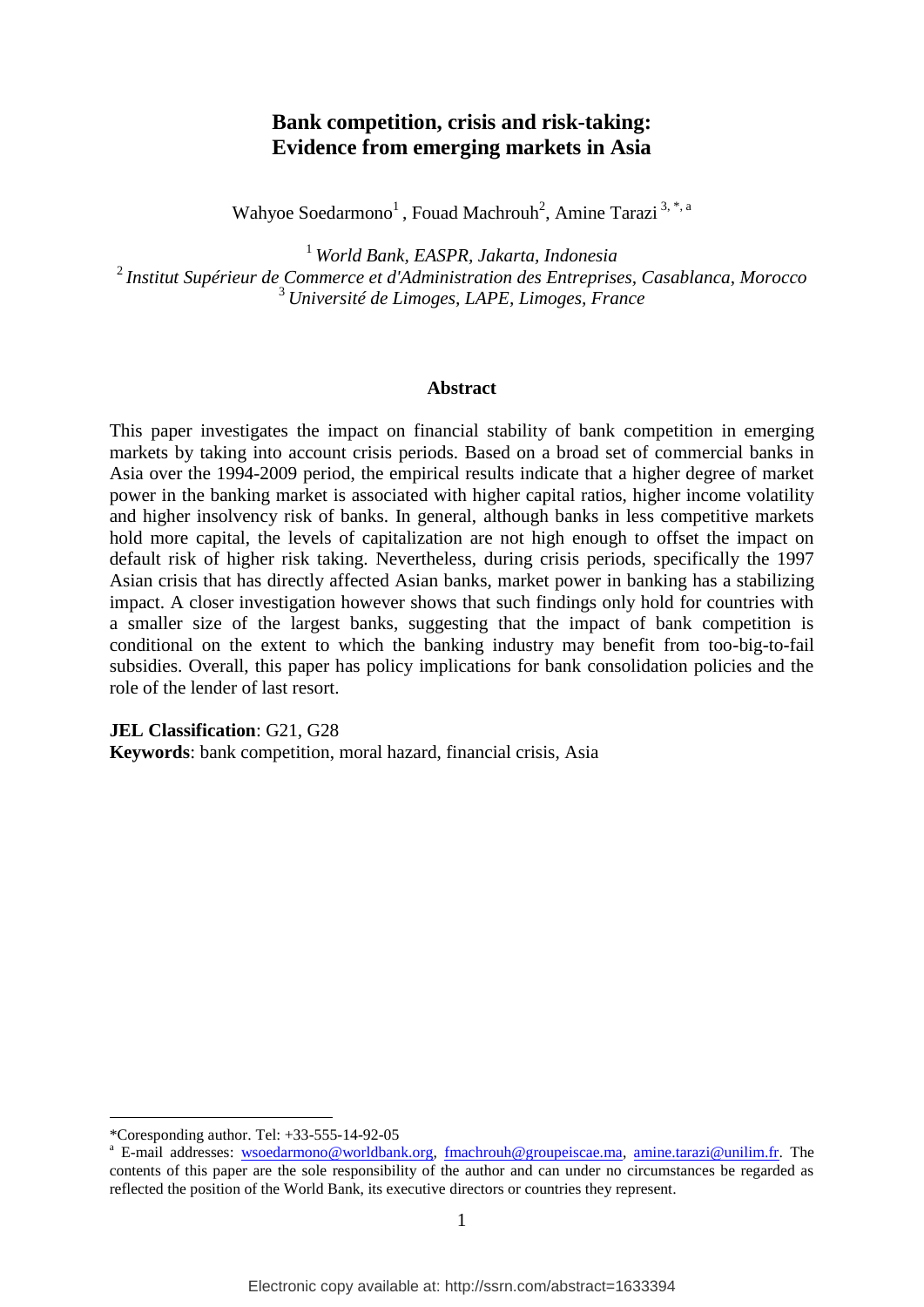# **Bank competition, crisis and risk-taking: Evidence from emerging markets in Asia**

#### **Abstract**

This paper investigates the impact on financial stability of bank competition in emerging markets by taking into account crisis periods. Based on a broad set of commercial banks in Asia over the 1994-2009 period, the empirical results indicate that a higher degree of market power in the banking market is associated with higher capital ratios, higher income volatility and higher insolvency risk of banks. In general, although banks in less competitive markets hold more capital, the levels of capitalization are not high enough to offset the impact on default risk of higher risk taking. Nevertheless, during crisis periods, specifically the 1997 Asian crisis that has directly affected Asian banks, market power in banking has a stabilizing impact. A closer investigation however shows that such findings only hold for countries with a smaller size of the largest banks, suggesting that the impact of bank competition is conditional on the extent to which the banking industry may benefit from too-big-to-fail subsidies. Overall, this paper has policy implications for bank consolidation policies and the role of the lender of last resort.

**JEL Classification**: G21, G28

**Keywords**: bank competition, moral hazard, financial crisis, Asia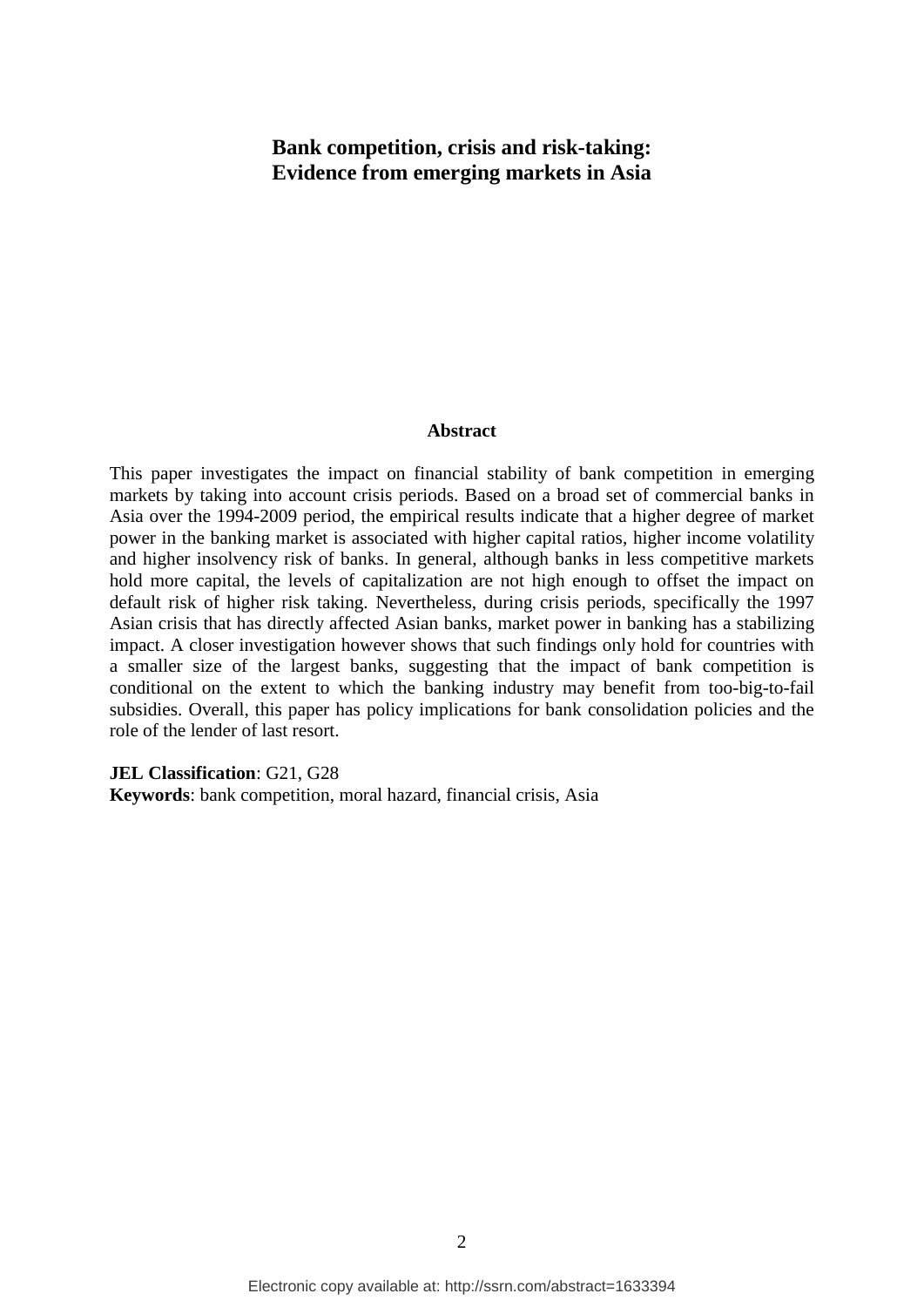# **1. Introduction**

 Since the end of the eighties, financial liberalization aiming to enhance financial sector competition has raised concerns for both researchers and policy makers. In countries with bank-based financial systems, financial liberalization is expected to create more efficient banking markets with lower cost of borrowing for entrepreneurs. Nevertheless, the externalities stemming from an increase in bank competition remain an open question and the occurrence of banking crises in both developing and developed countries over the last three decades has cast doubts on the role of competition in banking. Consequently, the relationship between bank competition and stability remains a widely debated and controversial issue.

This paper aims to revisit and extend the nexus between bank competition and stability, particularly from the perspective of emerging economies with bank-based financial systems that have experienced financial crises. Indeed, a great number of studies have extensively examined the link between competition and risk in banking, but only few works have been dedicated to emerging economies. Furthermore, to our knowledge no study has investigated the impact of financial crises on the link between competition and stability in banking.

The occurrence of financial crises is an important dimension in the competitionstability nexus in banking because crises could directly modify market competitiveness as well as bank behavior in terms of risk taking. Financial crises have also spawned several banking reforms such as capitalizations and consolidations that might in turn alter the degree of competition and moral hazard in banking. Therefore, assessing the link between competition and the risk behavior of banks should take crises into account to control for various factors that might affect the link.

For such purposes, this paper focuses on the Asian banking industry for several reasons. First, Asian countries have undergone dramatic changes from expansionary financial

3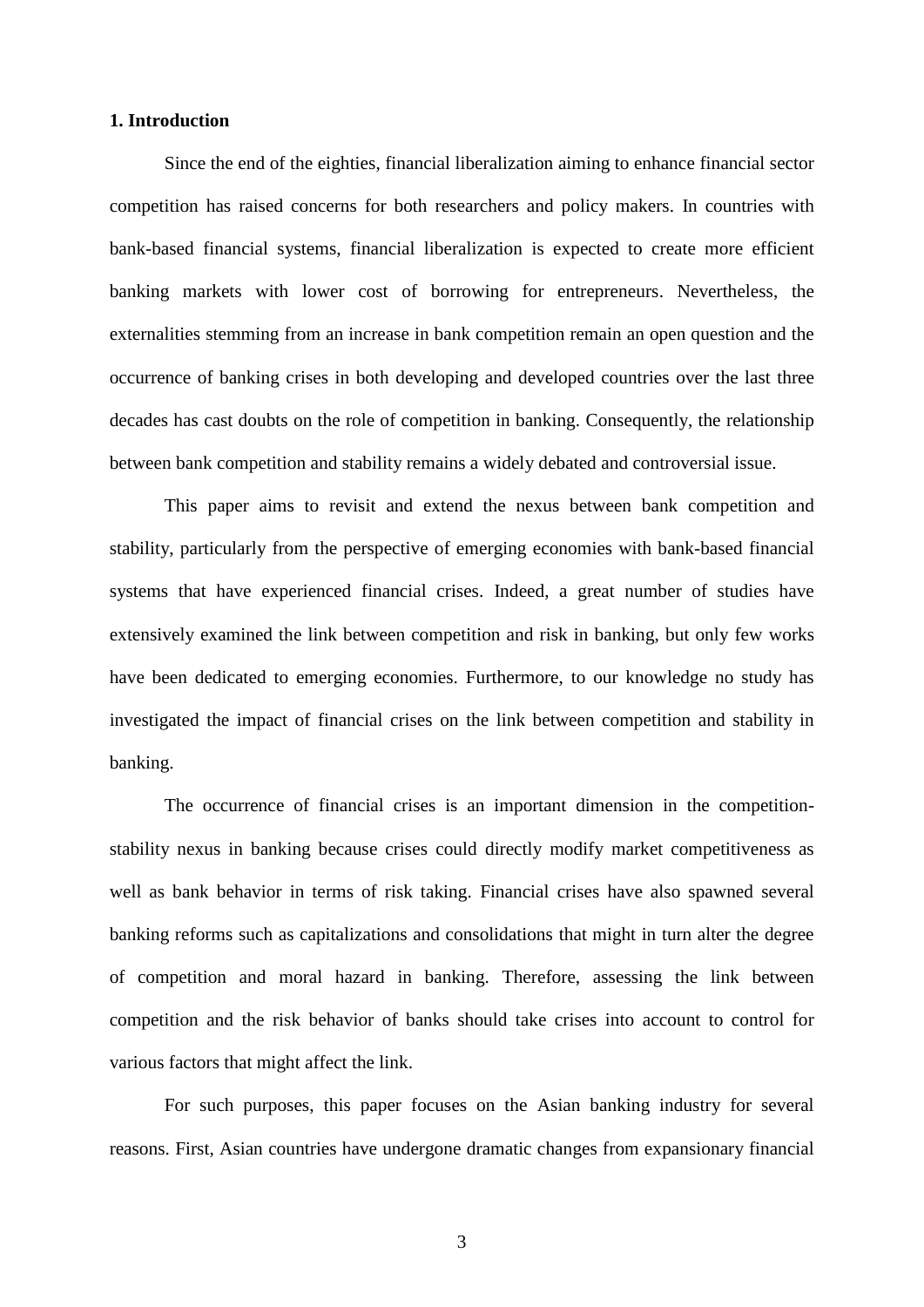liberalization in 1980s to a severe crisis in 1997 and again, have experienced rapid growth of financial globalization in the  $21<sup>st</sup>$  century (Cook, 2009; Moshirian, 2008). Second, banking stability remains an important issue in both academic and policy circles in Asia, as banking is the predominant source of finance for private sector businesses in Asian countries (Adams, 2008). Yet, private sector businesses in Asia also remain vulnerable, where poor accounting standards, non-transparent management practices, and a governance system with weak protections for minority shareholders remain in the post-Asian crisis (Park, 2006). This corporate vulnerability can in turn deteriorate bank stability through risk-shifting mechanisms as highlighted by Stiglitz and Weiss (1981).

Moreover, the characteristics of competition, crises and reforms in Asian banking are particularly relevant for the purpose of our study. The unsupervised financial liberalization of the 1980s has resulted in stronger competition on the credit market, particularly in real estate markets (Sachs and Woo, 2000). This in turn was perceived as the origin of the 1997 Asian crisis. In response to the 1997 Asian crisis, financial reforms in the form of bank capitalizations and consolidations that might affect bank competition have also been widely implemented<sup>1</sup>.

 With regards to bank consolidations, Asian countries have shown a remarkable trend. They have experienced a rapid growth of bank mergers and acquisitions (M&As) with a growth rate reaching 25% per year as of 2003 (Santoso, 2009). Such consolidations have led to the emergence of large banks and are likely to alter the degree of competition in banking, but whether these developments resulted in higher or lower bank stability remains unexplored, particularly during crisis periods.

In the meantime, bank consolidations could exacerbate "too-big-to-fail" effects, increasing risk-taking incentives through "gamble for resurrection" strategies to exploit state

 $\overline{a}$ 

 $<sup>1</sup>$  See Williams and Nguyen (2005) and Klingebiel et al (2001) for further discussion on several financial reforms</sup> in Asian countries.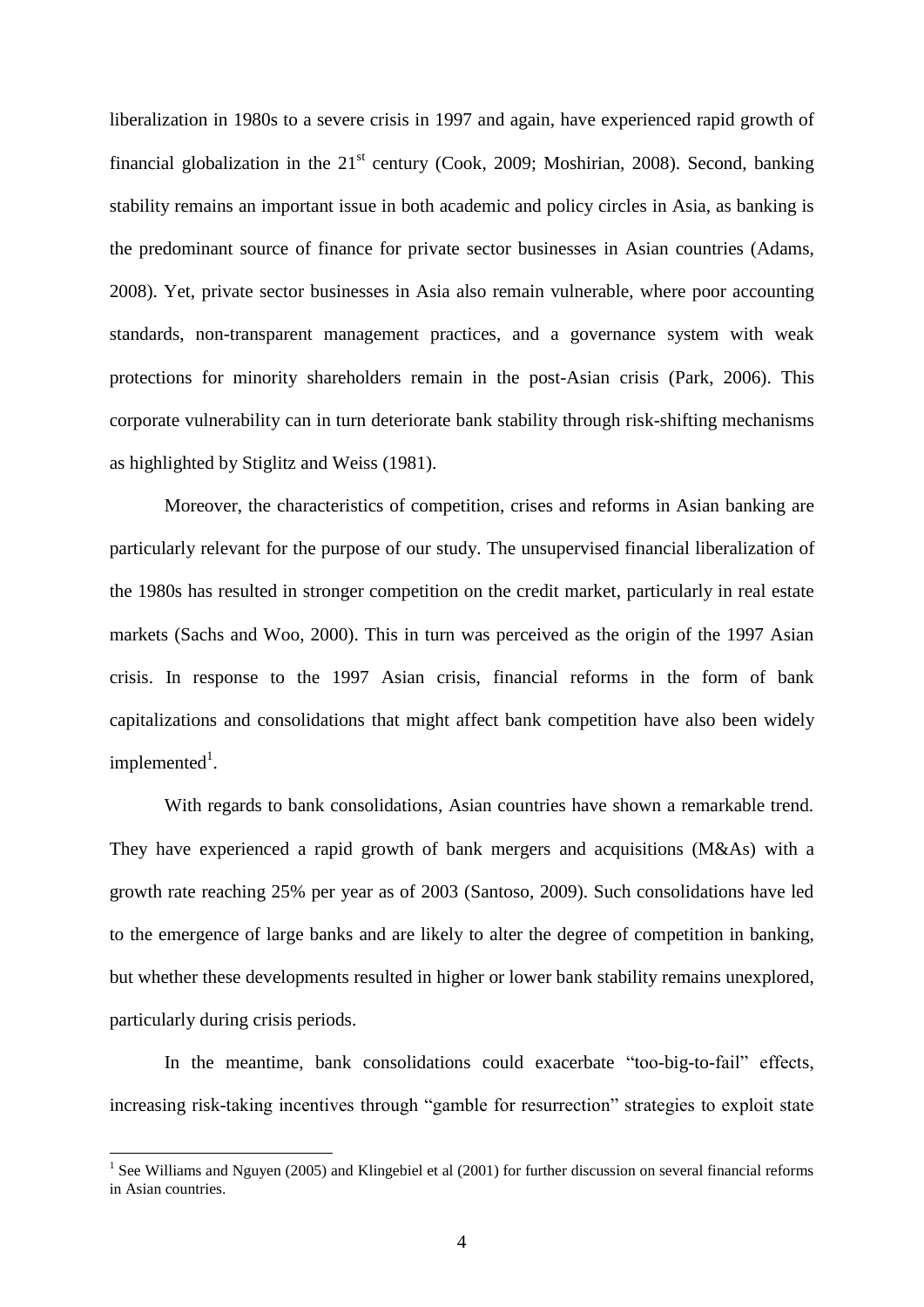bailouts and to transfer losses from shareholders to the taxpayers. Some Asian countries experienced such kinds of bank moral hazard behavior during the 1997 Asian crisis (Cook, 2009). Although bank consolidations exacerbate the "too-big-to-fail" issues in banking, such policies were often followed during crisis periods to restore domestic banks" financial strength. Furthermore, foreign participation in bank consolidations in the post-1997 Asian crisis was also common in Asia. William and Nguyen (2005) point out that the time period following the 1997 Asian crisis was characterized by substantial changes in the Asian banking industry encompassing bank restructuring programs and widened access to foreign ownership. Domanski (2005) further documents that during 2001-2005, Foreign Direct Investment (FDI), particularly cross-border M&As involving banks in Third World countries, increased significantly to US\$ 67.5 billion (from only US\$ 2.5 billion during 1991-1995). Asia has thus become the second largest recipient of cross-border bank M&A after Latin America and accounts for 36 percent of total bank M&A values. Jeon et al. (2011) further document that the average assets held by foreign banks in Asia and Latin America increased from 26% in 1997 to 38% after five years. In Asia, such an increase is different from one country to another, where South Korea and Indonesia exhibit the largest foreign participation rate.

On the whole, our focus on the Asian banking industry enables us to investigate important factors affecting the link between bank competition and stability that have not been considered in the previous literature. Specifically, our main goal is to investigate whether the impact of market power in the banking industry on bank risk taking behavior changes during crisis periods and thus, we provide a benchmark for policy makers in emerging economies regarding banking reforms such as consolidations, foreign participations and bank capitalization. In addition, we also investigate whether bank moral hazard stemming from too-big-to-fail policies, particularly during crisis periods, might alter the nexus between competition and stability in banking.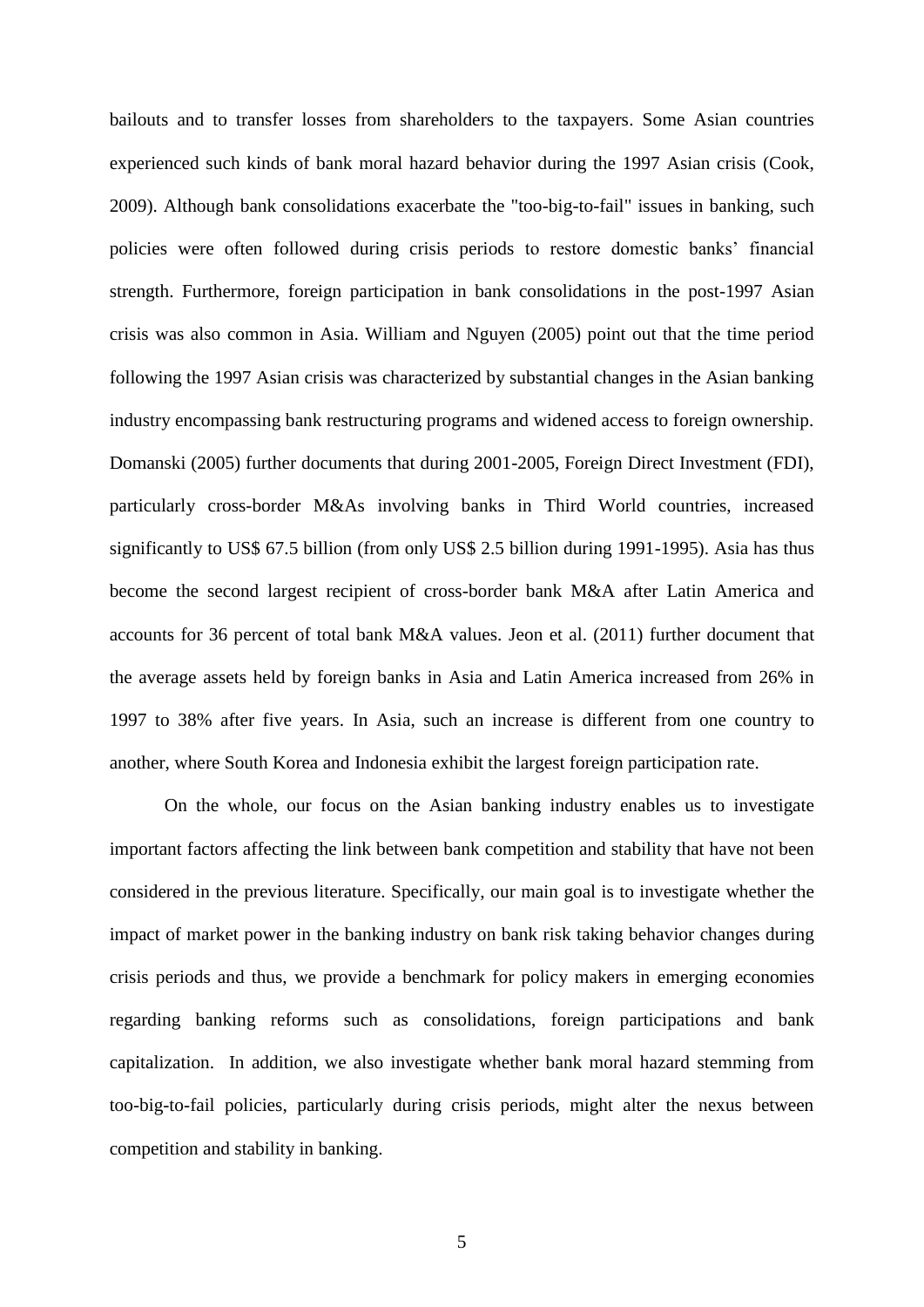In this paper, we specifically consider the 1994-2009 period and a broad set of commercial banks in Asian countries that have been directly affected by the 1997 Asian financial crisis. These include Indonesia, Malaysia, Thailand, and South Korea that were severely devastated by the banking crisis, as well as China, India, Hong Kong, Pakistan, Philippines, Sri Lanka, and Vietnam that were less affected. Our sample also covers the 2008 global credit crisis triggered in the US.

 Our results indicate that a higher degree of market power in the banking industry is associated with higher bank capital ratios, higher risk taking, but also higher bank insolvency risk. Hence, although banks in less competitive markets hold more capital, the levels of capitalization are not high enough to offset the impact on default risk of higher risk taking. Furthermore, our findings also show that during crisis periods, specifically the 1997 Asian financial crisis that has directly affected Asian banks, higher market power has the opposite effect. In other words, lower competition in the banking industry has a destabilizing effect in general but a stabilizing impact during crisis periods. A closer look shows that our findings are conditional to the extent to which countries are locked in more or less important "too-bigto-fail" policies because of the size of their largest banks.

 The rest of this paper is structured as follows. Section 2 provides a literature review on the relationship between bank market power and bank stability. Section 3 describes the data, variables and provides descriptive statistics. Section 4 highlights the econometric specification and methodology used in this paper. Section 5 discusses our empirical findings, while Section 6 provides a broad set of sensitivity analyses. Section 7 concludes the paper.

# **2. Literature review and research focus**

 The link between bank market power and bank stability has become a lively debate during the last three decades following financial deregulation and crises throughout the world.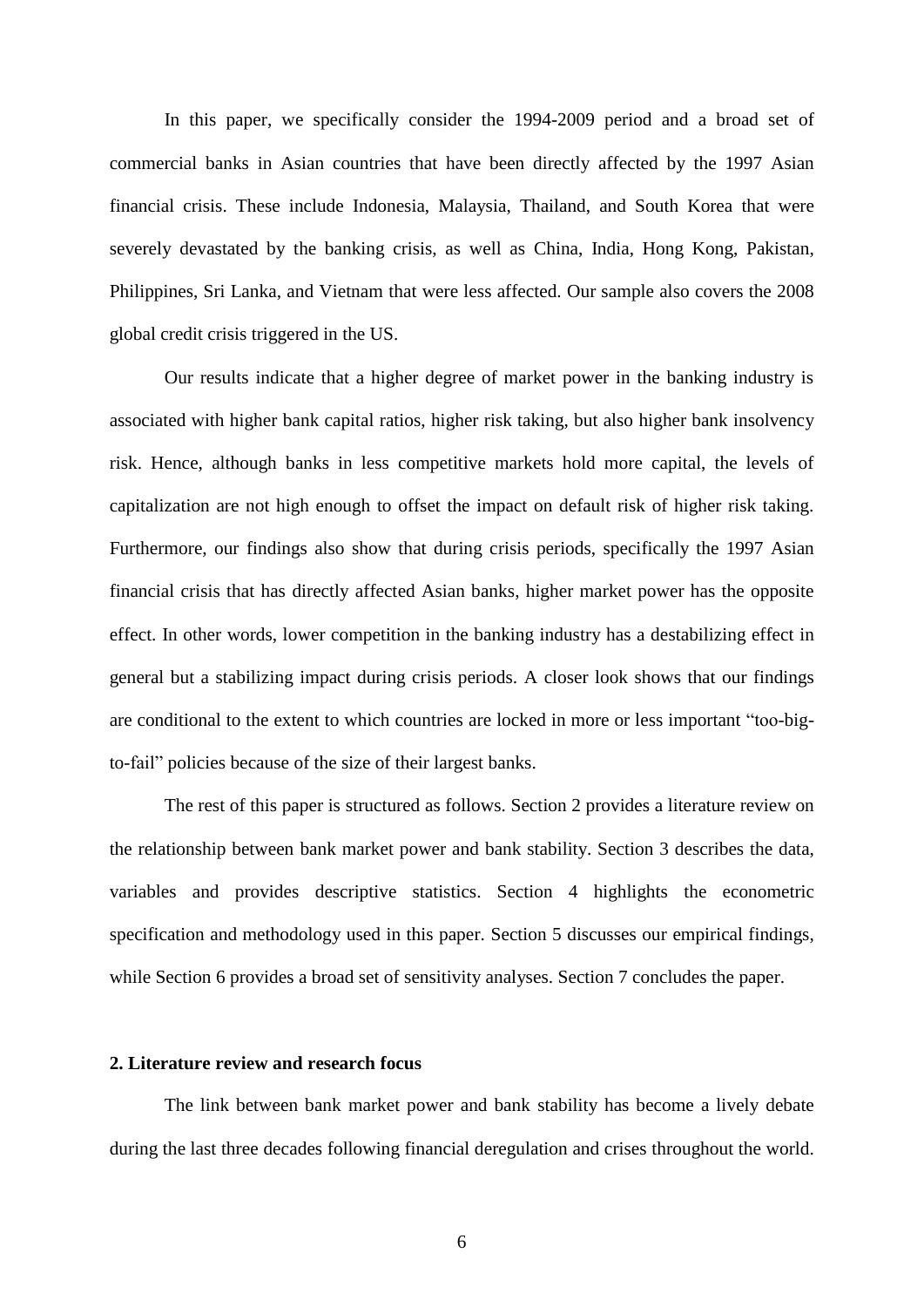Marcus (1984) is the first to build a theoretical model showing that competition on the deposit market drives banks to undertake risk-taking strategies due to the contraction in banks' franchise value. This view is well-known as the "franchise value" hypothesis.

 Broecker (1990) supports the "franchise value" hypothesis by finding a negative relationship between average banks" credit quality and the number of banks on the market. Besanko and Thakor (1993) highlight that a higher degree of bank competition is associated with a decrease in information rents obtained from relationship lending which in turn increases bank risk taking. Matutes and Vives (1996) further show that market power lowers bank default probability, although an imperfect competition framework with product differentiation is taken into account.

 Keeley (1990) is the first to show that competition in the U.S banking industry in the aftermath of financial deregulation erodes bank charter value and induces banks to take on more risk. Demsetz et al. (1996) also analyze the U.S banking industry and find that banks with higher market power are the ones with higher solvency ratios and lower asset risk. In a single-country setting, Bofondi and Ghobi (2004) find that the increased number of banks in the Italian banking system worsens the default rate of loans, while Jimenez et al. (2008) shed light on the negative relationship between the Lerner index and risk taking for Spanish banks. In a cross-country setting, Levy-Yeyati and Micco (2007) find a negative impact of competition on bank stability in Latin American countries.

 While the empirical literature mainly reports the impact of bank competition on individual bank risk taking, the decline in the franchise value of banks during liberalization periods as a source of banking crisis has also been reported by Stiglitz and Weiss (1981), Taylor (1983), Cho (1986), Fry (1988), Dornbusch and Reynoso (1989), Jensen (1989) and Chang and Velasco (2001). Beck et al. (2006) again emphasize the effect of bank concentration on the probability of banking crises. From 69 countries during the 1980-1997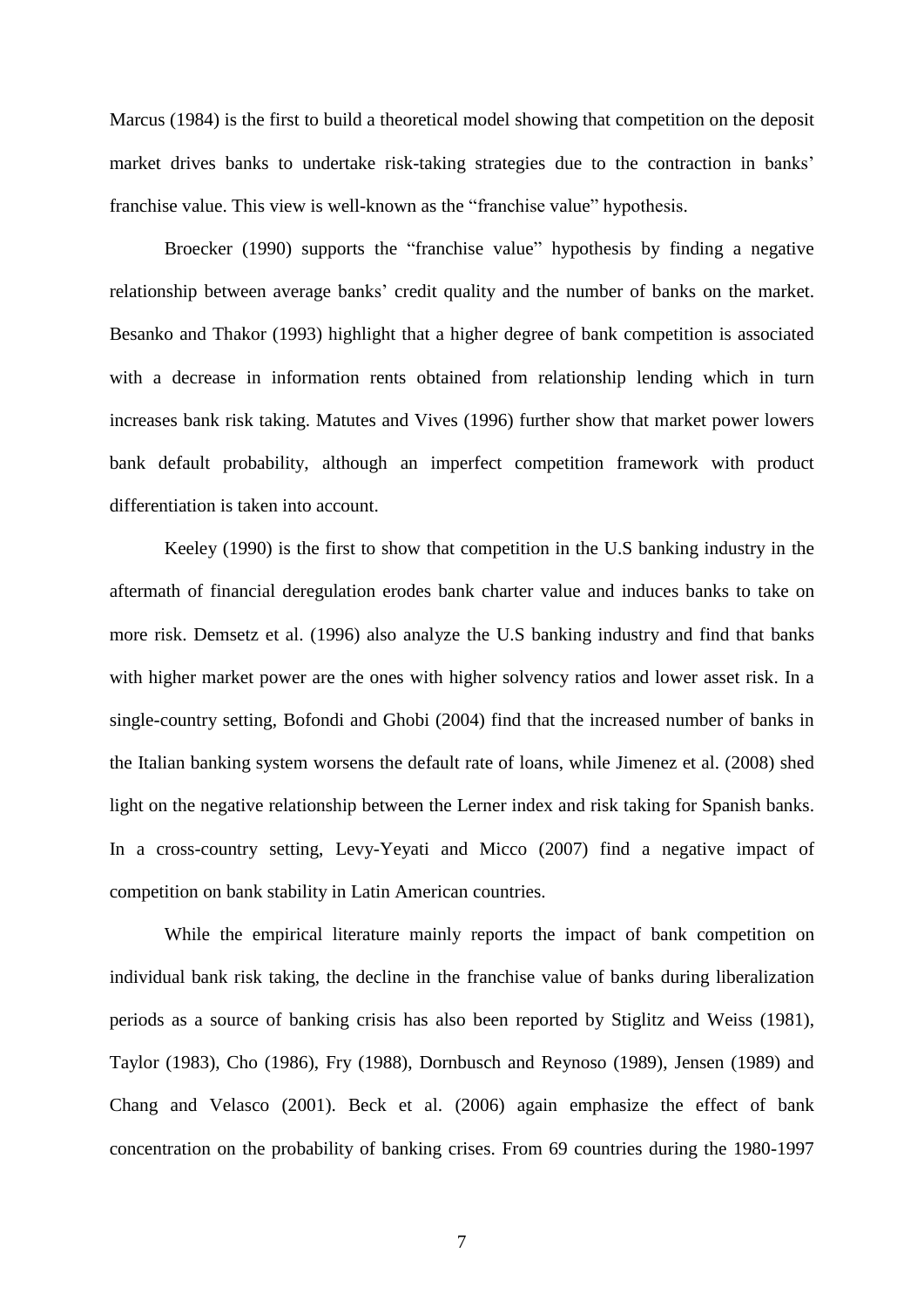period, they find that banking crises are less likely to occur in a more concentrated banking system. In the case of Russian banks, Fungáčová and Weill (2009) find that a higher degree of bank competition is associated with an increase in bank failures. In the case of developing countries over the 1999-2005 period, Ariss (2010) finds that greater bank market power enhances bank stability and profit efficiency, although it also deteriorates cost efficiency.

 In spite of a growing literature supporting the "franchise value" hypothesis, Boyd and De Nicolo (2005) propose another view known as the "competition-stability" hypothesis. They show that bank market power in the deposit market induces banks to increase the cost of borrowing for entrepreneurs. Such a strategy can increase entrepreneurial moral hazard to undertake risky projects which in turn increases entrepreneurial default risk. Higher entrepreneurial default risk therefore erodes the solvency of banks through risk-shifting mechanisms emphasized by Stiglitz and Weiss (1981).

Boyd et al. (2006) provide evidence that supports the "competition-stability" hypothesis. For a U.S. and an international bank sample, they show that a higher degree of bank competition is not necessarily associated with an increase in the probability of bank failures. In the case of European banks, Uhde and Heimeshoff (2009) further highlight that bank concentration deteriorates financial stability. This negative effect of bank concentration on stability is more severe in the less developed countries of Eastern Europe. Using a sample of banks located in Southeast Asia, Liu et al. (2011) show that greater bank competition does not necessarily increase bank risk taking.

 In the meantime, some studies highlight the role of bank capital requirements as prudential tools that might affect the competition-stability nexus in banking. Using a sample of 543 banks operating in 13 Central and East European (CEE) countries over the 1998-2005 period, Agoraki et al. (2009) find that capital requirements reduce risk in general, but for banks with higher market power this effect is significantly weaker or can be reversed.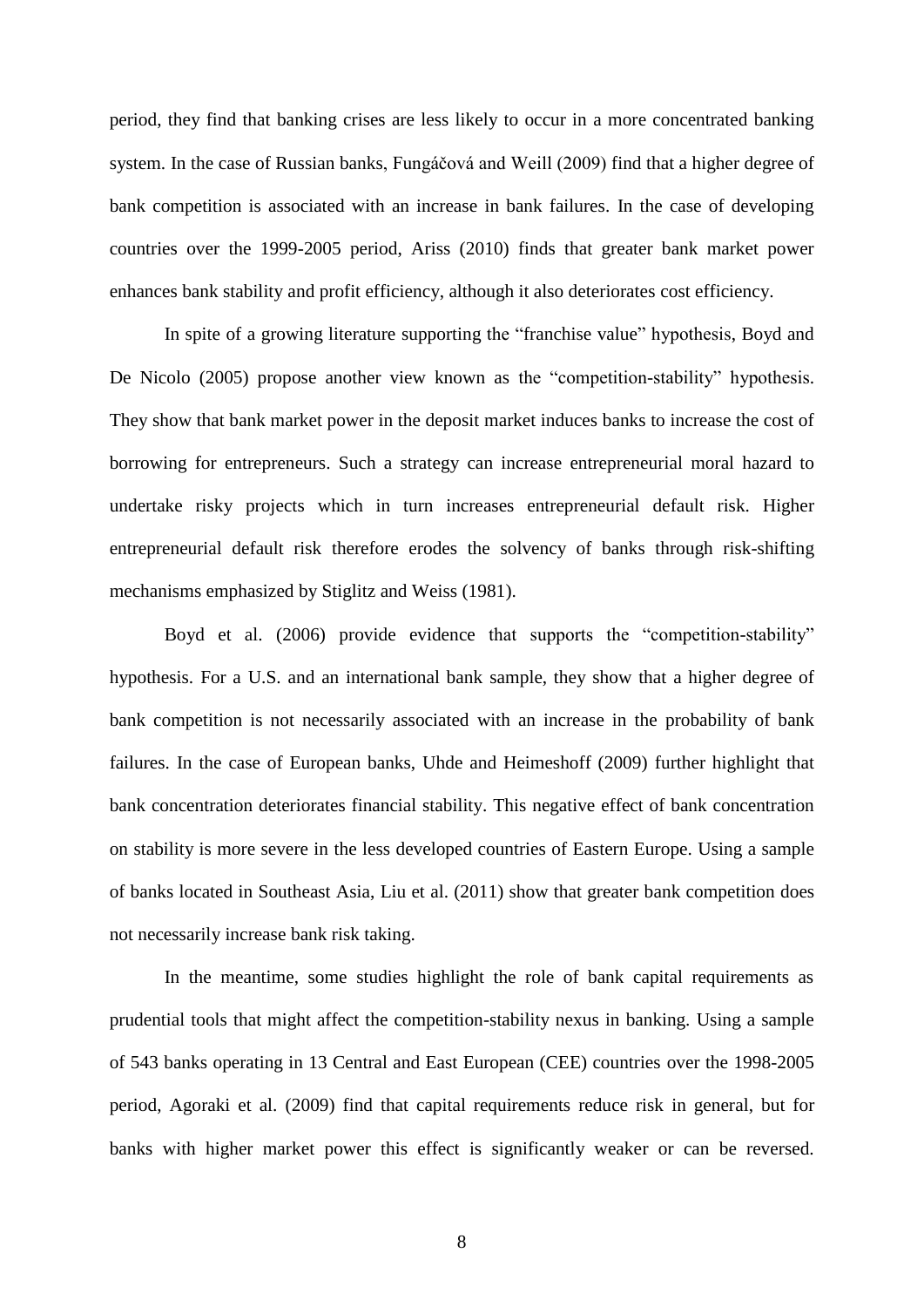Moreover, using a sample of 421 commercial banks from 61 countries, Behr et al. (2010) also show that, after controlling for financial development, legal system efficiency, and several individual bank and country-specific variables, the effectiveness of capital requirements to reduce bank risk taking only holds in banking markets with a lower degree of concentration. Such evidence reflects that a higher degree of bank concentration has already enabled banks to reinforce their charter value and hence, to increase banks" capital ratios (Berger et al., 2009). Therefore, the reinforcement of non-binding capital requirements in well-capitalized banks can deteriorate bank stability due to a decrease in the monitoring intensity and the amount of capital held by the banks (Blum, 2003).

 Although some papers highlight the role of prudential regulations (e.g. bank capital requirements) in the nexus between bank competition and risk, to our best knowledge, only few studies highlight how bank competition affects banks" discretionary behavior in their capital management. More specifically, Schaeck and Cihak (2010) show that banks in a more competitive market tend to hold higher capital ratios as "*peer market discipline*" tools, while Berger et al. (2009) find the opposite result.

 Berger et al. (2009a) highlight that the "franchise value" hypothesis and the "competition-stability" hypothesis need not be opposing propositions. Based on a sample of 8,235 banks in developed countries, their empirical results indicate that a higher degree of bank market power is associated with an increase in non-performing loans, supporting the "competition-stability" hypothesis. On the other hand, a higher degree of bank market power is also associated with a decrease in bank insolvency risk and hence, highlighting the "franchise value" hypothesis. The latter finding is due to an increase in bank capital ratios when bank market power increases.

 By considering a sample of Asian banks during the 2001-2007 period, moreover, Soedarmono et al. (2011) show that although banks hold more capital in less competitive

9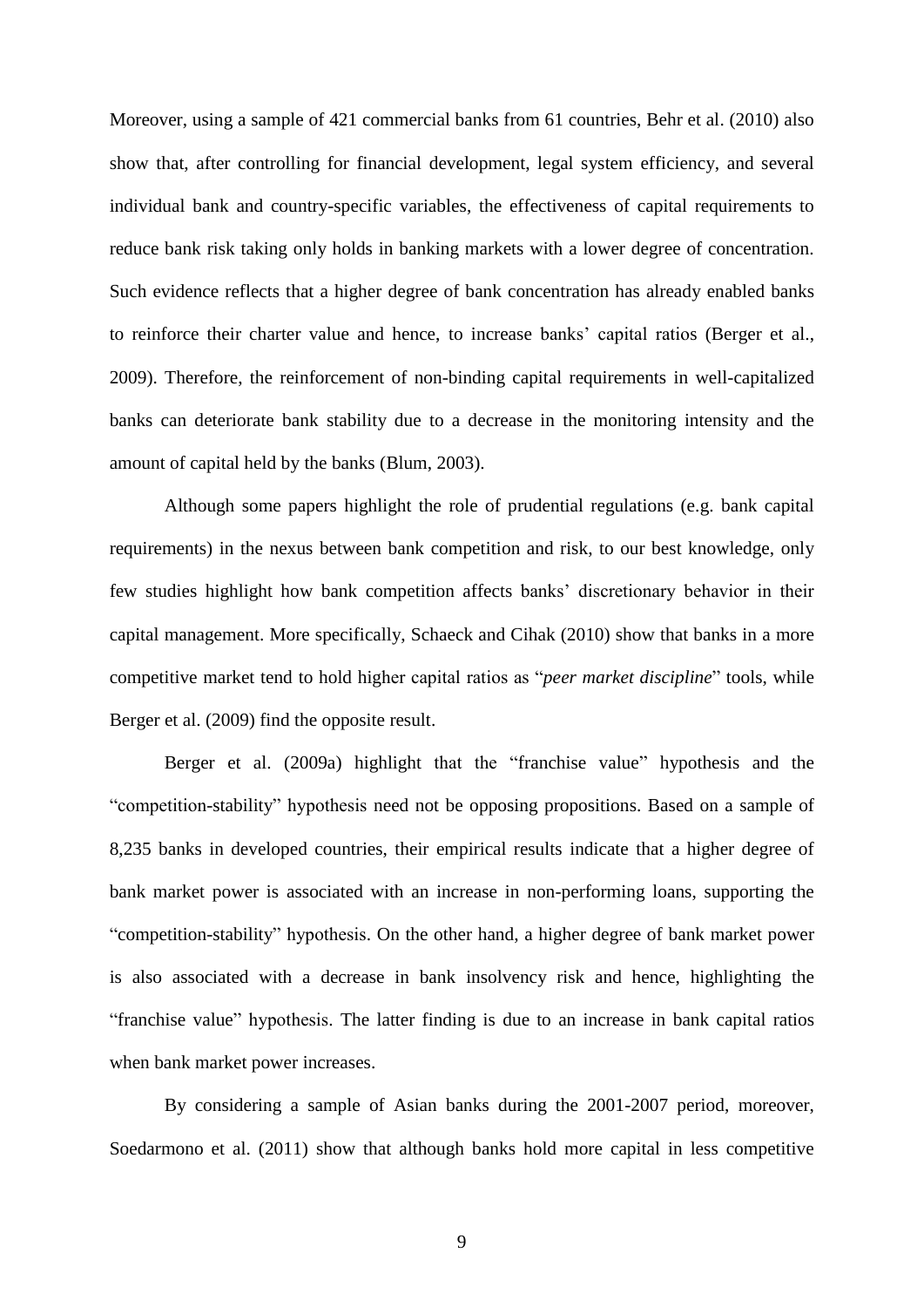markets, greater market power is associated with higher instability. But their results also highlight that higher economic growth tends to temper risk taking incentives.

 As our study focuses on the Asian banking industry that has experienced a severe financial crisis at least in 1997, we extend the existing literature on the relationships between bank competition, capital ratios and risk by considering the influence of crises. Our work extends Soedarmono et al. (2011) who investigate a close issue by using a sample of banks for the 2001-2007 period which was not affected by financial crises. In this paper, by considering a longer time period (1994-2009), we focus on the risk behavior of banks during the 1997 Asian financial crisis as well as the global crisis of 2008.

 Previous literature on the business cycle theory suggests that during a downturn period due to a financial crisis, banks are likely to become more risk-averse by reducing loan extension and thus by building up capital ratios (Borio et al., 2001; Ayuso et al., 2004; Jokipii and Milne, 2008). Such a situation can reduce bank moral hazard to undertake excessive risk which will in turn reduce the systematic risk exposure of banks. In contrast, Cook (2009) points out that some countries in Asia still suffer from bank moral hazard during the 1997 Asian crisis period. Therefore, the impact of market power on bank risk behavior remains questionable during a financial crisis, because crises are likely to modify the risk behavior of banks. They can either become more risk-averse or follow riskier strategies (moral hazard) to further exploit safety net subsidies.

 Further, we also extend the existing literature that considers bank regulation in the competition-stability nexus in banking. In this regard, our paper is the first to examine the role of too-big-to-fail subsidies on the link between bank competition and risk-taking behavior. Considering the influence of too-big-to-fail subsidies is an important dimension to shed light on the role of the lender of last resort, as we investigate the impact of financial crises.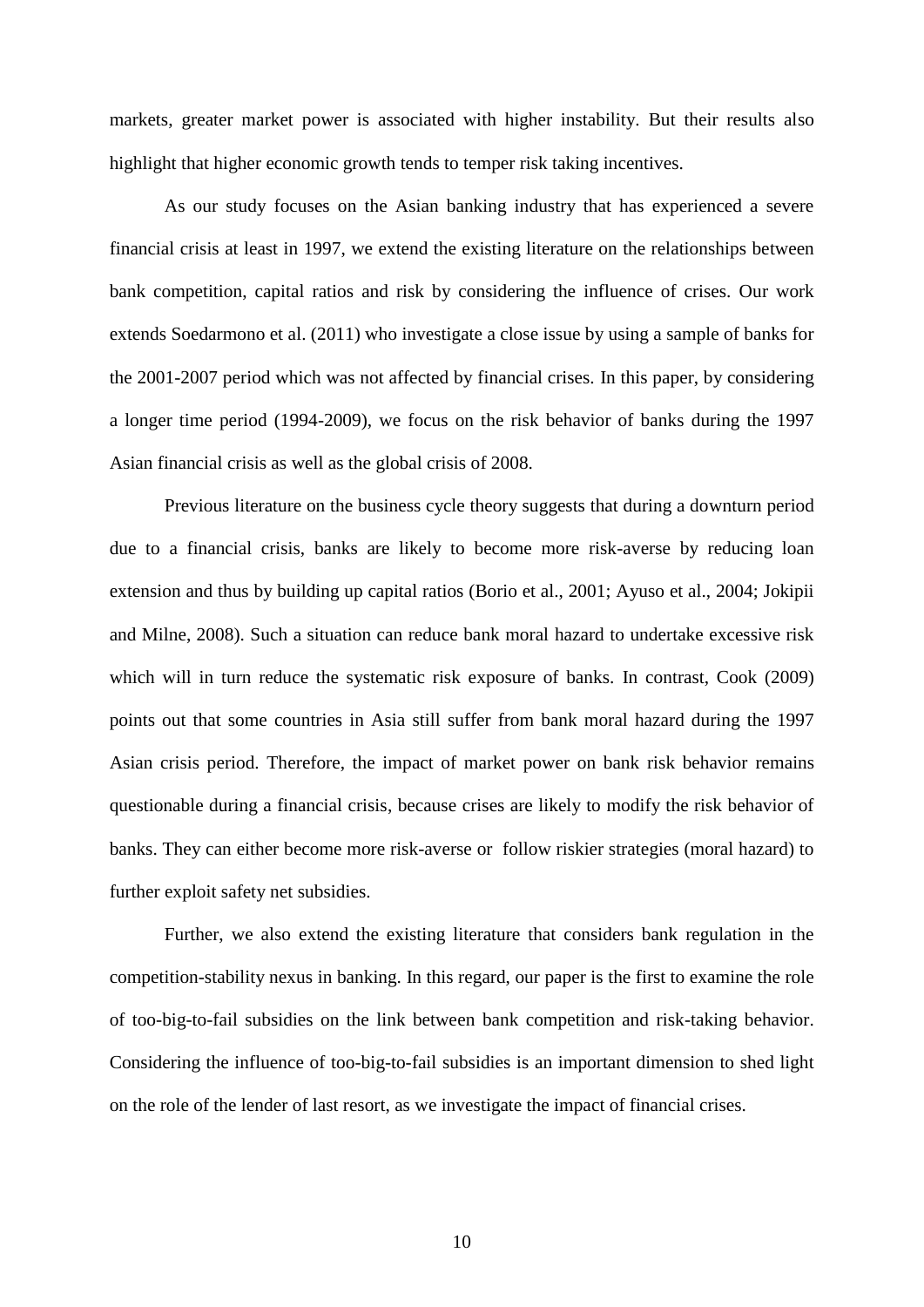To this end, our main goal is to closely examine whether financial crises and too-bigto-fail subsidies affect the competition-stability nexus in banking. Our study is thus useful to provide a benchmark for bank consolidation and too-big-to-fail policies that aim to enhance market power in the banking industry.

#### **3. Data, variables and descriptive statistics**

## **3.1 Data**

 The data used in this paper are taken from several sources. Bank-level data are retrieved from BankScope Fitch IBCA to construct a sample consisting of an unbalanced panel of annual series for the 1994–2009 period covering the 1997/1998 Asian crisis and the 2008 credit crisis. We also impose some restrictions on our initial bank sample. Following Ariss (2010) we exclude banks with less than three consecutive yearly observations and banks that do not provide information on the main variables we use to calculate the degree of market power in the banking industry, such as interest expenses, loans, or net income.

Following Agusman et al. (2006), Laeven (1999) and Soedarmono et al. (2011) who study Asian banks, we focus only on commercial banks, since commercial banks tend to have more freedom to choose their business mix and face similar restrictions across countries. We therefore end up with 636 commercial banks established in 11 countries in Asia. These include the following countries where the number of banks obtained in each country is shown in parentheses: China (103), Hong Kong (68), India (84), Indonesia (108), Malaysia (63), Pakistan (34), Philippines (39), South Korea (50), Sri Lanka (14), Thailand (40), and Vietnam (33).

Meanwhile, country-level data, such as foreign exchange reserves, real gross domestic product and inflation rate, come from the International Financial Statistics database (IFS) provided by the International Monetary Fund. Country data regarding financial structure come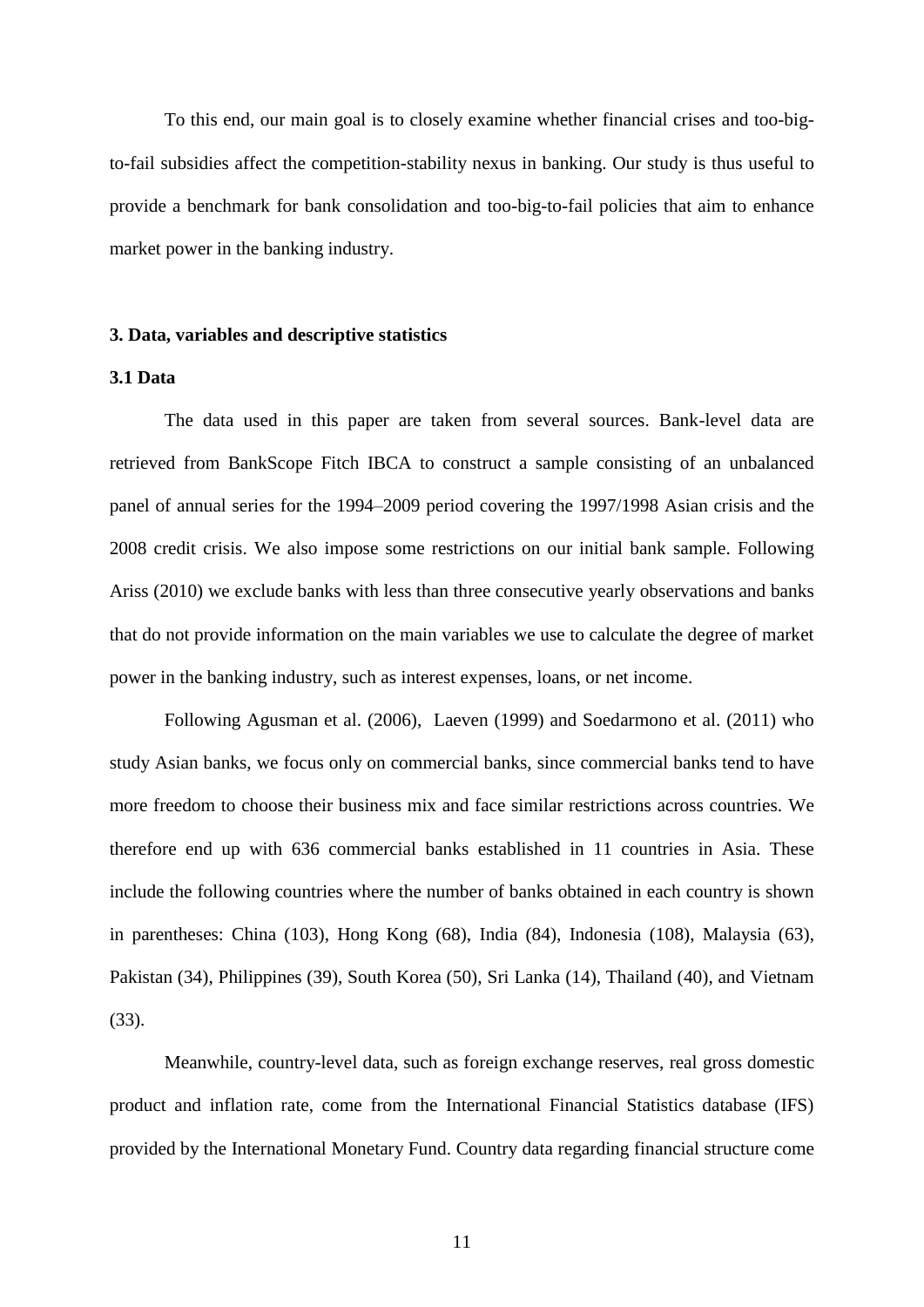from Beck and Demirgüc-Kunt (2009), while data on country governance (governance index) come from Kaufmann et al. (2008). Finally, we also retrieve the economic freedom index provided by Heritage Foundation.

#### **3.2 Bank competition**

 $\overline{a}$ 

 To estimate the degree of competition in the banking industry we use a measure of market power for the banking industry considered as a whole (aggregate index), as in Soedarmono et al. (2011), which is more appropriate than individual bank indices for Asian banking industries characterized by complex ownership structures and pyramids. Hence, we analyze the impact of aggregate indexes of bank market power on individual bank risk taking, insolvency risk and capital ratios. Liu et al. (2011) also use a bank competition measure at the country level to analyze the link between bank competition and risk taking in Southeast Asia.

 In this paper, we employ the new industrial organization approach applied to the banking sector as in Uchida and Tsutsui (2005). We hence use panel data techniques to estimate the degree of market power for each period. Such an approach does not require any information on the market structure of each bank and a market equilibrium assumption. Furthermore, this method allows us to determine the degree of market power endogenously and hence, differences in bank business models can be taken into account, e.g. whether banks mainly perform traditional intermediation activities or are more involved in non-interest income activities.

More specifically, we jointly estimate a system of three equations that correspond to a translog cost function, to a bank profit maximization revenue function, and to an inverse loan demand function for each country, as shown in Equation (1). To define output, we follow Brissimis et al. (2008) using total revenue from both interest and non-interest revenue<sup>2</sup>. This

<sup>&</sup>lt;sup>2</sup> We estimate the competition measure as in Soedarmono (2010) and in Soedarmono et al. (2011). Soedarmono (2010) investigates the link between bank competition and economic growth in the Asian context (Finance-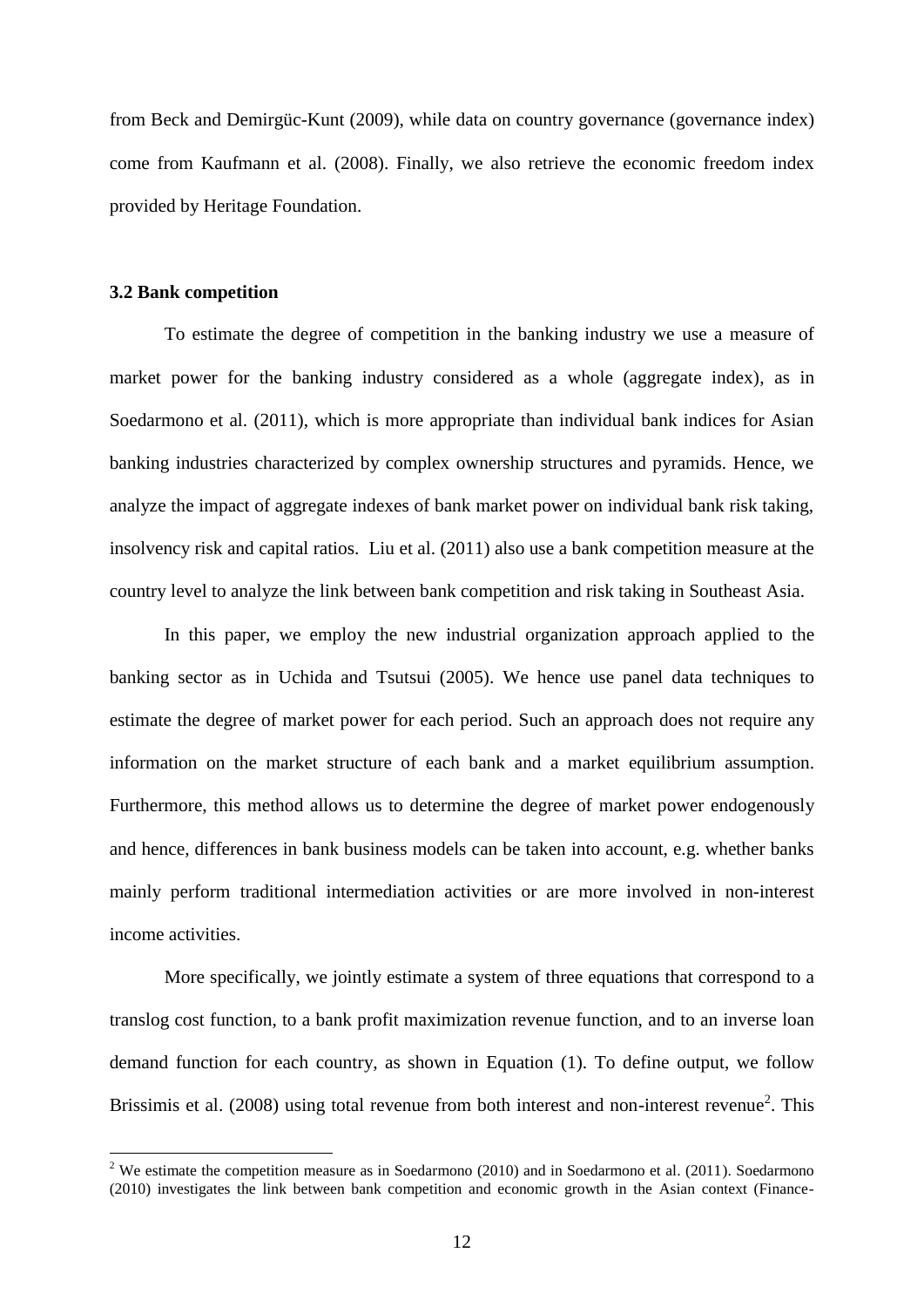construction allows us to implicitly capture the implications of a different strategy of banks, since they can perform both interest and non-interest income activities for bank profitability, a trend which has been observed in most banking systems around the world.

$$
\ln C_{ii} = b_{0} + b_{1} \overline{\ln q_{ii}} + \frac{1}{2} b_{2} (\overline{\ln q_{ii}})^{2} + b_{3} \overline{\ln d_{ii}} + \frac{1}{2} b_{4} (\overline{\ln d_{ii}})^{2} + b_{5} \overline{\ln w_{ii}} + \frac{1}{2} b_{6} (\overline{\ln w_{ii}})^{2}
$$
  
+  $b_{7} (\overline{\ln q_{ii}}) (\overline{\ln w_{ii}}) + b_{8} (\overline{\ln q_{ii}}) (\overline{\ln d_{ii}}) + b_{9} (\overline{\ln d_{ii}}) (\overline{\ln w_{ii}}) + e_{ii}^{C}$   

$$
R_{ii} = \frac{\theta_{i}}{\eta_{i}} R_{ii} + r_{ii} q_{ii} + c_{ii} (b_{1} + b_{2} (\overline{\ln q_{ii}}) + b_{7} (\overline{\ln w_{ii}}) + b_{8} (\overline{\ln d_{ii}}))
$$
  
+  $C_{ii} \frac{q_{ii}}{d_{ii}} (b_{3} + b_{4} (\overline{\ln d_{ii}}) + b_{8} (\overline{\ln q_{ii}}) + b_{9} (\overline{\ln w_{ii}})) + e_{ii}^{S}$   

$$
\ln p_{ii} = g_{0} - (1/\eta) \ln q_{ii} + g_{1} \ln GDPG_{i} + g_{2} \ln IR_{i} + g_{2} \ln TA_{ii} + e_{ii}^{D}
$$
 (1)

 Variables with bars are deviations from their cross-sectional means in each time period to reduce multicollinearity. The degree of competition in each year is given by  $\theta_t \in [0,1]$ representing the well-known conjectural variations of elasticity of total banking industry outputs with respect to the output of bank *i*. In the case of perfect competition,  $\theta_t = 0$ ; under pure monopoly,  $\theta_t = 1$ ; and finally,  $\theta_t < 0$  implies pricing below marginal cost and could result, for example, from a non-optimizing behavior of banks.

Specifically,  $C_i$  is measured by total expenses,  $q_i$  by total earning assets,  $d_i$  by total deposits and short-term funding,  $w_i$  by the ratio of operating expenses to total assets,  $R_i$  by total revenue,  $r_i$  by the ratio of interest expenses to total deposits,  $p_i$  by the ratio of total revenue to total earning assets. Meanwhile,  $GDPG_t$ ,  $IR_t$  and  $TA_{it}$  are factors that affect

 $\overline{a}$ 

Growth nexus). Soedarmono et al. (2011) consider the influence of economic growth on the bank competitionbank stability nexus by considering a shorter time period not affected by financial crises (2001-2007).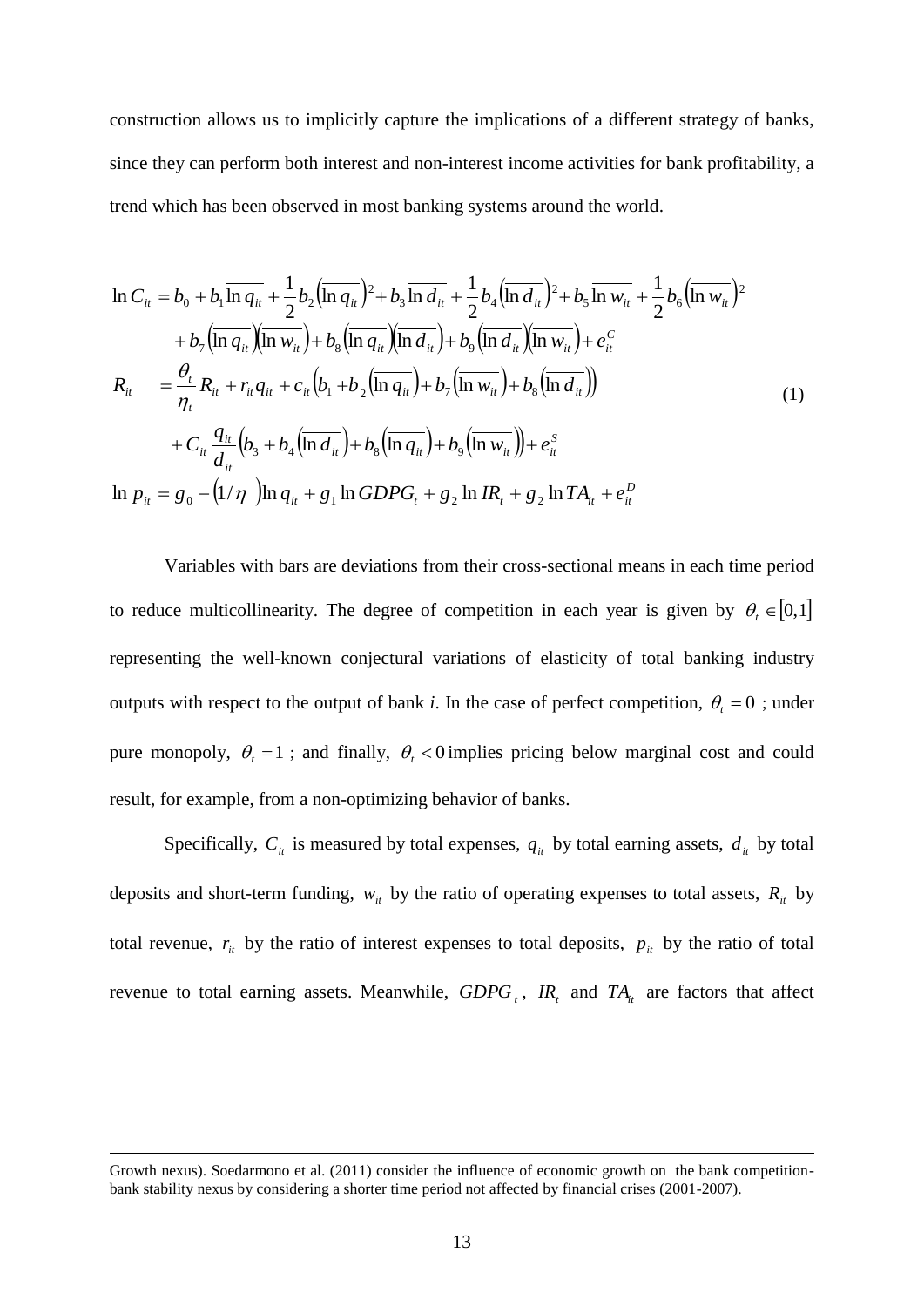demand, defined as the growth of real gross domestic product (GDP), the short-term interest rate, and bank total assets, respectively<sup>3</sup>.

 In the next turn, we perform country-level estimations and specify the Seemingly Unrelated Regression (SUR) method to solve System (1). To estimate  $\theta$ , we use annual time dummy variables, while to estimate  $\eta$  we use bi-annual time dummy variables (every two years). This is because the values taken by  $\eta$  are linearly dependent on the time-specific control variable (*GDPG* and *IR*) in the third structural equation of System (1). In the subsequent analyses,  $\theta_t$  denotes the Lerner index (*LERNER*) of the banking industry in each country.

In some cases, moreover, we also consider the square term  $LERNER^2$  to capture possible non-linearity effects of market power on capital ratios, risk taking and insolvency risk. In calculating *LERNER*<sup>2</sup>, we set *LERNER*<sup>2</sup> equal to zero if the value taken by *LERNER* is negative.

#### **3.3. Dependent and control variables**

 $\overline{a}$ 

In this study, we consider three dependent variables of interest to assess bank stability. These include the ratio of bank capital, a risk taking proxy and an insolvency risk measure. The ratio of bank capital is measured either by the total risk-based capital ratio (*CAR*) or the ratio of total equity to total assets (*EQTA*). To measure bank risk taking, we use the standard deviation of profitability measured either by the return on assets (or *SDROA*) or the return on equity (or *SDROE*) 4 . Following Agoraki et al. (2009), *SDROA* and *SDROE* at time *t* are both calculated on the basis of observations of *ROA* and *ROE*, respectively, from time *t* to  $t - 2$  (a

 $3$  Following Brissimis et al. (2008), the short-term interest rate can be the interbank rate, the money market rate, etc, depending on data availability in each country. As we estimate the degree of bank competition separately for each country, this procedure is not a potential problem as highlighted by Brissimis et al. (2008).

<sup>4</sup> Return on assets (*ROA*) is the ratio of net income to total assets, while return on equity (*ROE*) is the ratio of net income to total equity.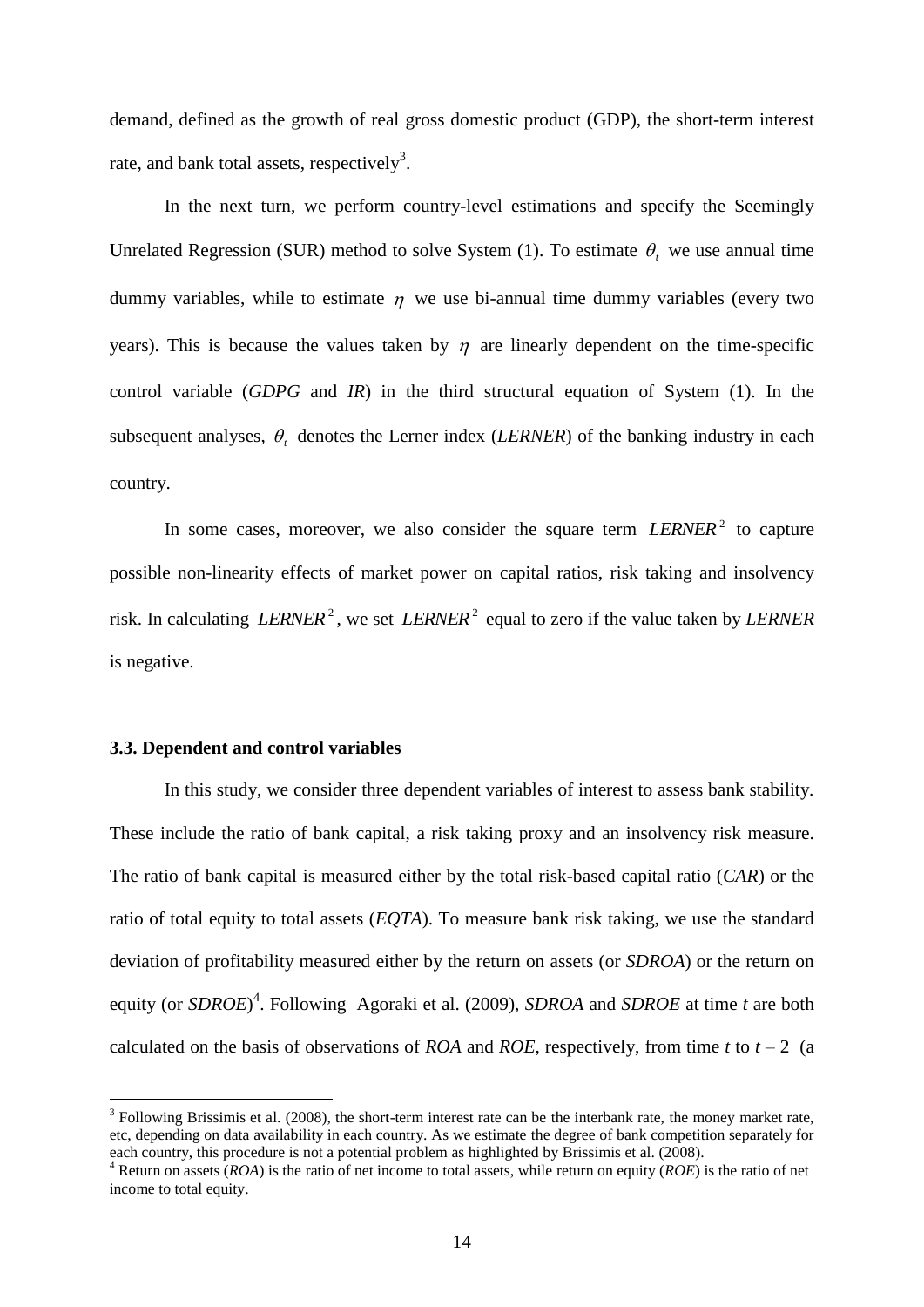three period-based rolling window). In order to measure bank insolvency risk, moreover, we use two types of Z-score measures based on either *ROA* or *ROE* represented by *ZROA* or *ZROE*, respectively.

*ZROA* indicates the number of standard deviations that a bank"s *ROA* has to drop below its expected value before equity is depleted. Thus, a higher *ZROA* is associated with a decrease in a bank"s default probability or bank"s insolvency risk. For each bank *i* and time *t*, *ZROA* is defined as follows

$$
ZROA_{i,t} = \frac{ROA_{i,t} + EQTA_{i,t}}{SDROA_{i,t}}
$$

*SDROA* is calculated on the basis of a three-period rolling window as described above. Likewise, we also consider the Z-score based on the return on average equity (*ZROE*) to capture bank insolvency risk. *ZROE* is defined as follows

$$
ZROE_{i,t} = \frac{1 + ROE_{i,t}}{SDROE_{i,t}}
$$

*SDROE* is also calculated on the basis of a three-period rolling window.

 Finally, we also introduce a set of control variables that are bank specific and country specific. For bank-specific control variables, we consider the ratio of total deposits and shortterm funding to total assets (*DEPO*), the ratio of total loans to total assets (*LOAN*), the ratio of loan loss provisions to total loans (*LLP*), the ratio of operating expenses to total assets (*OVERHEAD*) and the logarithm of bank total assets (*SIZE*). For country-specific control variables, we incorporate the annual growth rate of foreign exchange reserve (*FOREXG*), the real gross domestic product growth rate (*GDPG*) and the inflation rate (*INF*).

 For an additional analysis, we also include the ratio of the three largest banks" total assets to GDP (*TBTS*) in some regressions to highlight the influence of too-big-to-fail policies at the country level that might affect bank risk taking behavior. Accordingly, we further incorporate the interaction term between *LERNER* and *TBTS* (or *LERNER\*TBTS*) to examine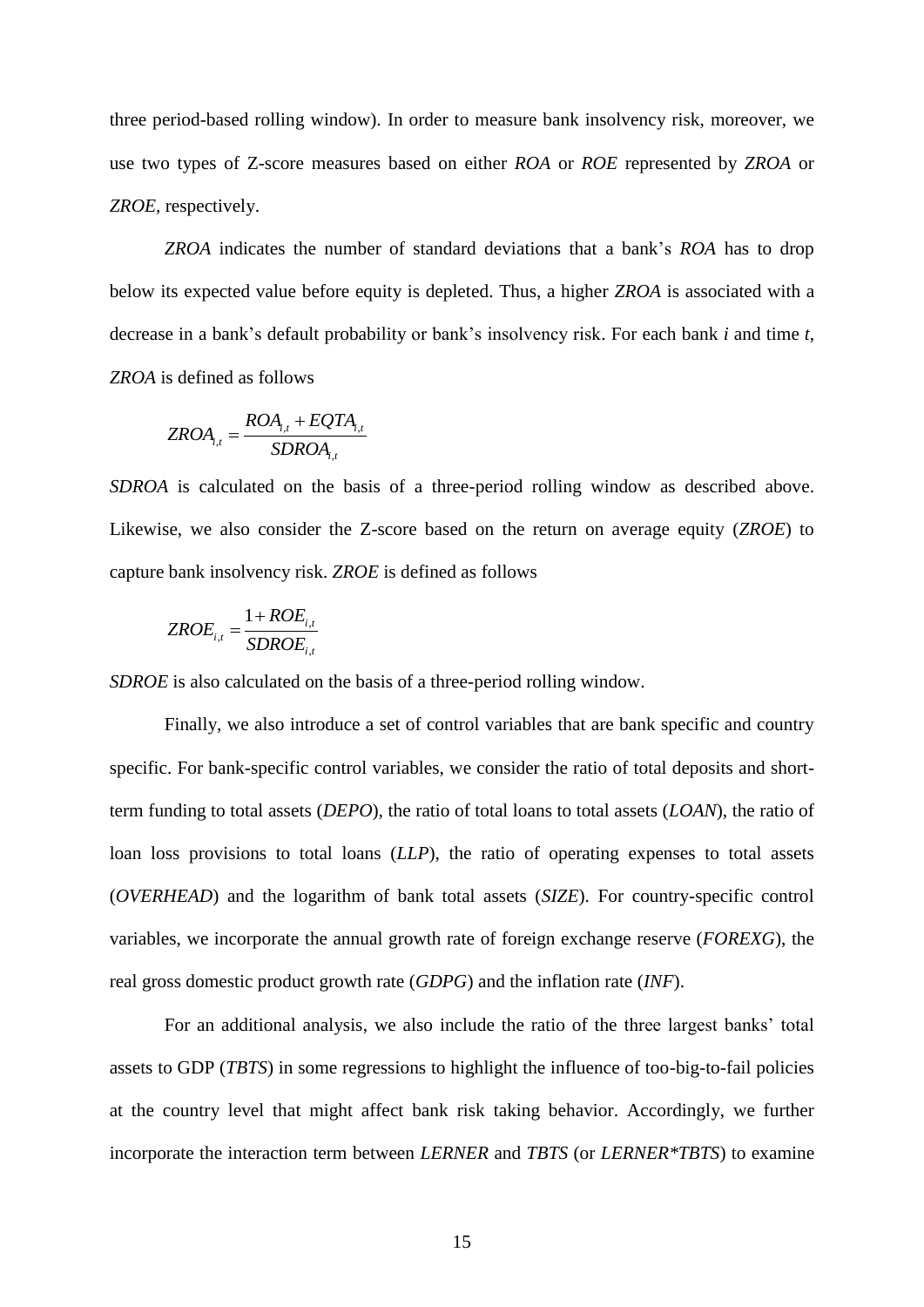the combined effect of market power in banking and too-big-to-fail subsidies provided by the lender of last resort.

#### **3.5. Descriptive statistics**

 $\overline{a}$ 

 In order to eliminate the effects of measurement errors, we eliminate the extreme bank/year values of some variables that exhibit left-skewed and/or right-skewed distributions before we run the regressions. Specifically, we eliminate the 2.5% highest and/or 2.5% lowest values of our variables that are left-skewed and/or right-skewed. Such a method which is standard in the literature has an important drawback because it systematically eliminates values that could be of interest, particularly during crisis periods. We therefore carefully check that we only eliminate obvious outliers due to errors in data collection. Furthermore, we only clean some of our variables by using such a procedure: *ROE*, *ZROA*, *ZROE* and *OVERHEAD*. For *ROE*, we eliminate both their 2.5% lowest and 2.5% highest values, because *ROE* values initially range from – 301 to 1543 which are not economically plausible values given that *ROE* is the ratio of net income to total equity<sup>5</sup>. For *ZROA*, *ZROE* and *OVERHEAD*, we only eliminate their 2.5% highest values because these variables only exhibit a right-skewed distribution<sup>6</sup>. In addition, regarding *DEPO* and *LLP*, we do not impose the similar restrictions applied to *ROE*, *ZROA*, *ZROE* and *OVERHEAD*. Specifically, we eliminate *DEPO* and *LLP* values that are higher than 1 and lower than 0, since both variables should range from 0 to 1.

 Table 1 reports descriptive statistics on the "clean" variables used in this paper, while Table 2 shows the degree of market power in the banking industry for each country and at

<sup>&</sup>lt;sup>5</sup> To ensure robustness, we also consider a different cut-off in cleaning *ROE* where we eliminate their 1% highest and 1% lowest values. The empirical results remain unaltered.

<sup>&</sup>lt;sup>6</sup> Again, we also consider a cut-off of 1% in performing this procedure. The empirical results are also consistent with the case when we use a cut-off of 2.5%.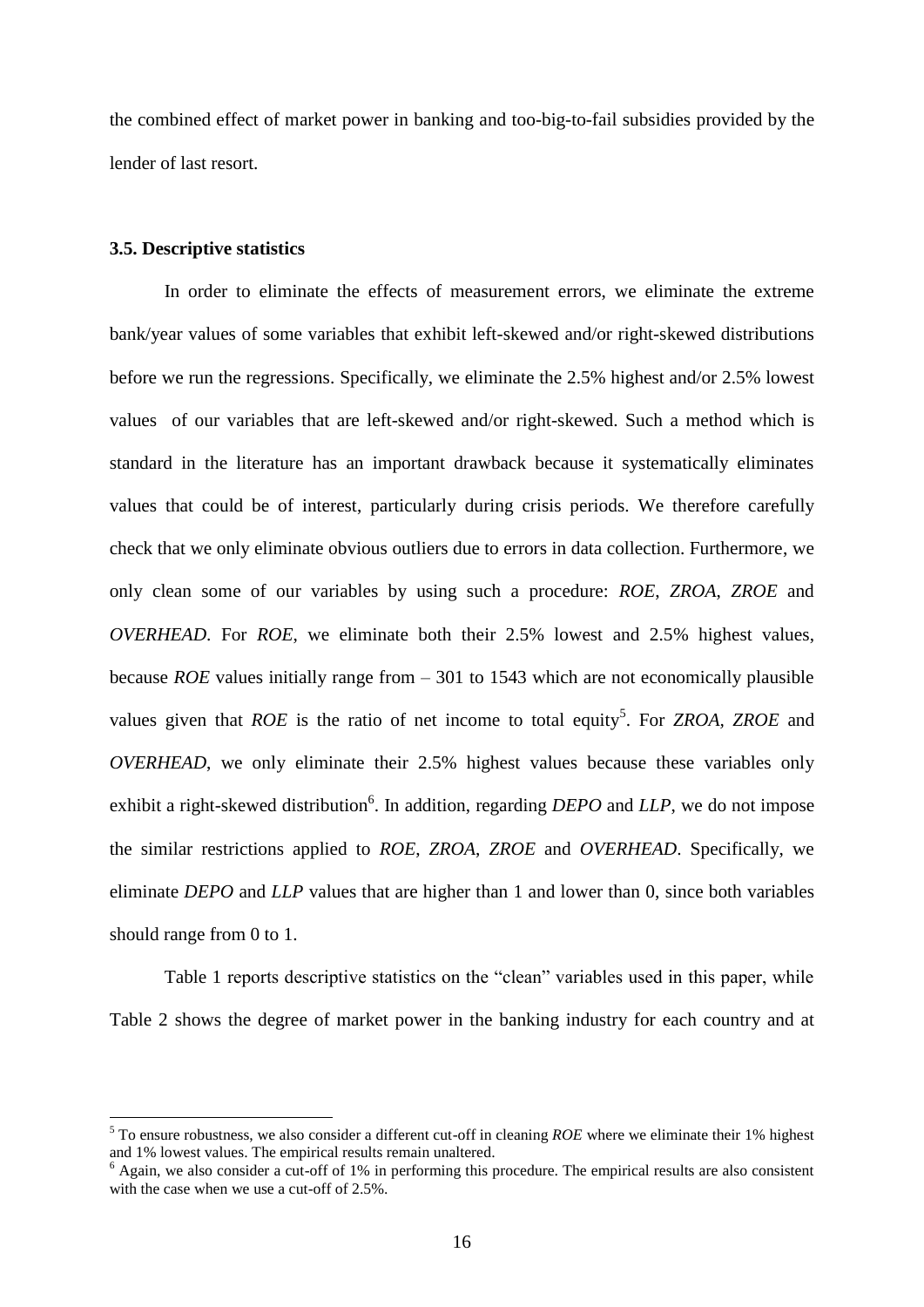each time period. Moreover, Table 3 presents the correlation among all the variables used in this study<sup>7</sup>.

 In Table 1, we also present three indicators (*ECOFREE*, *RLAW* and *STOCK*) used as instrumental variables for *LERNER* discussed in the next section. We retrieve the economic freedom index (*ECOFREE*) from Heritage Foundation, the rule of law index (*RLAW*) from Kaufman et al. (2008) and the ratio of stock market capitalization to *GDP* (*STOCK*) from Beck and Demirgüç-Kunt (2009).

Insert Table 1, Table 2 and Table 3 here

# **4. Econometric specification and methodology**

 $\overline{a}$ 

 Our analysis departs from Uhde and Heimeshoff (2009) who investigate the link between consolidation and stability in European banking. However, in this paper, we consider the link with market power instead of concentration as in Udhe and Heimeshoff (2009) in order to account for the implications of bank consolidation. This is because bank consolidations are likely to enhance market power and improve efficiency rather than increasing market concentration per se (DeYoung et al., 2009). Kane (2000) also finds that acquiring stockholders in US bank "megamergers" experienced positive abnormal returns, highlighting that consolidation opens access to greater market power that increases profitability. De Guevara et al. (2005) again document that consolidations drove down European banks" marginal costs faster than output prices, suggesting an increase in European banks" market power after consolidation.

 For the sake of consistency with prior literature on the competition-stability nexus in banking (e.g. Schaeck and Cihak, 2010; Uhde and Heimeshoff, 2009), moreover, we employ

<sup>&</sup>lt;sup>7</sup> Performing a variation inflation factor (VIF) test confirms that that multicollinearity is not a major issue (coefficient lower than 10). The VIF test is reported in tables presenting estimation results (from Table 4 to 10).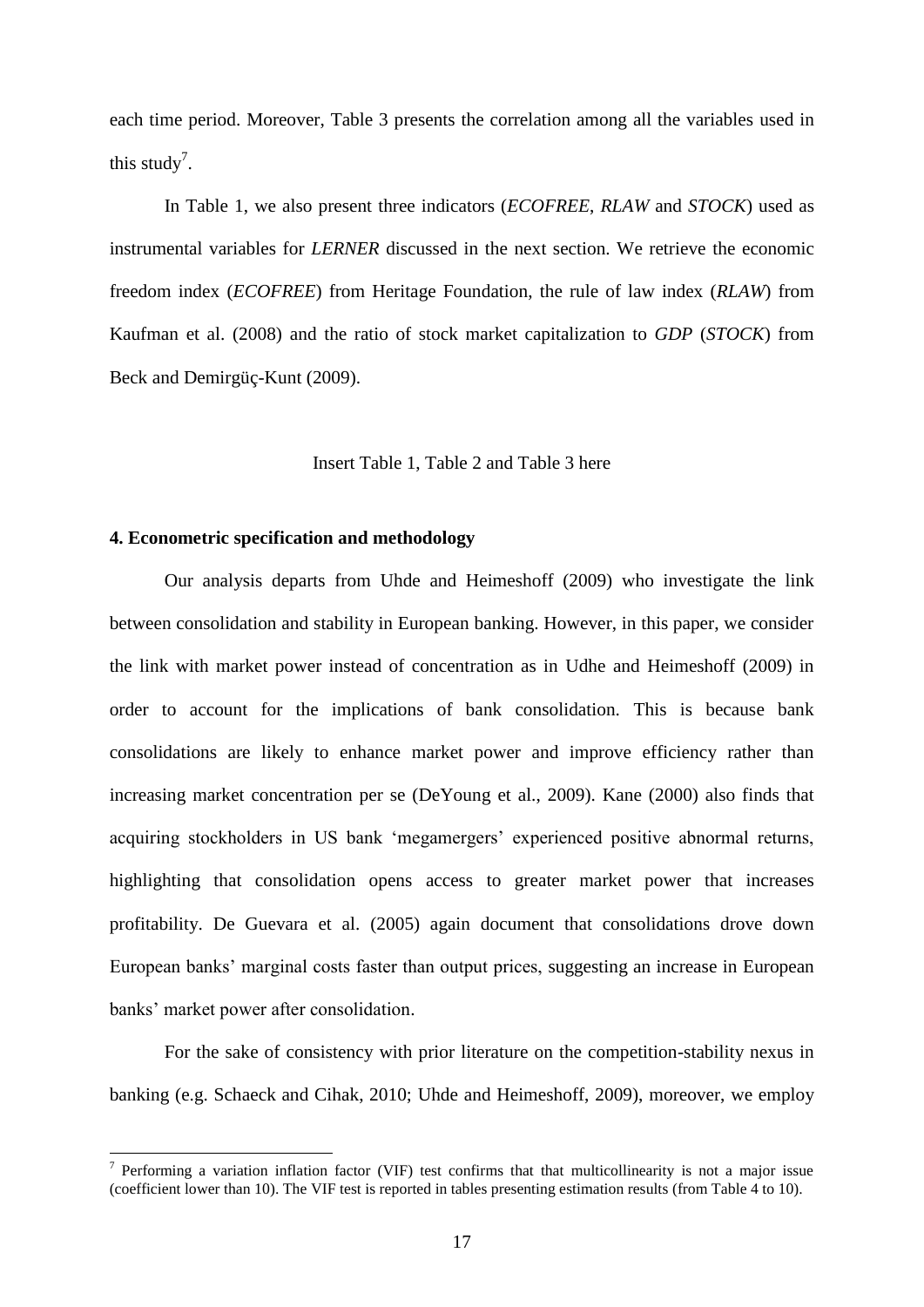the Two-Stage Least Squares (2SLS) with fixed effect corrections. By taking into account individual and time fixed effects, we avoid drawbacks due to omitted variables that are bank specific and time specific. In specifying the 2SLS estimations, we incorporate three instrumental variables for *LERNER*. These variables include the economic freedom index (*ECOFREE*), the rule of law index (*RLAW*) and the ratio of stock market capitalization to GDP  $(STOCK)^8$ .

 In this study, we also consider whether financial crises affect the impact of market power in the banking industry on bank capital ratios, risk taking and insolvency risk. The financial crises taken into account in this study are the 1997 Asian crisis and the 2008 credit crisis. For such a purpose, we consider the 1997-1999 period that stands for the Asian crisis period; and the 2007-2009 period to capture the 2008 credit crisis period. Cook (2009) has emphasized the 1997-1999 period to shed light on the Asian financial crisis. In the meantime, considering the 2007-2009 period to highlight the 2008 crisis is consistent with higher volatility in the spread between the *London Inter-Bank Offered Rate* (LIBOR) and the *Overnight Indexed Swaps* rate (OIS) which is considered as a measure of the soundness of the banking system<sup>9</sup>.

 In terms of methodology, we proceed in four steps. First, we analyze the impact of market power in the banking industry on bank capital ratios, risk taking and insolvency risk for the whole period of study from 1994 to 2009. Second, we repeat the first step, but we only consider the 1997-1999 period to account for the influence of the 1997 Asian financial crisis. Third, we also repeat the first step, but the estimations are only conducted for the 2007-2009 period to capture the influence of the 2008 credit crisis. Finally, we again repeat these three

 $\overline{a}$ 

<sup>&</sup>lt;sup>8</sup> See Appendix B for further explanation with regards to the use of economic freedom, rule of law and stock market capitalization as instrumental variables for *LERNER*.

<sup>&</sup>lt;sup>9</sup> On August 2007, the LIBOR-OIS spread was around 10 basis points, while on September 2007, the spread rose significantly to 85 basis points that marked the beginning of a crisis period. As of October 10, 2008, the spread rose again to 365 basis points and reached a peak on December 2008, before gradually decreasing in 2009. By the end of 2009, credit risks remain higher than those in August 2007 and hence, 2009 is still considered as part of the 2008 crisis period. See Sengupta and Tam (2008) or Gefang et al. (2011) for further details.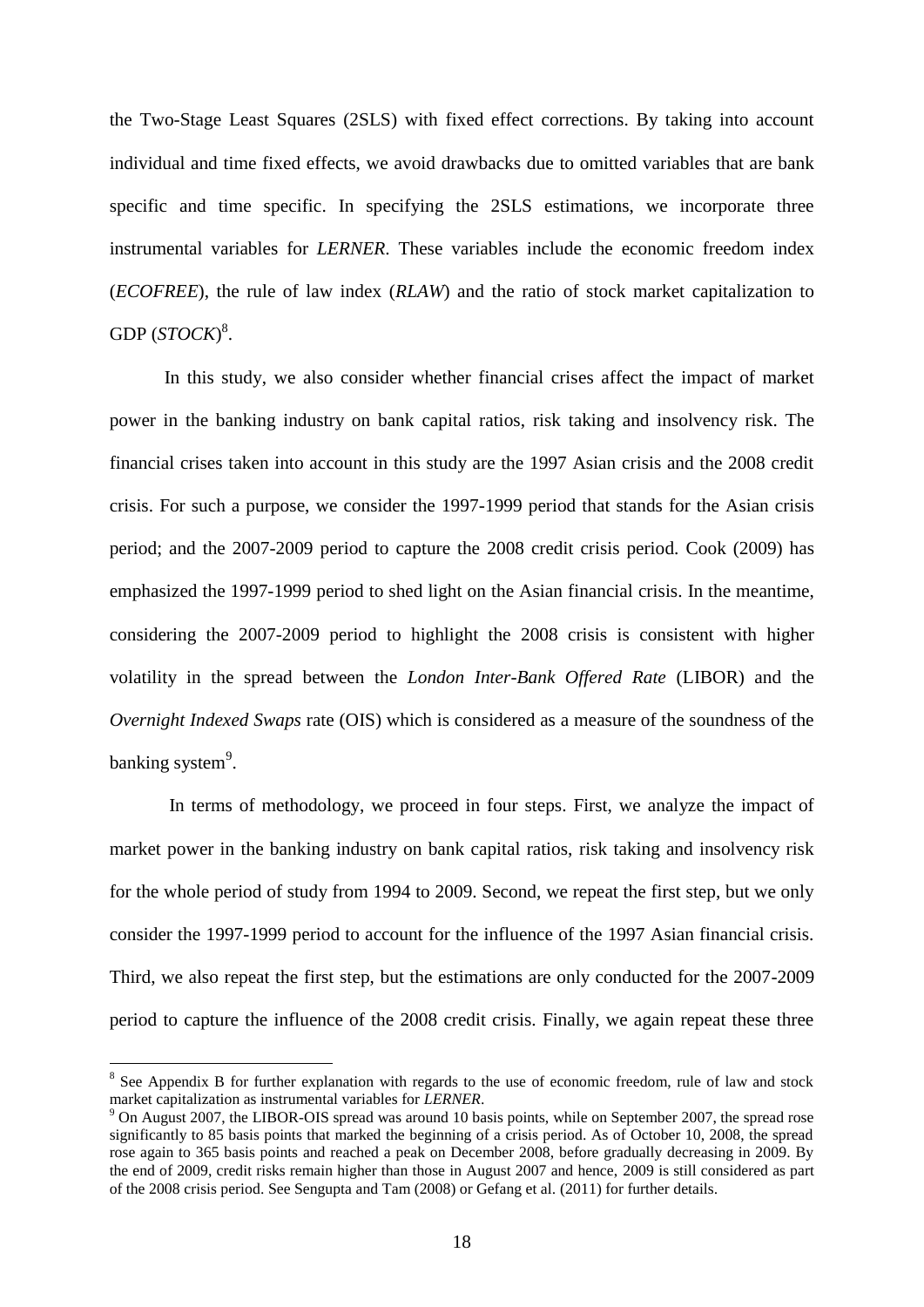steps by incorporating the interaction term between market power in banking and too-big-tofail subsidies (*LERNER*\**TBTS*) as an explanatory variable to examine whether too-big-to-fail policies at the country level might affect the relation between market power and stability in banking.

#### **5. Empirical results**

 We run all our regressions by specifying instrumental variables for market power (*LERNER*). Table 4 shows that our instrumental variables (*ECOFREE*, *RLAW* and *STOCK*) are significantly linked to the banking industry market power variable (*LERNER*). Higher bank competition could be driven by better rules of law, a result which is consistent with the view that shareholder protection improves financial globalization which in turn may increase the degree of competition among banks (Moshirian, 2009). On the contrary, we denote that economic freedom (*ECOFREE*) and stock market capitalization (*STOCK*) do not necessarily hinder the degree of market power in the banking industry. Specifically, both *ECOFREE* and *STOCK* positively affect the degree of market power in the banking industry.

## Insert Table 4 here

#### **5.1. Overall period**

 Table 5 shows the results obtained with 2SLS estimations for the overall period from 1994 to 2009. Regarding bank capitalization as measured by *CAR* and *EQTA*, our results indicate a positive impact of market power in banking (*LERNER*) on bank capital ratios. Although we incorporate the squared term of the market power index (*LERNER\_SQ)*, the positive link between *LERNER* and bank capital ratios (*CAR* and *EQTA*) is not altered, albeit not significant. These results are consistent with Berger el al. (2009a) who find a positive relationship between bank-level Lerner indexes and the capital ratio.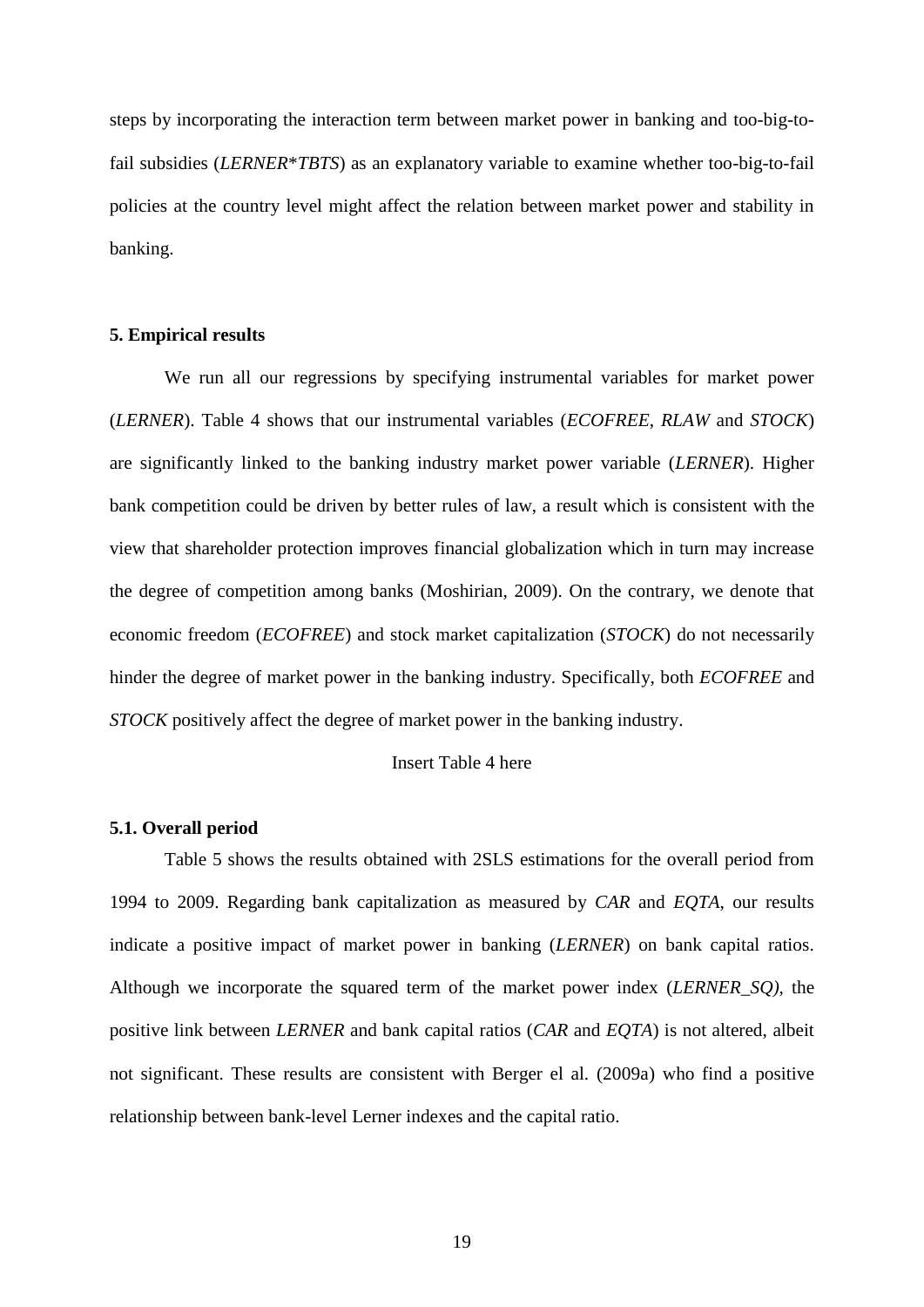#### Insert Table 5 here

 Considering the link between bank competition and risk taking, we find that market power (*LERNER*) is positively related to banks" income volatility measures (*SDROA* and *SDROE*), while this relationship remains unaltered when we incorporate *LERNER\_SQ* as a control variable. Such relationships thus indicate that market power in the banking industry increases bank risk taking $^{10}$ .

With regards to the impact of bank competition on bank insolvency risk, Table 5 shows that higher market power (*LERNER*) leads to higher bank insolvency risk as measured by *ZROA* and *ZROE*. Meanwhile, *LERNER\_SQ* is positively related to *ZROE* with an inflection point of 0.95. However, we observe that more than 99% of the observations are below 0.95. Thus higher market power (*LERNER)* leads to higher bank insolvency risk (*ZROA* and  $ZROE$ <sup>11</sup>.

 On the whole, considering the results shown in Table 5, our findings indicate that in less competitive banking markets, although higher capital ratios are expected to lower bank default risk, higher risk taking drives default risk in the opposite direction. Therefore, our results suggest that the increase in capital ratios in less competitive banking markets is not high enough to offset higher bank risk taking and to guarantee bank solvency. Our results also suggest that the self-disciplining factor induced by higher market power is not sufficient to moderate excessive bank risk taking, and to increase bank incentives to hold sufficient capital to ensure bank solvency.

 $\overline{a}$ 

<sup>10</sup> To check for robustness, we also calculate respectively *SDROA* and *SDROE* on the basis of *ROA* and *ROE*, from time  $t$  and time  $t - 1$  (a two period-based rolling window). The estimation results are not altered, and the outputs for these specifications are available from the authors upon request.

<sup>11</sup> To check for robustness, we further employ *ZROA* based on *SDROA* which is calculated using observations of *ROA* at time *t* and time *t* – 1 (a two period-based rolling window). The link between *LERNER* and *ZROA* is not altered. Analogically, we also compute *ZROE* on the basis of two-period rolling windows to define the standard deviation. The link between *LERNER* and *ZROE* is not altered.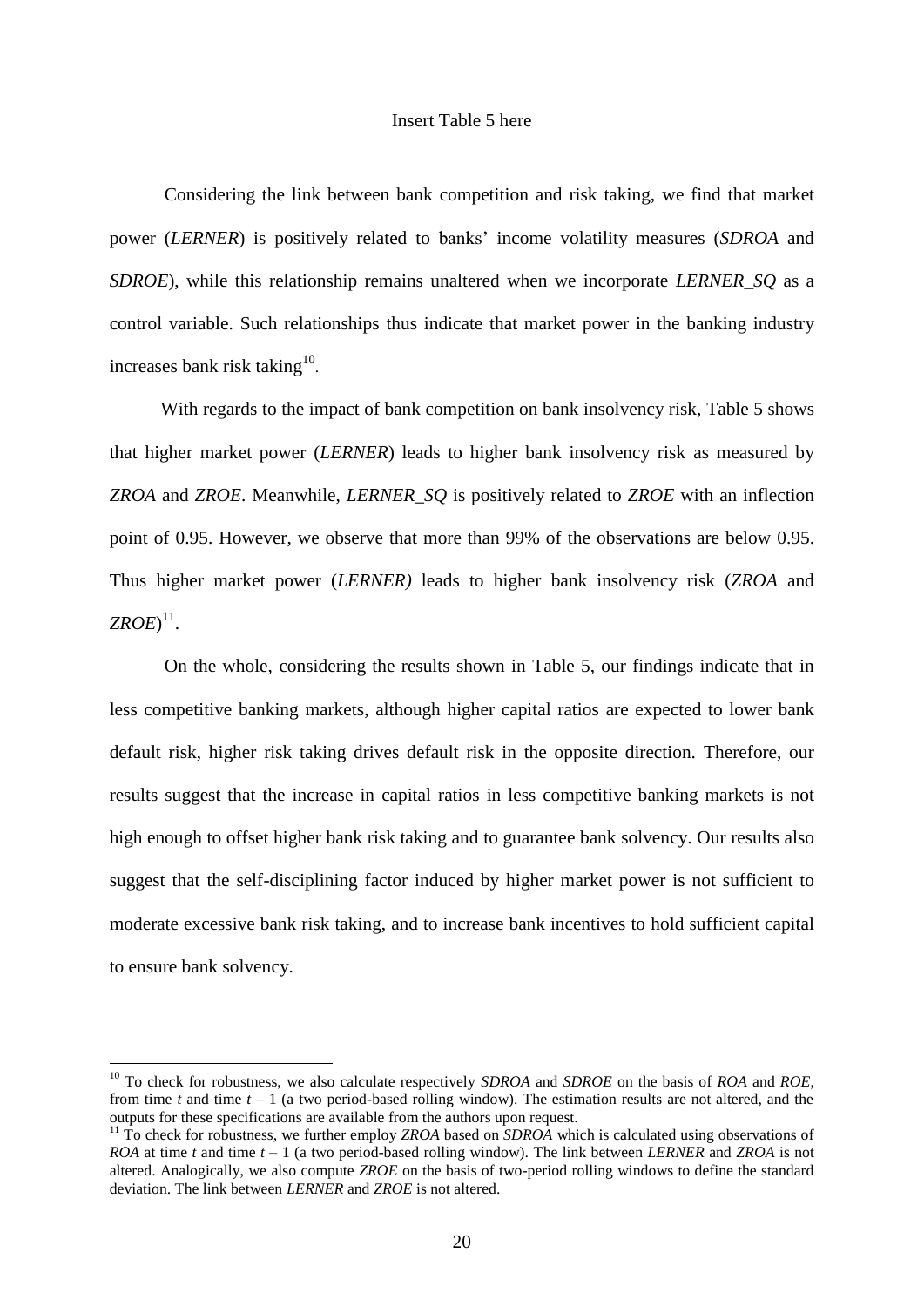Our findings are in line with those of Agusman et al. (2006), where greater charter value in Asian listed banks fails to reduce banks" income volatility. Our findings are also consistent with Liu et al. (2011), where higher bank competition results in higher stability in Southeast Asian banks. Our findings also support Schaeck et al. (2009) who analyze the competition-stability nexus using the Panzar-Rosse approach. Using a sample of both developed and developing countries, including some of the Asian countries used in our study, they show that a more competitive banking market is less prone to a systemic banking crisis and exhibit increased time to crisis.

Conversely, our findings differ from Ariss (2010) who studies developing countries in a cross-country setting, where greater bank market power is found to enhance bank stability. Such differences could be explained by the fact that we use a sample of different countries in our study, or that we focus on a panel data approach that considers time fixed effects. The importance of time-fixed effects in the nexus between bank competition and financial stability is shown in the next section, in which we analyze whether financial crises affect such relationships and hence, can alter our previous findings.

#### **5.2. Do financial crises matter?**

 During a financial crisis that creates an economic downturn, it is perceived that banks tend to reduce loans and build up capital ratios, since capital is expected to buffer against the shocks of the crisis and to increase banks" competitive advantage in a market (Berger and Bouwman, 2009). Higher risk aversion of banks can thus moderate moral hazard in terms of excessive lending. Conversely, Brownbridge and Kirkpatrick (1999) point out that during a crisis, banks could behave imprudently due to a massive decline in bank capital ratios and an increase in maturity mismatch. This is because such situations erode the franchise value of banks encouraging risky or fraudulent behavior.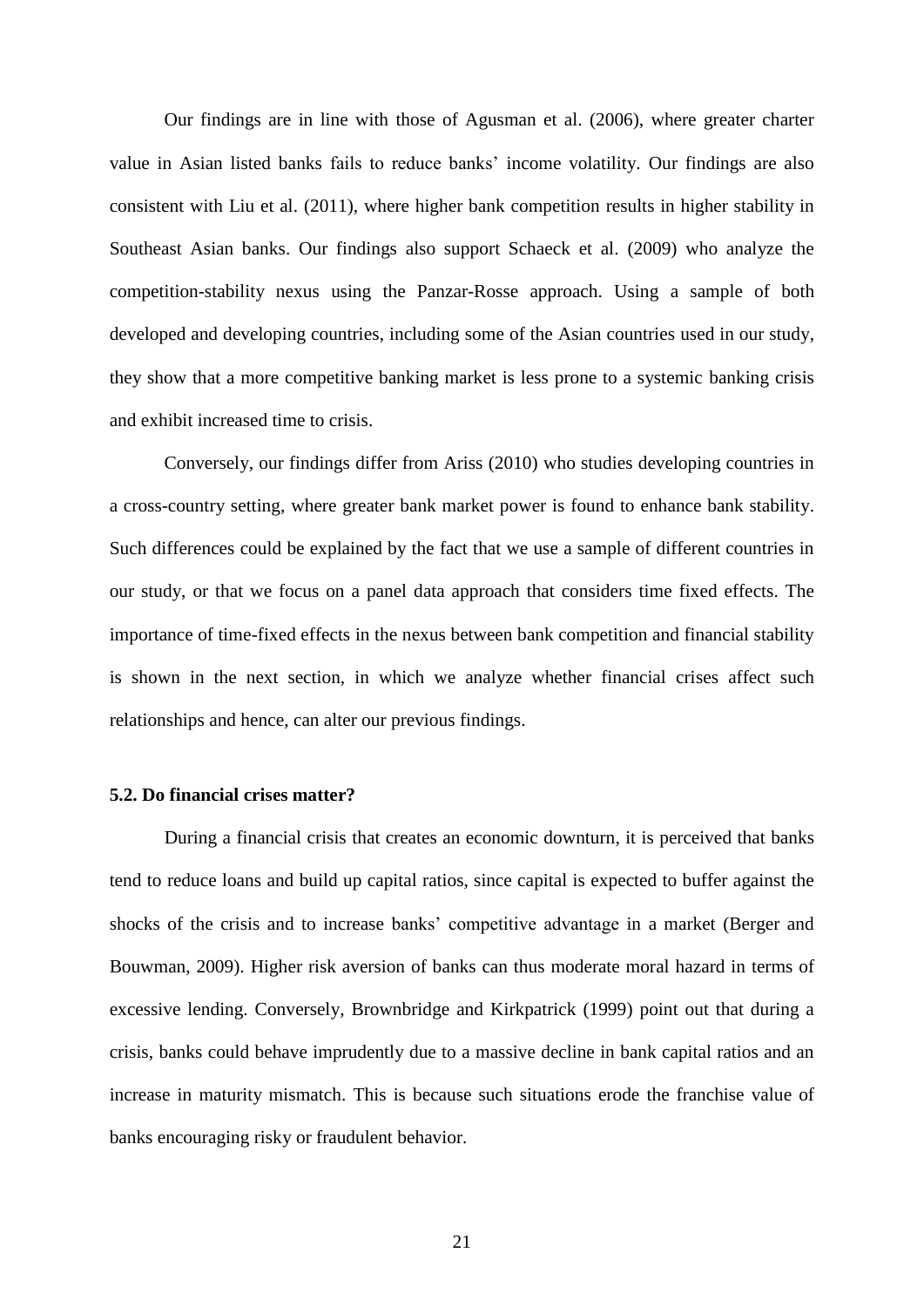As bank franchise values become important during crisis periods, we analyze whether during financial crises, higher market power in the banking industry that facilitates banks to maintain their franchise value is important to moderate bank moral hazard. The financial crises analyzed in this study include the 1997/1998 Asian crisis and the 2008 credit crisis.

In order to investigate the competition-stability nexus in banking during the 1997 Asian crisis, we repeat the estimations conducted in Section 5.1 for the 1997-1999 period. From Table 6, it appears that higher *LERNER* reduces bank capital ratios as measured by *EQTA* and *CAR*. Meanwhile, during the 1997 Asian crisis, higher *LERNER* has no longer a destabilizing impact, even though bank capital ratios become lower. Specifically, higher market power in banking has a negative impact on risk taking (*SDROA* and *SDROE*) and a positive impact on bank solvency (*ZROA* and *ZROE*).

#### Insert Table 6 here

Such findings could be due to the fact that, during a financial crisis that has directly affected Asian banks, the degree of banks' risk aversion is higher. Hence banks might be shrinking their lending activities and their exposure to systematic risk might be lower. Also, during a financial crisis, banks could experience a massive decline in their capital ratios that in turn could exacerbate capital crunch problems (Bernanke and Lown, 1991). In this context, bank moral hazard in terms of imprudent lending decisions is presumably less likely to operate.

Moreover, the increasing role of foreign ownership, foreign banks or foreign direct investments in the Asian banking industry during the 1997 Asian crisis, as documented by Williams and Nguyen (2005), Moshirian (2008) or Jeon et al. (2011), could also explain a stabilizing impact of *LERNER* during a crisis period. In their theoretical model, Althammer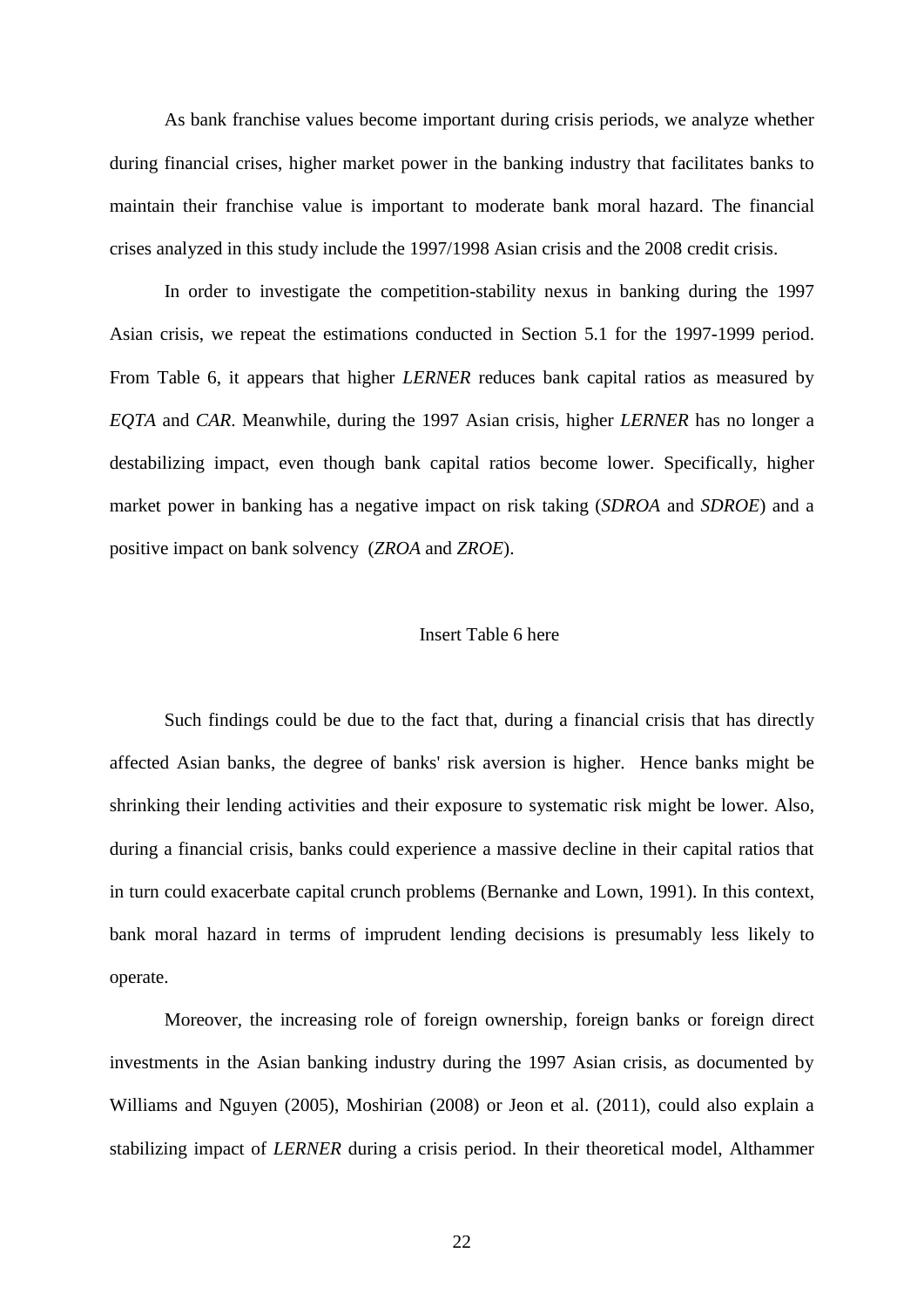and Haselmann (2011) show that during crisis periods in emerging markets, foreign banks from industrialized countries tend to enter emerging markets because of the loss of comparative advantage that domestic banks endure in unstable credit market conditions. In times of crisis, it is perceived that hard information on borrowers' profile is relatively more important than soft information. Hence, a better screening technology to value borrowers based on hard information enables foreign banks to increase their market share in emerging markets. In this regard, higher degree of market power in emerging markets' banking sectors during a financial crisis could be influenced by an increase in foreign banks' market share which in turn could have a stabilizing impact. Hence, in some sense, our findings also provide empirical support for Althammer and Haselmann (2011).

Further, we again repeat the estimations conducted in Section 5.1 for the 2007-2009 period to analyze whether the impact of market power in the banking industry on bank capital ratios, risk taking, and insolvency risk has changed during the 2008 global credit crisis. Table 7 presents our empirical results for the 2007-2009 period. During the 2008 crisis, *LERNER* is significantly and positively associated with bank capital ratios (*EQTA* or *CAR*). Higher *LERNER* is also positively related to bank risk-taking (*SDROE*) and insolvency risk (*ZROE*), but only at the 10% level. Hence, according to our results the 2008 crisis has not affected the risk-taking behavior of Asian banks in general as much as the 1997 crisis. As a whole, banks in less competitive markets still exhibit higher insolvency risks during the 2008 crisis period. This finding can be explained by the fact that the 2008 crisis did not directly affect Asian banks (Standard and Poor, 2008). As such, the risk-taking behavior of banks from 1994 to 2009 has not significantly changed during the 2008 crisis.

Insert Table 7 here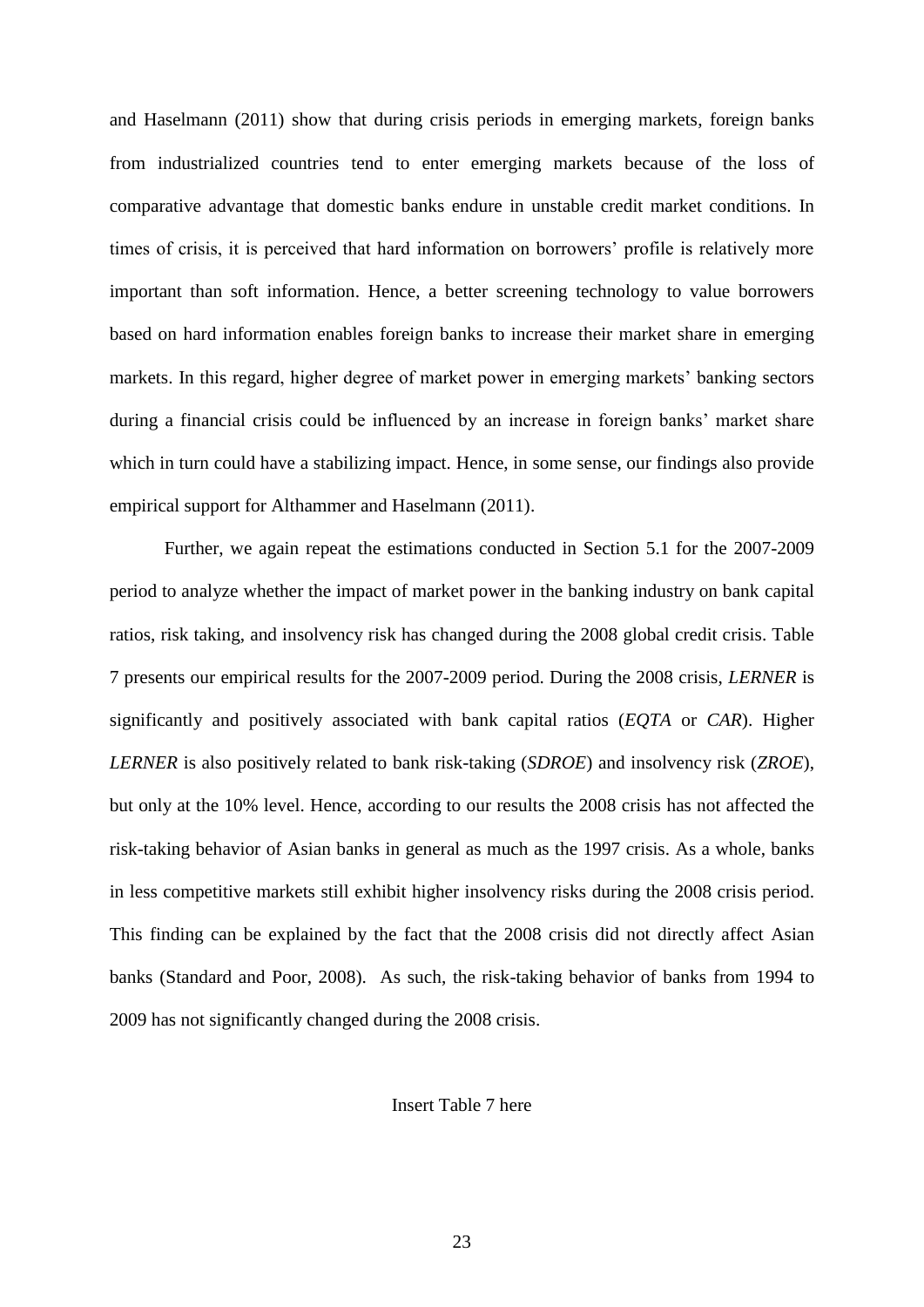### **5.3. Additional analysis: The role of too-big-to-fail subsidies**

 In this section, we focus on moral hazard issues that could operate in Asian banks. Cook (2009) points out that during the 1997 Asian crisis, some countries in Asia had suffered from bank moral hazard in the form of "gambling for resurrection" and "looting"<sup>12</sup>. Since our results in Section 5.2 show that market power in banking has a stabilizing impact in all Asian countries during the 1997 Asian crisis, we now extend the analysis by examining whether or not the competition-stability links are country-specific.

 For this purpose, the country-specific factor we use to assess moral hazard issues is the extent to which the banking sector might benefit from too-big-to-fail subsidies, since it is well-known that bailout policies could exacerbate moral hazard in banking. Specifically, we consider another additional explanatory variable, *TBTS*, measured as the ratio of three largest banks" total assets to GDP and calculated from Beck and Demirgüç-Kunt (2009). Higher *TBTS* reflects that the banking system is "too big to save" and hence, central banks need to engage in higher bailout subsidies, at least for the largest banks. To better assess the role of market power in banking, moreover, we also incorporate the interaction term between market power in banking and the too-big-to-save effects (*LERNER*\**TBTS*) <sup>13</sup>. Table 8, Table 9 and Table 10 present our results for the overall period, the 1997-1999 period and the 2007-2009 period, respectively.

 In Table 8, we report that higher *LERNER* leads to higher capital ratios, risk taking and insolvency risk of banks for the 1994-2009 period. In contrast, these results are reversed when we consider *LERNER\*TBTS*, while the absolute values of the coefficients of *LERNER\*TBTS* are higher than those of *LERNER*. Hence moral hazard behavior that encourages banks to

 $\overline{a}$ 

 $12$  Gambling for resurrection is a strategy of distressed banks to maintain profitability by excessively increasing loans to high-risk but high-return borrowers. Meanwhile, distressed banks also tend to increase deposit rates in order to attract more deposits to fund these loans. Looting is a strategy of distressed banks to extend loans at "below-market" rates to related corporations (La Porta et al, 2001).

<sup>&</sup>lt;sup>13</sup> Since *LERNER* is treated as endogenous variable, we also treat *LERNER\*TBTS* as endogenous variable. The similar approach is also used by Schaeck and Cihak (2010) in assessing the joint impact of bank competition and economic development on bank capital ratios.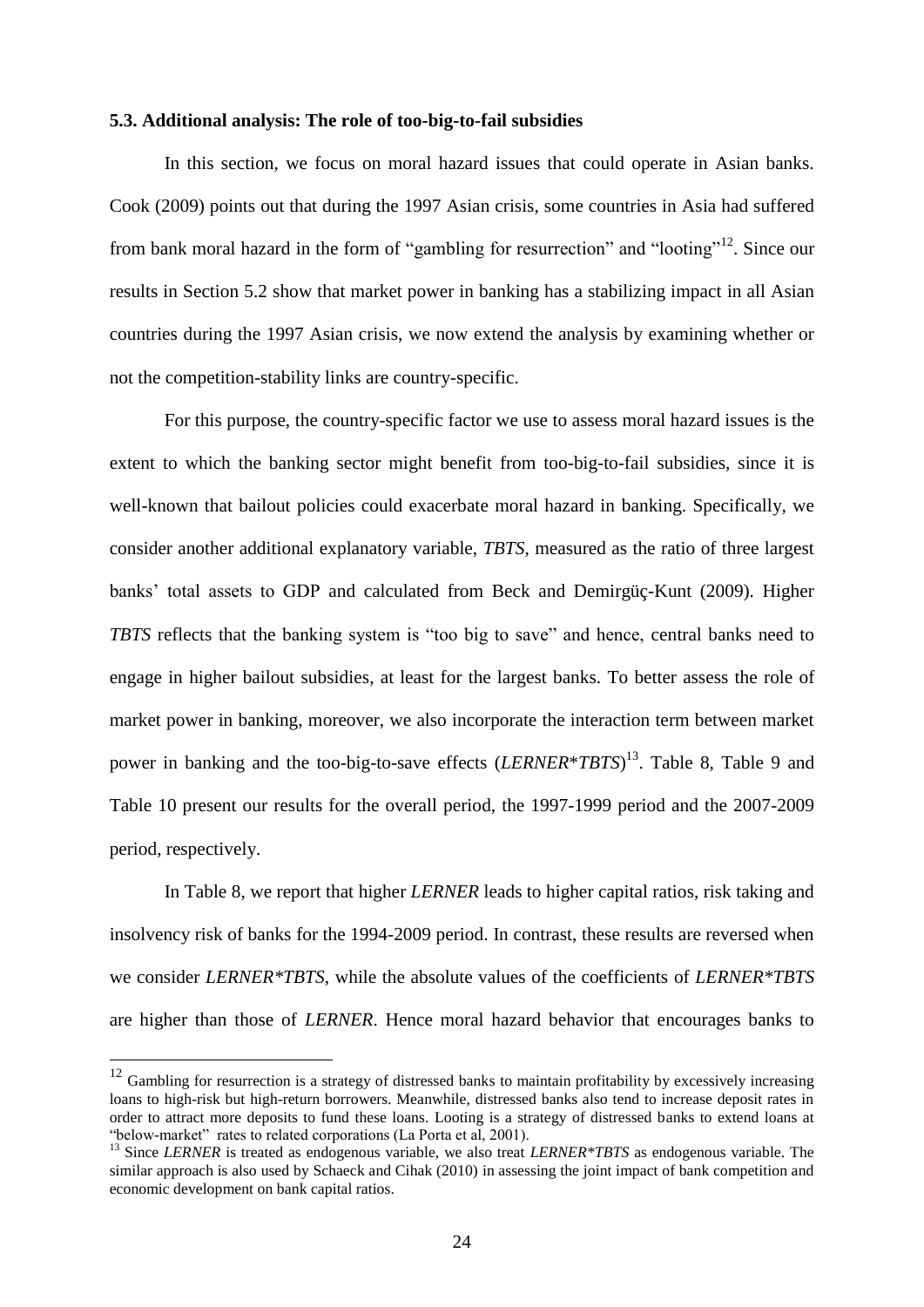increase risk in less competitive markets only occur in countries with lower too-big-to-fail potential subsidies.

# Insert Table 8 here

 Our results are somehow consistent with Acharya et al (2012), although they analyze the joint role of the lender of last resort and market power in interbank markets in overcoming bank liquidity risk. In their model, banks in less competitive interbank markets are more likely to face higher cost of interbank lending. In this regard, the role of central banks to provide liquidity, particularly during crisis periods, is essential to improve the private allocation of liquidity among banks.

 The role of the lender of last resort is indeed relatively more important during crisis periods than normal periods. In the Asian crisis period, Table 9 presents how the interaction term between market power and too-big-to-fail subsidies in banking (*LERNER\*TBTS*) affects bank risk taking for the 1997-1999 period. Our findings show that the negative impact of market power in banking on bank income volatility and insolvency risk, despite lower capital ratios, only holds in countries with lower too-big-to-fail subsidies. This indicates that the stabilizing impact of higher market power in banking during the 1997 Asian crisis only holds for countries with lower too-big-to-fail subsidies. In this regard, bank consolidation policies aiming to enhance market power in the banking industry might not be effective in enhancing bank stability, unless the role of lender of last resort in providing too-big-to-fail subsidies is limited.

## Insert Table 9 here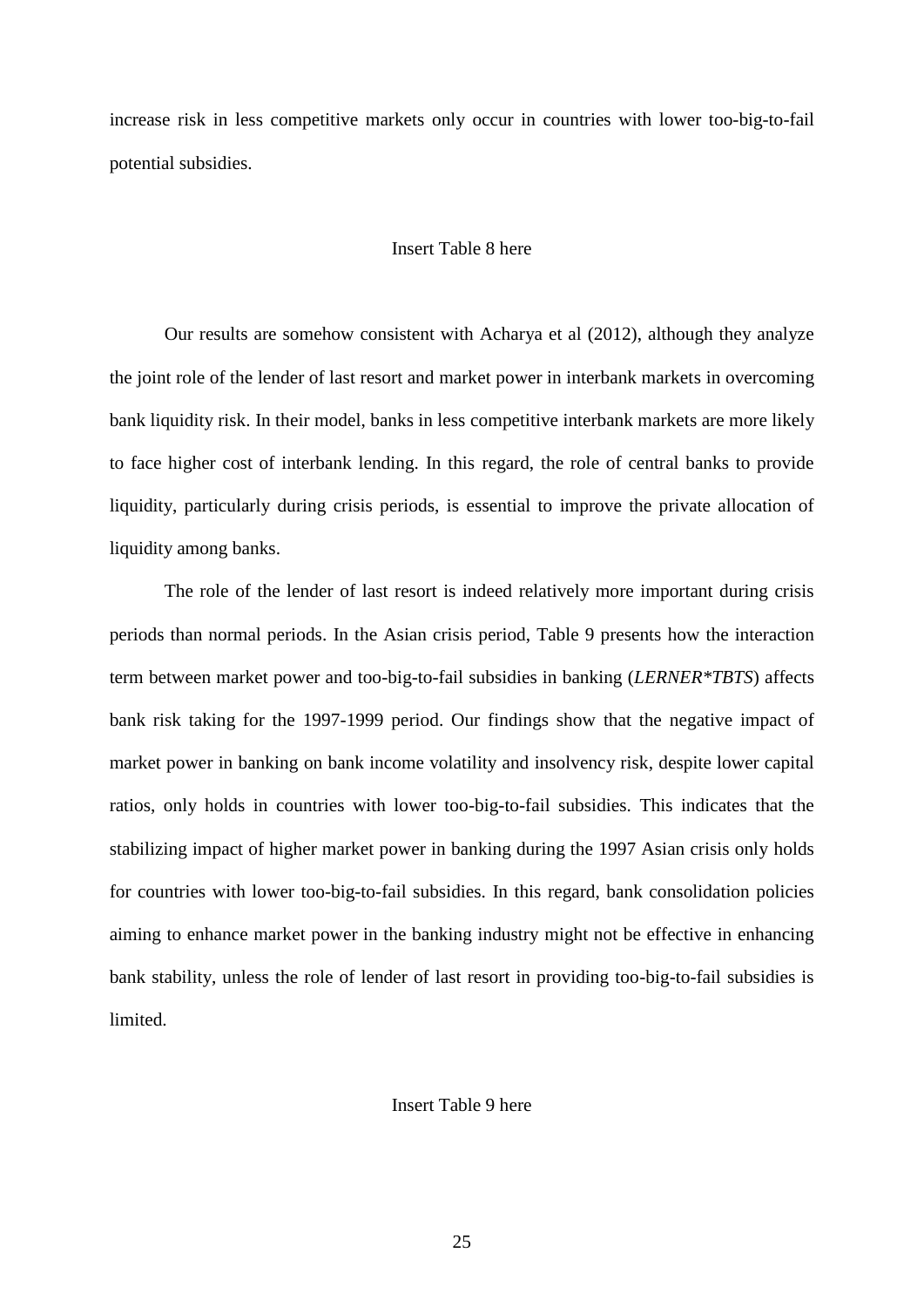Our results for the 1997-1999 period are consistent with Cook (2009) who states that during the Asian crisis, some Asian countries had suffered from severe bank moral hazard behavior. We provide further explanation for Cook (2009) that such countries are the ones with the highest too-big-to-fail potential subsidies. Therefore in the presence of higher toobig-to-fail subsidies because of the presence of significantly large banks, bank consolidations that aim to enhance market power in banking are likely to be ineffective to limit the risktaking behavior of banks during crisis periods.

 Finally, Table 10 presents the joint impact of market power and too-big-to-fail subsidies in banking on the risk behavior of banks for the 2007-2009 period. The results over this period are similar to the ones for the 1994-2009 period. In countries with lower too-bigto-fail subsidies, higher market power in banking seems to have a destabilizing impact.

#### Insert Table 10 here

#### **6. Sensitivity analyses**

 In order to ensure the robustness of our results, we perform several sensitivity analyses. For brevity, the results of these sensitivity analyzes are not reported in the paper but are available from the authors on request.

 First, we re-estimate all the regressions presented in Section 5 by using the Generalized Methods of Moments (GMM) instead of the 2SLS method. Within this framework we also treat *LERNER* and *LERNER\*TBTS* as endogenous variables instrumented by *ECOFREE*, *RLAW* and *STOCK*. Our overall findings remain the same.

 Second, differences in macroeconomic and financial environments such as degree of development and financial structure, as well as institutional factors that affect economic and political characteristics, may explain bank risk exposures. To account for this dimension, we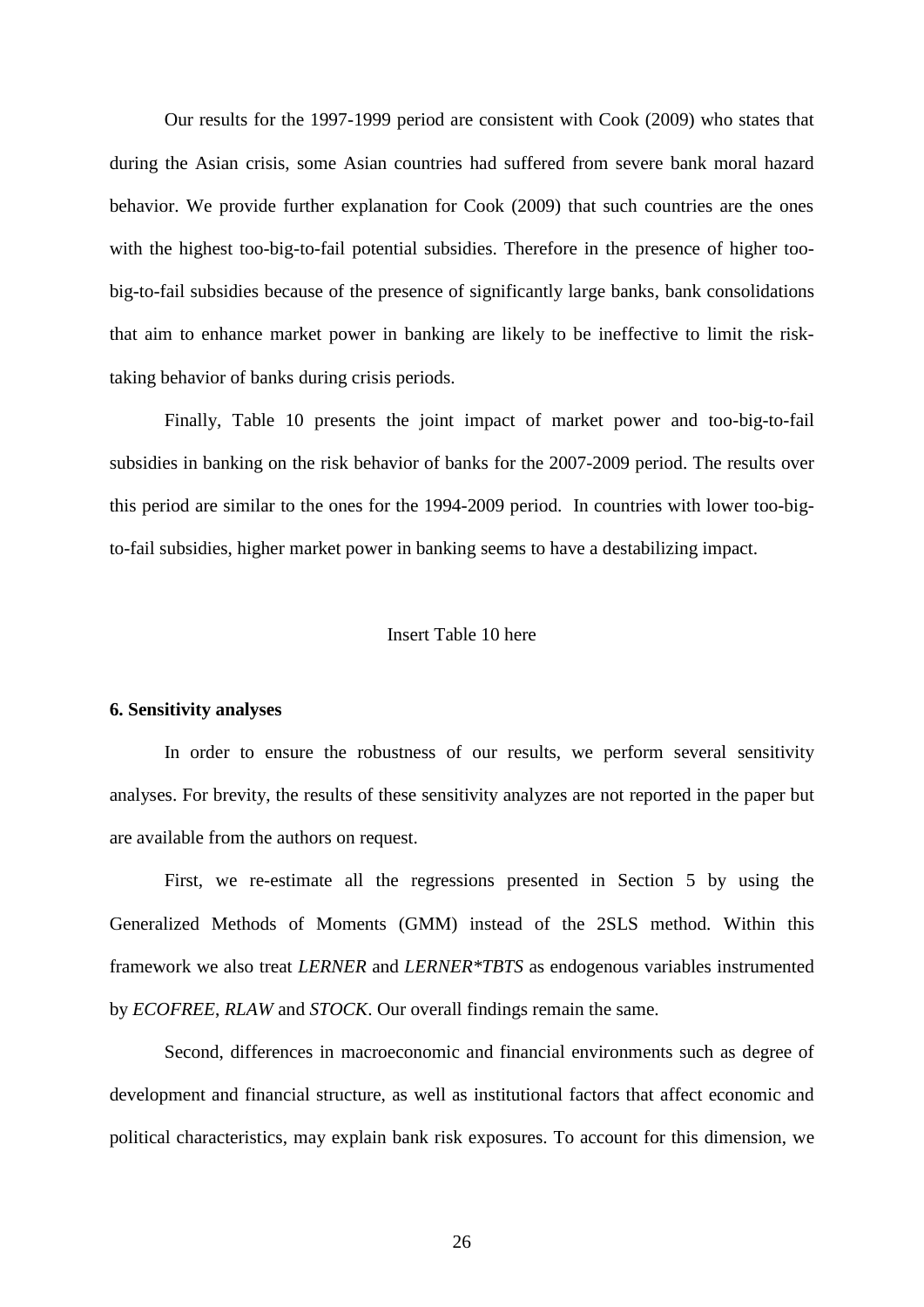incorporate country-specific dummy variables as explanatory variables in  $(2)$  <sup>14</sup>. Indonesia is treated as the numeraire country. As country-specific dummies are time-invariant variables, individual fixed effects corrections are thus no longer applicable. By specifying the 2SLS estimation with time fixed-effect corrections, our main empirical findings discussed in Section 5 are not altered.

Third, the trends in financial globalization in Asia might change the nature of banking products from traditional activities (deposits funded loans) to non-interest income generating activities. Therefore, bank non-interest income may also explain some of the risk exposure of banks. We thus incorporate the ratio of non-interest income to total revenue (*NNI*) as an explanatory variable in (2). Moreover, we also take into account the annual loan growth rate (*LOANG*) as one of the control variables that affect bank capitalization (Ayuso et al., 2004). Using this new specification, our main findings remain consistent, even though we lose a substantial number of observations.

Fourth, we modify the degree of market power in the banking industry by considering alternative specifications of the inverse demand function, as shown in (1). We use *OPL* (the ratio of operating expenses to total loans) instead of *TA* in the demand function, as bank monitoring costs can affect the pricing of bank loans. We also include the inflation rate (*INF*) to replace the short-term interest rate (*IR*). This alternative specification does not alter our main findings obtained in Section 5.

# **7. Summary and concluding remarks**

 $\overline{a}$ 

 In spite of a strong consolidation in Asian banking, there is no evidence that such a process enhances bank stability. This paper attempts to assess such an issue by investigating the impact of market power in banking on bank capital ratios, risk taking, and insolvency risk.

Agusman et al. (2008) also use the similar approach to account for unobservable country-specific characteristics in the Asian context.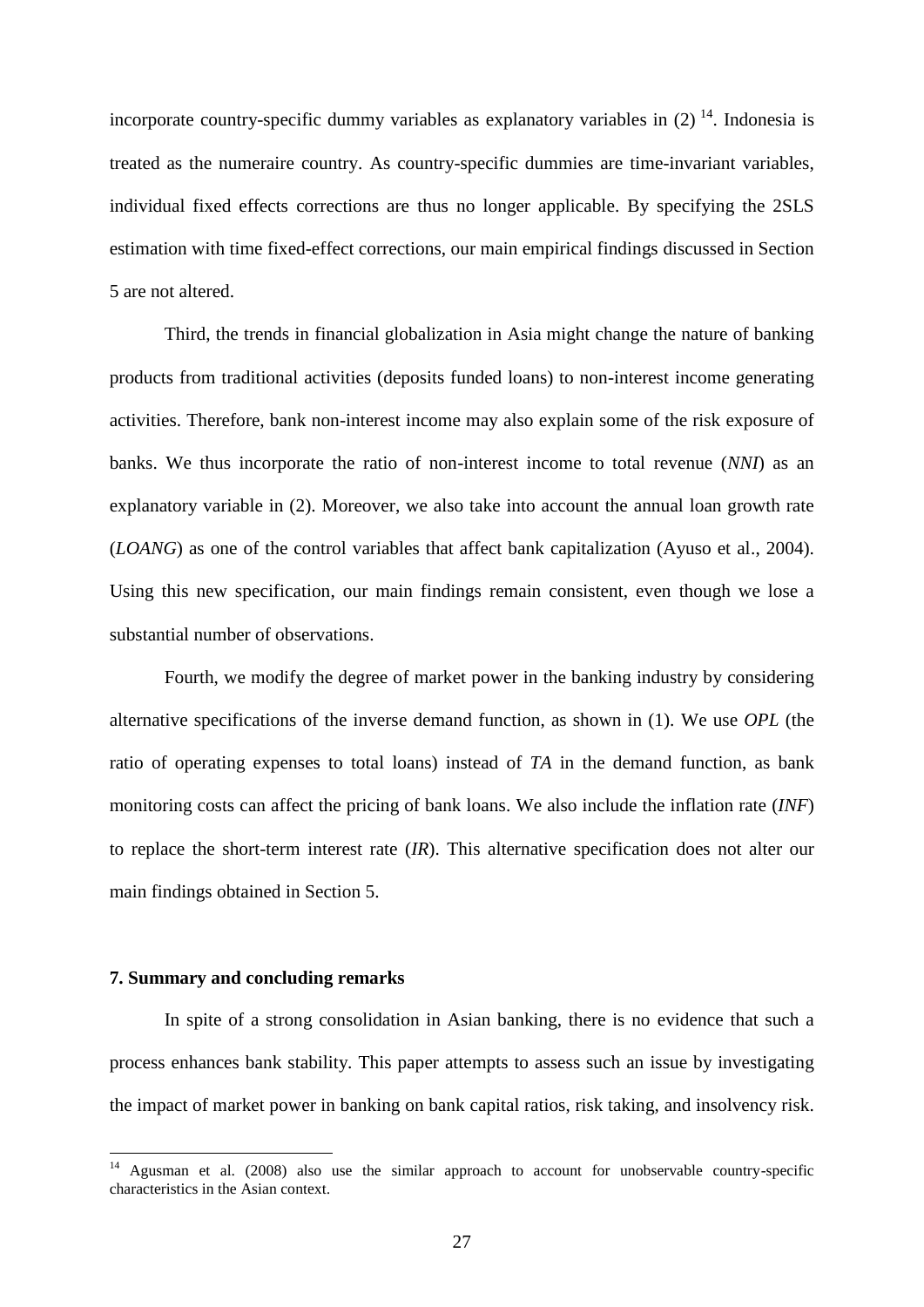Based on a sample of 636 commercial banks in 11 Asian countries over the 1994-2009 period, our empirical results highlight that a higher degree of market power in banking is associated with an increase in bank risk taking and bank insolvency risk although capital ratios are also higher. However, these findings do not hold during the 1997 Asian crisis period (1997-1999), where higher market power decreases bank risk taking and insolvency risk. These results are robust to several sensitivity analyses.

Specifically, our findings show that in general, the increase in capital ratios in less competitive environments is not high enough to offset the effect of higher risk taking on bank insolvency risk, highlighting possible moral hazard problems in Asian banks. During a financial crisis, our results for the 1997-1999 period show that lower competition has a stabilizing effect which is opposite to what we find in the overall period of study and in the 2007-2009 period. Under such circumstances, higher market power in the banking industry might contribute to reduce moral hazard, at least in the crisis period that has directly affected Asian banking.

A closer investigation is also conducted to examine whether or not such results are country specific. Indeed some Asian countries suffered from relatively more severe bank moral hazard problems in the form of "gambling for resurrection" or "looting", particularly during the 1997 Asian crisis period. As such, the length of the crisis and the degree of economic recovery differed from one country to another. By incorporating the role of too-bigto-fail subsidies as a country-specific factors, our results are reversed for countries with larger banks which could force central banks to engage in higher amounts of too-big-to-fail subsidies.

 These findings have various policy implications with regards to bank consolidation policies and the role of the lender of last resort. In the Asian context, market power in the banking industry, which is expected to enhance self-discipline induced by lower competition,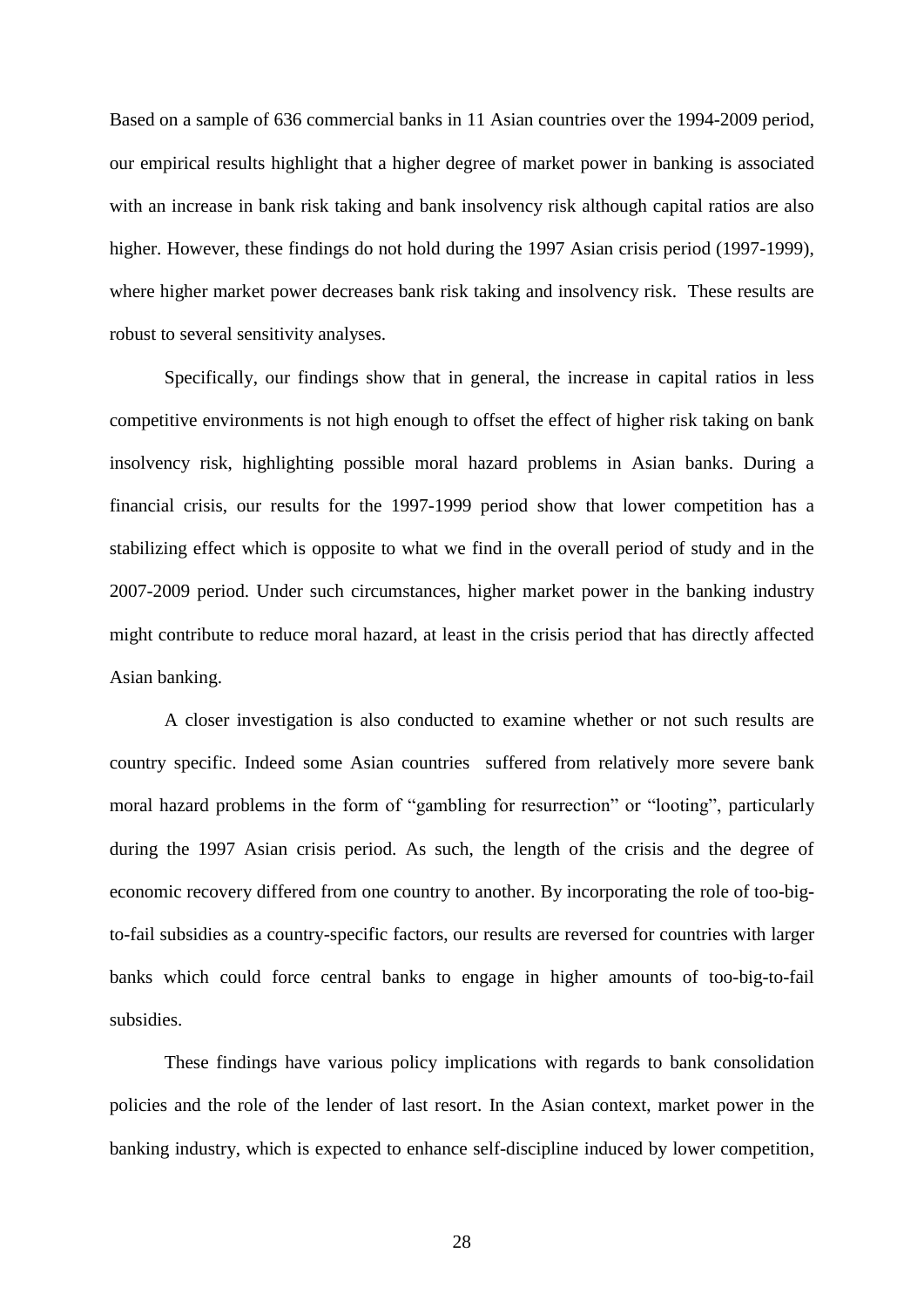does generally neither moderate bank risk taking nor provide enough incentives for banks to hold sufficiently more capital to prevent higher insolvency risk, except when the behavior of the lender of resort in providing too-big-to-fail subsidies is more stringent to limit bank moral hazard incentives. Specifically, our results indicate that during financial crises that directly affect Asian banks, the stabilizing effect of market power is only effective for countries with smaller large banks i.e. when the role of lender of resort is more limited. On the whole in achieving bank stability public authorities need to consider the degree of competitiveness of the banking system but also the size of the largest so-called systemic banks.

# **References**

Acharya, V., Gromb, D., Yorulmazer, T., 2012. Imperfect competition in the interbank market for liquidity as a rational for central banking. Americal Economic Journal: Macroeconomic 4(3), 184-217.

Adams, C., 2008. Emerging East Asian banking system: Ten years after the 1997/98 crisis. ADB Working Paper Series on Regional Economic Integration No.16

Agoraki, M.K., Delis, M.D., Pasiouras, F., 2009. Regulations, competition and bank risk taking in transition countries. Journal of Financial Stability [\(doi:10.1016/j.jfs.2009.08.002\)](http://dx.doi.org/10.1016/j.jfs.2009.08.002)

Agusman, A., Monroe, G.S., Gasbarro, D., Zumwalt, J.K., 2008. Accounting and capital market measures of risk: Evidence from Asian banks during 1998-2003. Journal of Banking and Finance 32, 480-488

Agusman, A., Gasbarro, D., Zumwalt, J.K., 2006. Bank moral hazard and the disciplining factors of risk taking: evidence from Asian banks during 1998‐2003. FMA European Conference proceedings, 1-44

Althammer, W., Haselmann, R., 2011. Explaining foreign bank entrance in emerging markets. Journal of Comparative Economics 39(4), 486-498.

Ariss, R.T., 2010. On the implications of market power in banking: Evidence from developing coutnries. Journal of Banking and Finance 34 (4), 765-775

Ayuso, J., Perez, D., Saurina, J. 2004. Are capital buffers pro-cyclical? Evidence from Spanish panel data. Journal of Financial Intermediation 13, 249–264

Beck, T., Dermirguc-Kunt, A., Levine, R., 2006. Bank concentration, competition and crises: First results. Journal of Banking and Finance 30, 1581-1603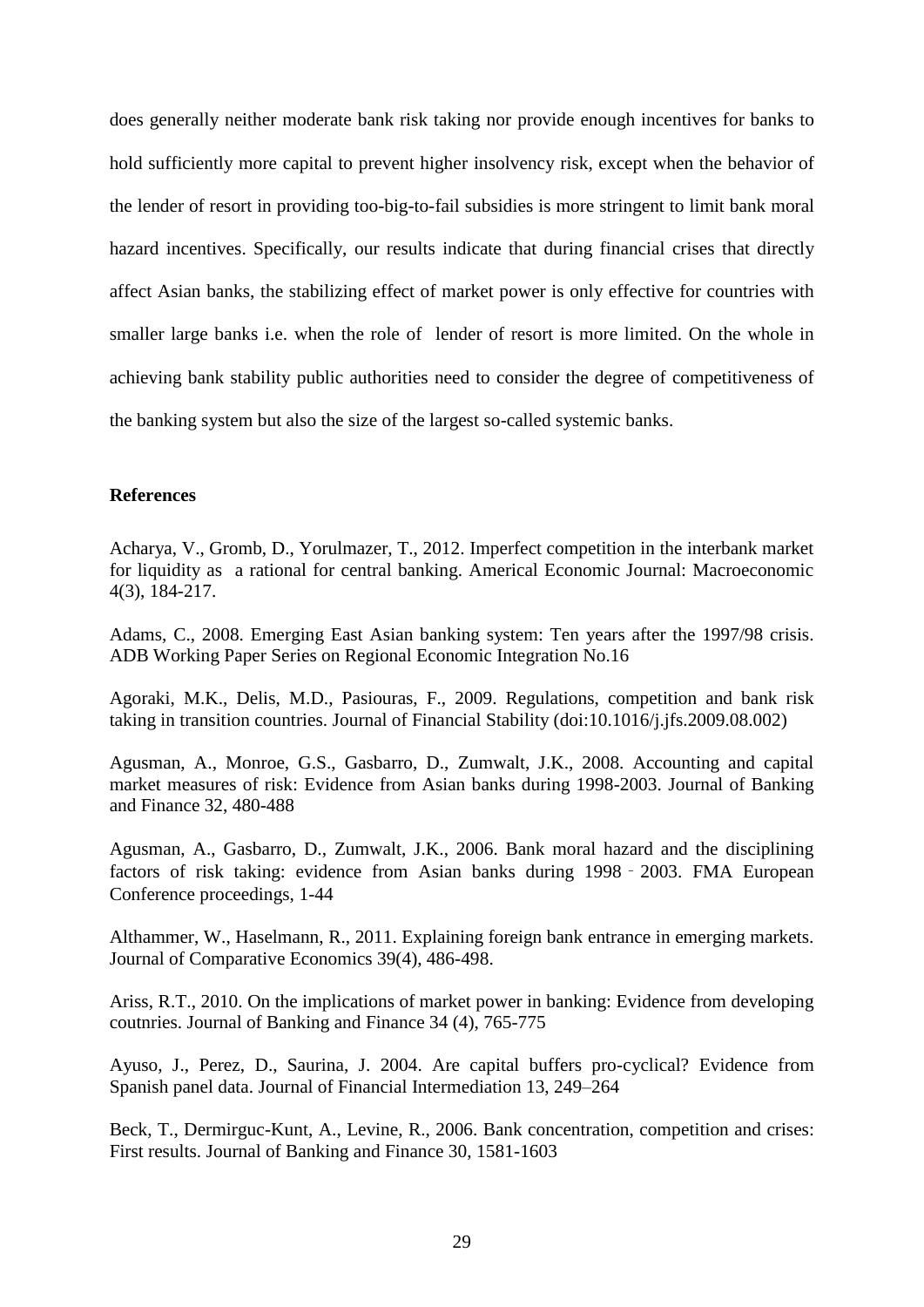Beck T., 2008. Bank competition and financial stability: friends or foes? Working paper series, 4656, World Bank, Washington, DC

Beck, T., Demirgüç-Kunt, A., 2009. [Financial institutions and markets across countries and](http://siteresources.worldbank.org/INTRES/Resources/469232-1107449512766/Financial_Institutions_and_Markets_across_Countries.pdf)  [over time: Data and analysis.](http://siteresources.worldbank.org/INTRES/Resources/469232-1107449512766/Financial_Institutions_and_Markets_across_Countries.pdf) Working paper series, 4943, World Bank, Washington, DC

Behr, P., Schmidt, R.H., Xie, R., 2010. Market structure, capital regulation, and bank risk taking. Journal of Financial Services Research [37\(2-3\)](http://www.springerlink.com/content/0920-8550/37/2-3/), 131-158

Berger, A.N., Klapper, L.F., Ariss, R.T., 2009a. Bank competition and financial stability. Journal of Financial Services Research 35, 99-118

Berger, A.N., Bouwman, C.H.S., 2009b. Bank capital, survival, and performance around financial crises. Working Paper, MIT, Wharton Financial Institutions Center

Bernanke, B. S., Lown, C. S., 1991. Credit crunch, Brookings Papers on Economic Activity 2, 205-47.

Besanko, D., Thakor, A.V., 1993. Relationship banking, deposit insurance, and bank portfolio. In : C. Mayer and X.Vives (eds), Capital Market and Financial Intermediation, Cambridge, UK: Cambridge University Press, 262-265

Bikker, J.A., Bos, J.W.B., 2008. Bank Performance: A Theoretical and Empirical Framework for the Analysis of Profitability, Competition and Efficiency. Routledge International Studies in Money and Banking, New York

Blum, J.M., 2003. The impact of bank capital requirements on banks' incentives to monitor and to hold excess capital. National Bank of Switzerland Working Paper.

Bofondi, M., Gobbi, G., 2004. Bad loans and entry into local credit markets. Working paper series, 509, Bank of Italy

Borio, C., Furfine, C., Lowe, P. 2001. Procyclicality of the Financial System and the Financial Stability: Issues and Policy Options. Bank for International Settlements, Working Paper 1, 1– 57

Boyd, J.H., De Nicolo, G., 2005. The theory of bank risk taking and competition revisited. Journal of Finance 60, 1329-1343

Boyd, J.H., De Nicolo, G., Jalal, A.M., 2006. Bank risk-taking and competition revisited: new theory and new evidence. Working paper series 06/297, International Monetary Fund, Washington, DC

Brissimis, S.N., Delis, M.D., Papanikolaou, N.I., 2008. Exploring the nexus between banking sector reform and performance: Evidence from newly acceded EU countries. Journal of Banking and Finance 32, 2674-2683

Broecker, T., 1990. Creditworthiness tests and interbank competition. Econometrica 58, 429- 452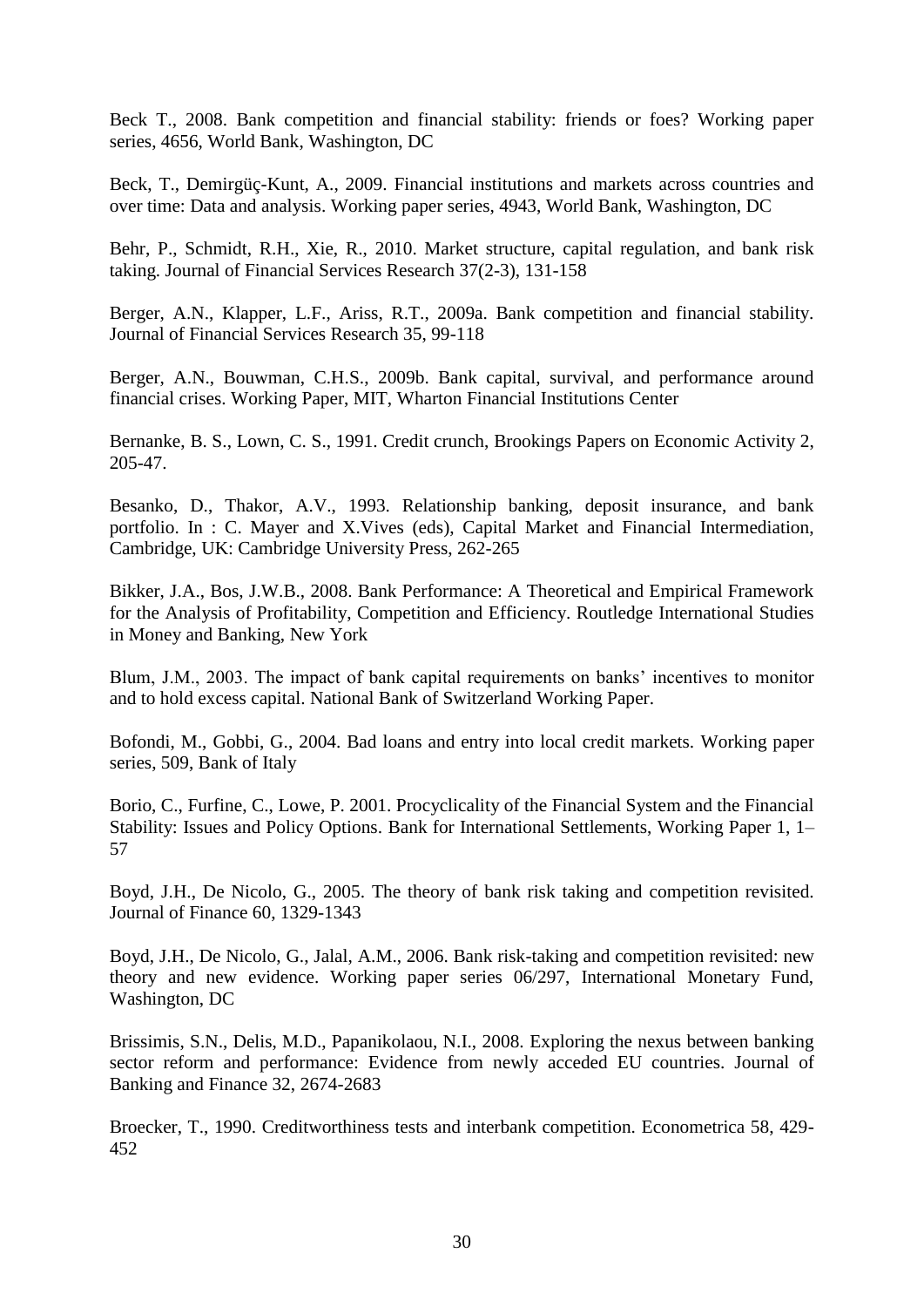Brownbridge, M., Kirkpatrick, C. 1999. Financial sector regulation: The lessons of the Asian crisis. Development Policy Review 17, 243–266

Chang, R., Velasco, A., 2001. A model of financial crises in emerging markets. The Quarterly Journal of Economics 116 (2)

Cho, Y.J., 1986. Inefficiencies from Financial Liberalization in the Absence of Well-Functioning Equity Markets. Journal of Money. Credit and Banking 26 (2), 341-344

Claessens, S., Laeven, L., 2004. What drives bank competition? Some international evidence. Journal of Money, Credit and Banking 36, 563-583

Cook, M., 2009. Banking Sector Reform in South East Asia : The Region"s Decisive Decade. Routledge Taylor and Francis Group, New York

Das, A., Nag, A., Ray, S.C., 2004. Liberalization, ownership, and efficiency in Indian banking: A Nonparametric Approach. Working Paper, University of Connecticut

Dash, M., Cristable, C., 2009. A study of technical efficiency of banks in India. Working Paper, Alliance Business Academy

De Guevara, J.F., Maudos, J., Perez, F., 2005. Market power in the European banking sector. Journal of Financial Services Research 27, 109-137.

Demsetz, R.S., Saidenberg, M.R., Strahan, P.E., 1996. Banks with something to lose: the disciplinary role of franchise value. Economic Policy Review, 1-14

DeYoung, R., Evanoff, D., Molyneux, P., 2009. Mergers and acquisitions of financial institutions: A review of the post-2000 literature. Journal of Financial Services Research 36, 87-110

Domanski, D. 2005. Foreign banks in emerging economies: Changing players changing issues. BIS Quarterly Review, 69–81

Dornbush, R., Reynoso, A,. 1989. Financial Factors in Economic Development. American Economic Review79 (2), 204-209

Fry, M .J., 1988. Money. Interest and Banking in Economic Development. The John Hopkins University Press. Baltimore

Fungáčová, Z., Weill, L., 2009. How market powers influences bank failures: Evidence from Russia. Working Paper, Bank of Finland

Gefang, D., Koop, G., Potter, S.M., 2011. Understanding liquidity credit risks in the financial crisis. Working Paper, University of Strathclyde, UK.

Gonzales, F., 2005. Bank regulation and risk-taking incentives: an international comparison of bank risk. Journal of Banking and Finance 29(5), 1153-1184

Jensen, K., 1989. Monetary Policy and Financial Development. In Financing Economic Development : A structural Approach of Economic Development. Fitzgerald, E.V.K., Gower,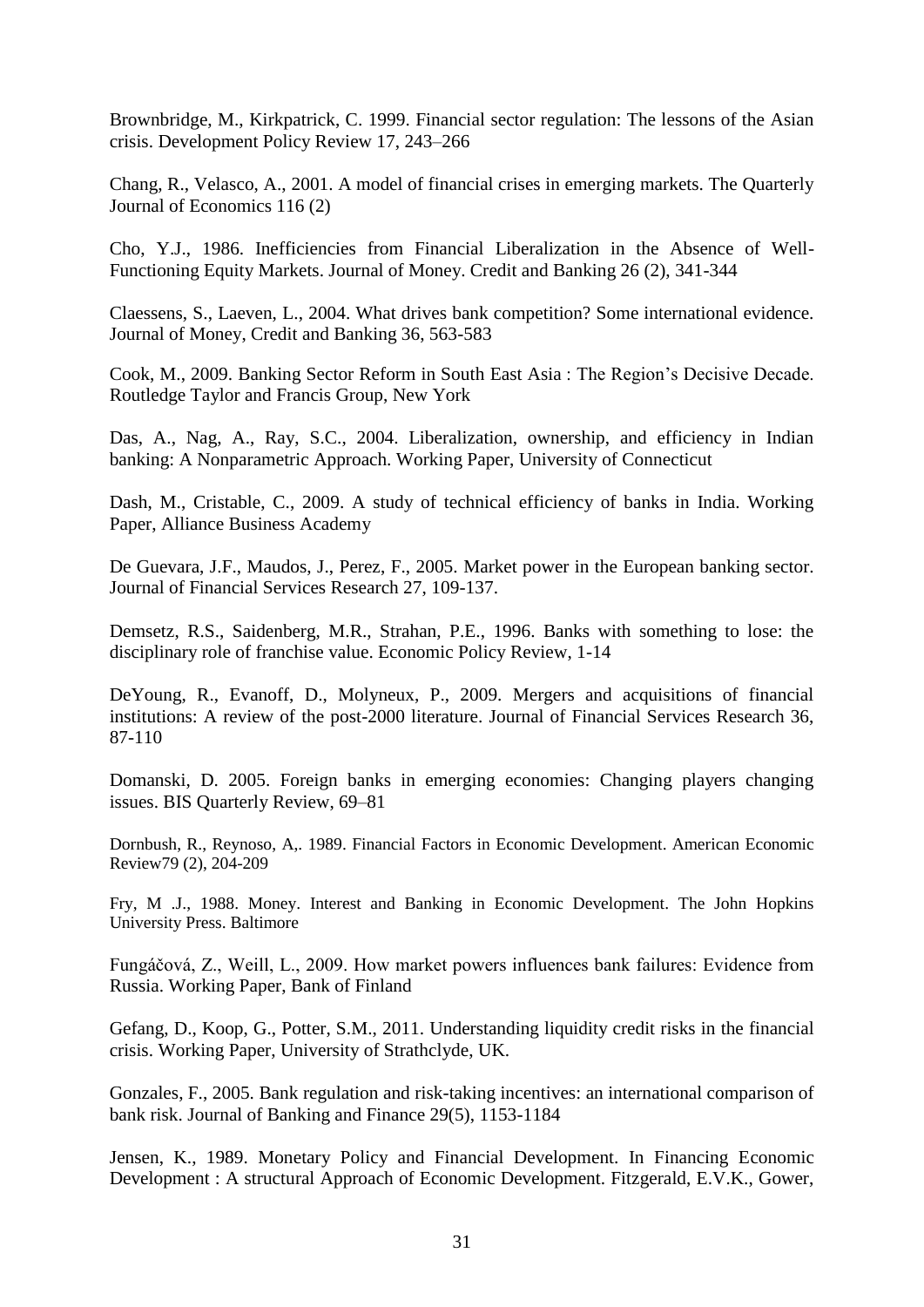R.Vos. Publishing Company Ltd. Brookfield

Jeon, B.N., Olivero, M.P., Wu, J., 2011. Do foreign banks increase competition? Evidence from emerging Asian and Latin American banking markets. Journal of Banking and Finance 35(4), 856-875.

Jimenez, G., Lopez, J.A., Saurina, J., 2008. How does competition impact bank risk taking. Working Paper, Bank of Spain

Jokipii, T., Milne, A. 2008. The cyclical behaviour of European bank capital buffers. Journal of Banking & Finance 32, 1440–1451

Kane, E.J., 2000. Incentives for bank megamergers: what motives might regulators infer from event-study evidence? Journal of Money, Credit and Banking 32, 671-701.

Kaufmann, D., Kraay, A., Mastruzzi, M., 2008. Governance Matters VII : Aggregate and Individual Governance Indicators 1996-2007. Working paper series, 4654, World Bank, Washington, DC

Keeley, M.C., 1990. Deposit insurance, risk and market power in banking. American Economic Review 80(5), 1183-1200

Klingebiel, D., Kroszner, R., Laeven, L., Oijen, P.V., 2001. Stock market responses to bank restructuring policies during the East Asian crisis. Working paper series, 2571, World Bank, Washington, DC

Laeven, L., 1999. Risk and efficiency in East Asian banks. Working paper series, 2255, World Bank, Washington, DC

La Porta, R., Lopez-de-Silanes, F. Zamarripa, G. 2001. Related lending. Quarterly Journal of Economics 118(1), 231–268

Lepetit, L., Nys, E., Rous, P., Tarazi, A., 2008.a. Bank income structure and risk : Empirical analysis of European banks. Journal of Banking and Finance 32, 1452-1467.

Lepetit, L., Nys, E., Rous, P., Tarazi, A., 2008.b. The expansion of services in European banking: Implications for loan pricing and interest margins. Journal of Banking and Finance 32, 2325-2335.

Levy-Yeyati, E., Micco, A. 2007. Concentration and foreign penetration in Latin American banking sectors: Impact on competition and risk. Journal of Banking and Finance 31, 1633- 1647

[Liu, H.,](http://eprints.gla.ac.uk/view/author/15609.html) Nguyen, L. and Molyneux, P. (2011) Competition and risk in South East Asian commercial banking*.* [Applied Economics](http://eprints.gla.ac.uk/view/journal_volume/Applied_Economics.html) (*forthcoming*)

Marcus, A.J., 1984. Deregulation and bank financial policy. Journal of Banking and Finance 8, 557–565

Matutes, C., Vives, X., 1996. Competition for deposits, fragility and insurance. Journal of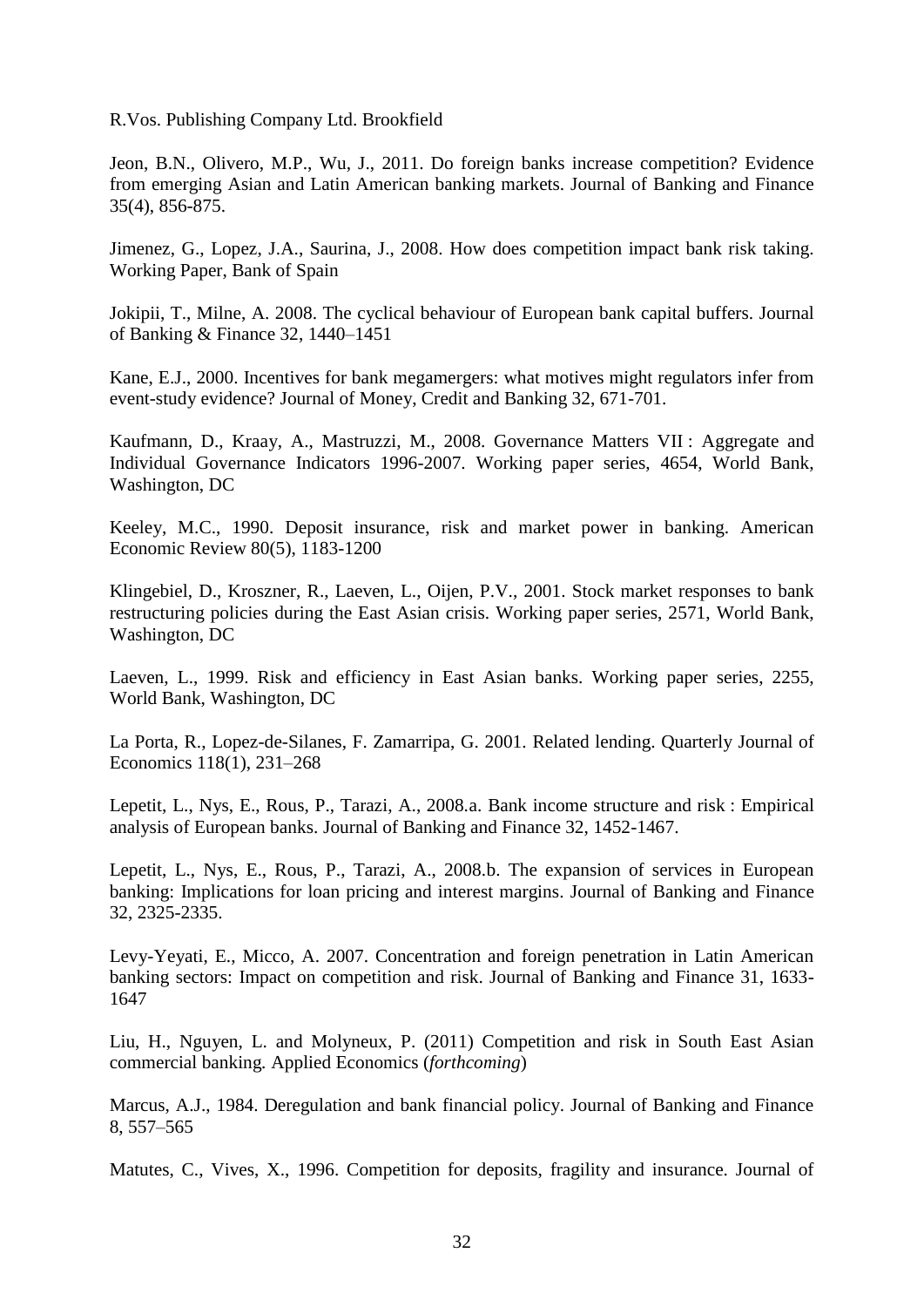Financial Intermediation 5(2), 184-216

Moshirian, F., 2008. Financial services in an increasingly integrated global financial market. Journal of Banking and Finance 32 (11), 2288-2292

Moshirian, F., 2009. Can Asia Pacific Community similar to the European Community emerge? Journal of Banking and Finance 33, 2-8

Panzar, J.C., Rosse, J.N., 1987. Testing for 'monopoly' equilibrium. Journal of Industrial Economics 35 (4), 443–456.

Park, Y.C., 2006. Economic liberalisation and integration in East Asia: A post-crisis paradigm. Oxford University Press

Sachs, J., W.T. Woo, 2000. Understanding the Asian financial crisis. In : J. D. Sachs & K. Schwab (Eds.), The Asian financial crisis: Lessons for a resilient Asia. MIT Press

Santoso, W. 2009. "Comment on "The Determinants of Cross-Border Merger and Acquisition Activity in the Banking Sector in Asia: Did the Asian Financial Crisis Change Them?" NBER Chapters, in: Financial Sector Development in the Pacific Rim, East Asia Seminar on Economics, Volume 18, 236-240 National Bureau of Economic Research, Inc

Shanmugam, K.R., Das, A., 2004. Efficiency of Indian commercial banks during the reform period. Applied Financial Economics 14, 681-686

Schaeck, K, Cihak, M., Wolfe, S., 2009. Are More Competitive Banking Systems More Stable? Journal of Money, Credit and Banking 41(4), 711-734

Schaeck, K., Cihak, M., 2010. Banking competition and capital ratios. European Financial Management, DOI: 10.1111/j.1468-036X.2010.00551.x

Sengupta, R., Tam, Y.M., 2008. The LIBOR-OIS spread as a summary indicator. Federal Reserve Bank of Saint Louis Economic Synopses 25.

Soedarmono, W., Machrouh, F., Tarazi, A., 2011. Bank market power, economic growth and financial stability: Evidence from Asian banks. Journal of Asian Economics 22(6), 460-470

Soedarmono, W., 2010. Bank competition, institution and economic development: Evidence from Asia during 1999-2007. Economics Bulletin 30(3), 2119-2133

Standard and Poor, 2008. Slower economic growth poses turbulence but no crisis for Asian banking system. RatingsDirect, September

Stiglitz, J., Weiss, A., 1981. Credit rationing with imperfect information. American Economic Review 71, 393-410

Taylor, L., 1983. Structuralist Macroeconomics : Applicable Models for the Third World. New-York. Basic Books

Uchida, H., Tsutsui, Y., 2005. Has competition in the Japanese banking sector improved?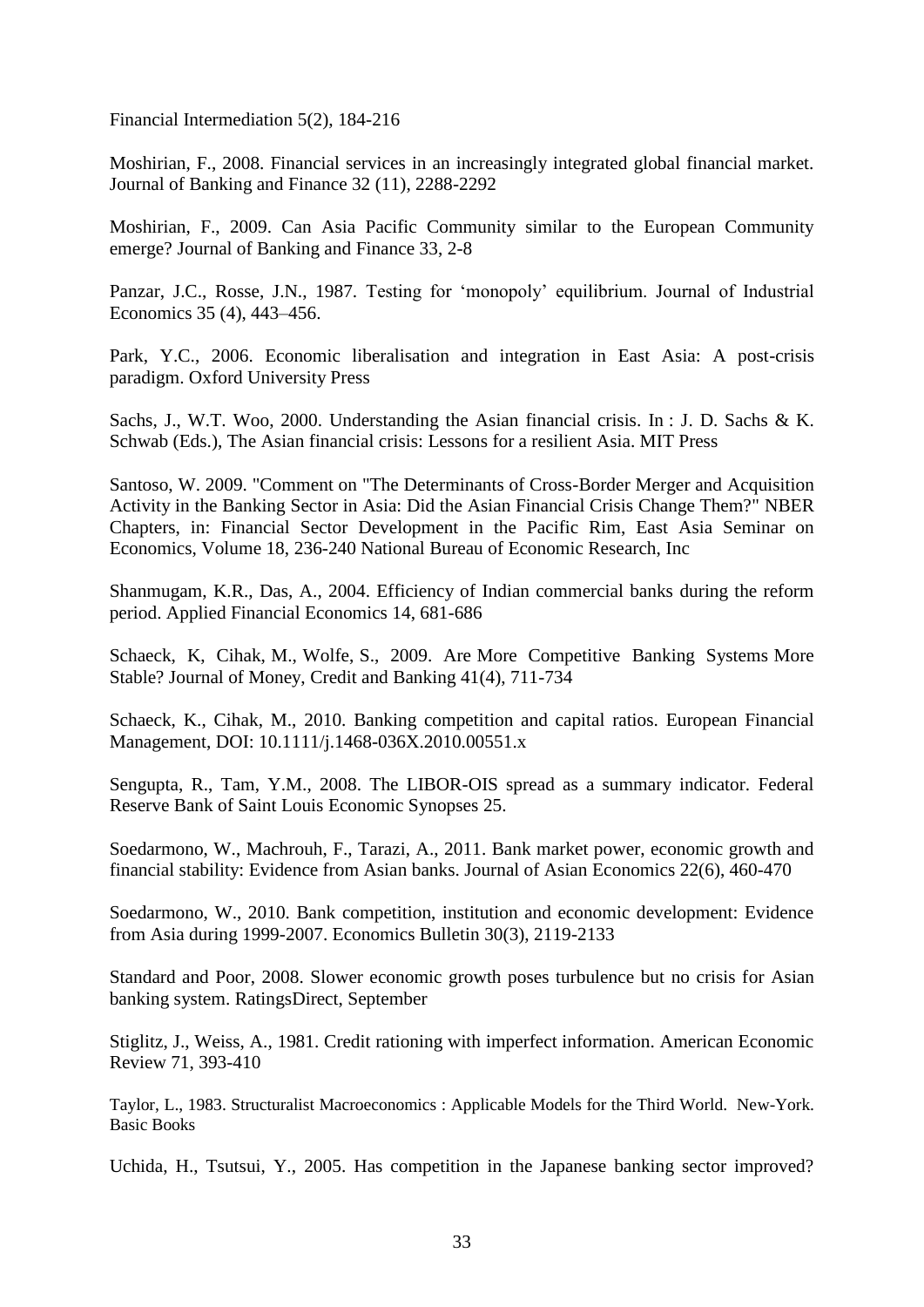Journal of Banking and Finance 29, 419-439

Uhde, A., Heimeshoff, U., 2009. Consolidation in banking and financial stability in Europe: Empirical evidence. Journal of Banking and Finance 33, 1299-1311

Vives, X., 2001. Competition in the changing world of banking. Oxford Review of Economic Policy 17(4), 535-547

 Williams, J., Nguyen, N., 2005. Financial liberalisation, crisis, and restructuring: A comparative study of bank performance and bank governance in South East Asia. Journal of Banking and Finance 29, 2119–2154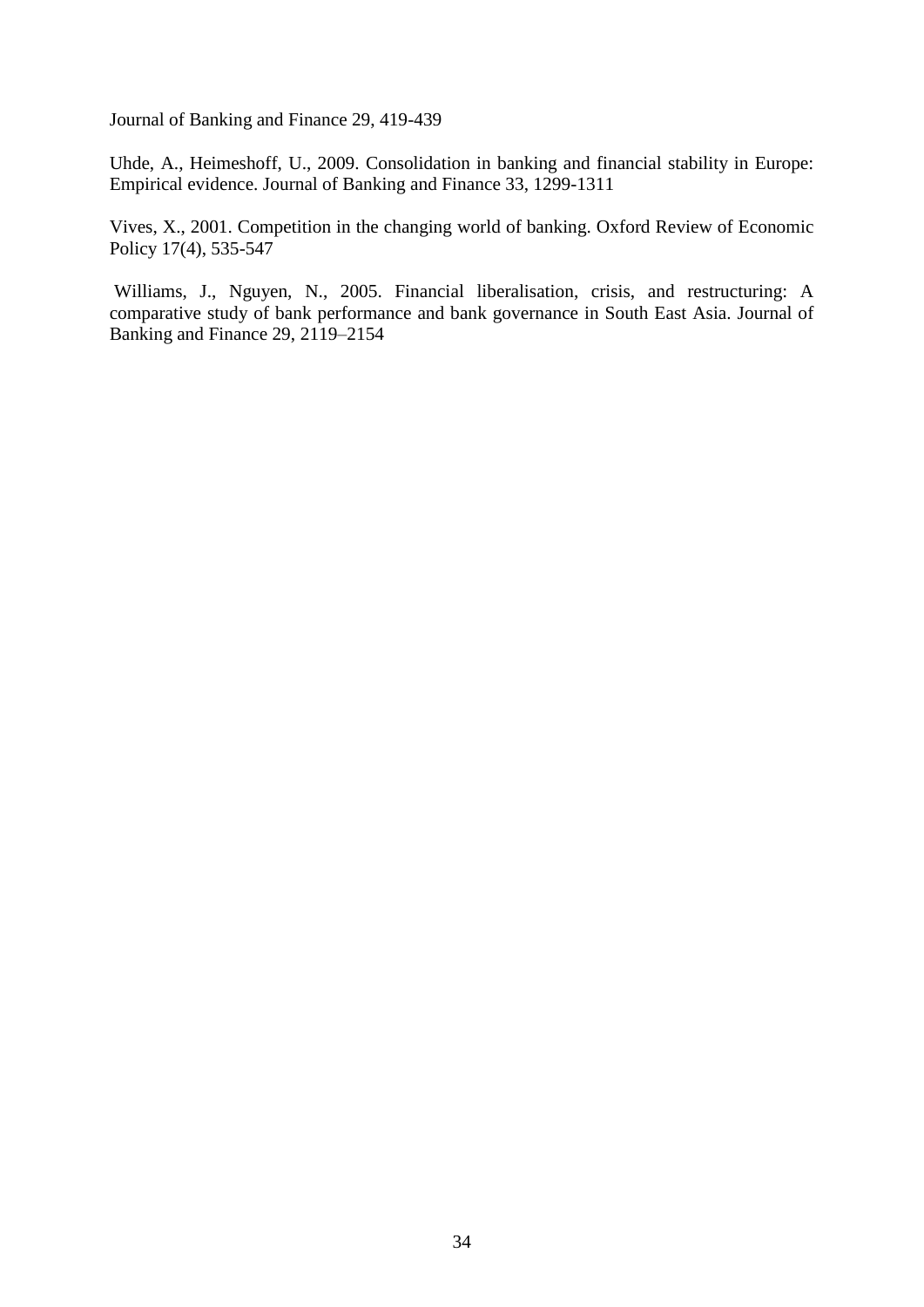# **Appendix A. Descriptive statistics, the degree of bank competition and the correlation structure**

**Table 1. Descriptive statistics** 

|                |                                                                |          | Overall period |           |             | 1997-1999 |           |          | 2007-2009   |           |
|----------------|----------------------------------------------------------------|----------|----------------|-----------|-------------|-----------|-----------|----------|-------------|-----------|
| Variables      | Definition                                                     | Mean     | Median         | Std. Dev. | Mean        | Median    | Std. Dev. | Mean     | Median      | Std. Dev. |
|                |                                                                |          |                |           |             |           |           |          |             |           |
| $\varrho$      | Total earning assets (million USD)                             | 12222.52 | 1348.853       | 60736.07  | 5929.383    | 844.8070  | 25203.56  | 30771.10 | 3985.785    | 118645.9  |
| $\,c\,$        | Total expenses (million USD)                                   | 87535.96 | 297.1870       | 547422.7  | 103961.1    | 310.2390  | 622289.3  | 1260.945 | 231.3815    | 3882.355  |
| D              | Total deposits and short term funding (million USD)            | 10349.27 | 1133.506       | 56588.01  | 5271.261    | 684.3860  | 24055.55  | 25421.58 | 3230.881    | 111212.5  |
| R              | Total revenue (million USD)                                    | 72277.64 | 159.0305       | 498259.1  | 88956.24    | 156.2255  | 576800.6  | 1300.721 | 155.6240    | 4765.787  |
| W              | Ratio of total operating expenses to total assets              | 0.024736 | 0.019872       | 0.025543  | 0.028478    | 0.021725  | 0.039752  | 0.021465 | 0.016132    | 0.016517  |
| r              | Ratio of interest expenses to total deposits                   | 10.17837 | 0.081984       | 21.32785  | 10.06263    | 0.096854  | 22.75490  | 0.167836 | 0.054747    | 2.648107  |
| P              | Ratio of total revenue to total earning assets                 | 13.89216 | 0.108187       | 33.43061  | 20.92129    | 0.121982  | 49.65530  | 0.093718 | 0.074650    | 0.312308  |
| IR             | Annual short-term interest rate                                | 0.079811 | 0.060000       | 0.076506  | 0.130744    | 0.076100  | 0.138827  | 0.057196 | 0.045150    | 0.050944  |
| CAR            | Total risk-based capital ratio                                 | 0.171273 | 0.135000       | 0.117333  | 0.174135    | 0.134800  | 0.125041  | 0.165533 | 0.138400    | 0.096281  |
| <b>ROA</b>     | Ratio of net income to total assets                            | 0.006952 | 0.009185       | 0.042385  | $-0.008159$ | 0.006512  | 0.085721  | 0.009173 | 0.009563    | 0.012600  |
| EQTA           | Ratio of total equity to total asset                           | 0.115373 | 0.082281       | 0.116448  | 0.118956    | 0.083999  | 0.126046  | 0.109291 | 0.084159    | 0.083401  |
| <b>SDROA</b>   | Standard deviation of ROA from a three-period rolling window   | 0.011810 | 0.003223       | 0.038869  | 0.020430    | 0.004544  | 0.057511  | 0.004382 | 0.002542    | 0.006085  |
| <b>ZROA</b>    | Z-score based on ROA from a three-period rolling window        | 46.38470 | 27.54334       | 55.55249  | 35.51505    | 18.50050  | 49.61298  | 54.59037 | 34.61422    | 58.01816  |
| ROE            | Ratio of net income to total equity                            | 0.105095 | 0.112044       | 0.110433  | 0.069151    | 0.085259  | 0.142713  | 0.111831 | 0.118142    | 0.091134  |
| <b>SDROE</b>   | Standard deviation of ROE from a three-period rolling window   | 0.051170 | 0.031049       | 0.062242  | 0.066636    | 0.041072  | 0.075671  | 0.038990 | 0.027433    | 0.040473  |
| <b>ZROE</b>    | Z-score based on ROE from a three-period rolling window        | 55.66345 | 34.75530       | 63.18721  | 48.06956    | 26.30093  | 63.01023  | 59.46329 | 39.10669    | 60.98926  |
| <b>DEPO</b>    | Ratio of total deposits and short-term funding to total assets | 0.717629 | 0.777788       | 0.194707  | 0.738272    | 0.800764  | 0.191476  | 0.679291 | 0.738749    | 0.188114  |
| LLP            | Ratio of loan loss provisions to total loans                   | 0.020282 | 0.008244       | 0.054388  | 0.046532    | 0.016244  | 0.099020  | 0.012249 | 0.007053    | 0.020285  |
| <b>LOAN</b>    | Ratio of loans to total assets                                 | 0.528797 | 0.540063       | 0.181783  | 0.526862    | 0.532720  | 0.194523  | 0.543911 | 0.565570    | 0.147986  |
| <b>SIZE</b>    | Logarithm of total assets                                      | 7.329382 | 7.330009       | 2.018536  | 6.899275    | 6.848789  | 1.907663  | 8.439116 | 8.387506    | 1.917025  |
| <b>FOREXG</b>  | Annual growth rate of foreign exchange reserves                | 0.209472 | 0.164791       | 0.298904  | 0.189931    | 0.171579  | 0.355178  | 0.186091 | 0.227672    | 0.242259  |
| <b>GDPG</b>    | Annual growth rate of GDP                                      | 0.054326 | 0.058490       | 0.034589  | 0.058407    | 0.059400  | 0.017867  | 0.072536 | 0.075570    | 0.025387  |
| INF            | Annual inflation rate                                          | 0.059840 | 0.046370       | 0.060620  | 0.036183    | 0.031020  | 0.034491  | 0.091477 | 0.083790    | 0.077255  |
| <b>RLAW</b>    | Rule of law index                                              | 0.606502 | 0.558000       | 0.122908  | 0.619652    | 0.620000  | 0.120793  | 0.603925 | 0.544000    | 0.114069  |
| <b>ECOFREE</b> | Economic Freedom index                                         | 0.069219 | $-0.001098$    | 0.637029  | 0.083394    | 0.030354  | 0.569494  | 0.034358 | $-0.133680$ | 0.713358  |
| <b>STOCK</b>   | Ratio of stock market capitalization to GDP                    | 0.874326 | 0.364420       | 1.146663  | 0.650178    | 0.281605  | 0.790303  | 1.624380 | 1.184202    | 1.705325  |
| <b>TBTS</b>    | Ratio of three largest banks' total assets to GDP              | 0.379762 | 0.253653       | 0.282787  | 0.361802    | 0.244049  | 0.236228  | 0.413357 | 0.255648    | 0.305100  |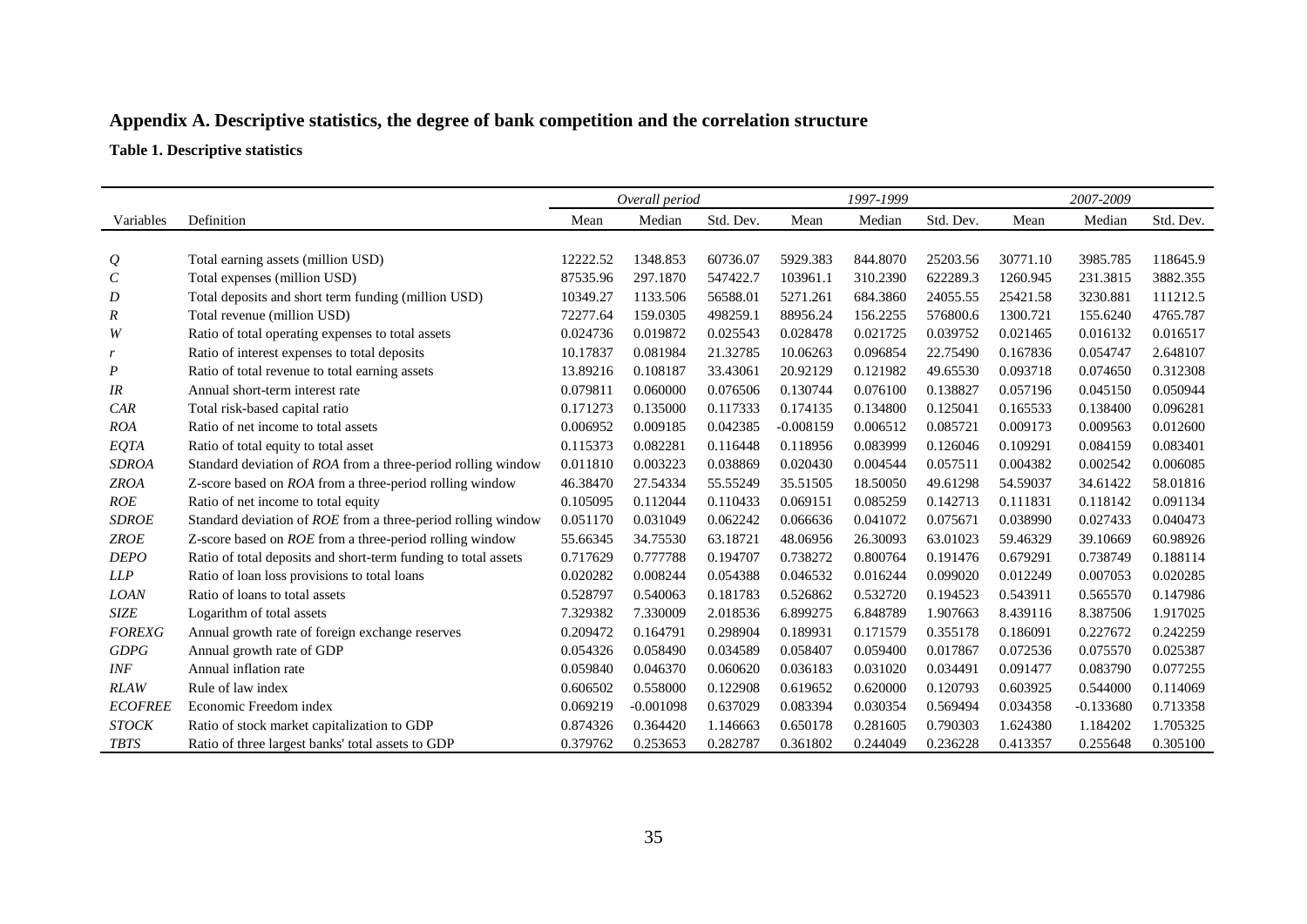|      |             | Hong-       |             |             |             |             |          |             |             |          |             |
|------|-------------|-------------|-------------|-------------|-------------|-------------|----------|-------------|-------------|----------|-------------|
| Year | China       | Kong        | Indonesia   | India       | South Korea | Sri Lanka   | Malaysia | Philippines | Pakistan    | Thailand | Vietnam     |
| 1994 | $-0.282952$ | 0.076967    | 0.346579    | $-0.961778$ | 0.13124     | 0.175771    | 0.993463 | 0.13994     | 0.071763    | 0.665669 | 0.27045     |
| 1995 | $-0.245039$ | $-0.061084$ | 0.234224    | $-0.865748$ | 0.11629     | 0.116581    | 0.991431 | 0.133945    | 0.065709    | 0.60233  | 0.201964    |
| 1996 | $-0.245702$ | $-0.009032$ | 0.204867    | $-0.795948$ | 0.099509    | 0.12634     | 0.963911 | 0.16828     | $-0.067709$ | 0.598937 | 0.158095    |
| 1997 | $-0.260196$ | $-0.053753$ | 0.539131    | $-0.764381$ | 0.144564    | 0.06195     | 0.932716 | 0.075777    | $-0.000681$ | 0.548435 | 0.120352    |
| 1998 | $-0.032251$ | $-0.235858$ | 1.929107    | $-0.659159$ | 0.018185    | 0.044018    | 0.90165  | $-0.073066$ | 0.029227    | 0.362615 | 0.160778    |
| 1999 | $-0.316486$ | $-0.674633$ | $-0.16463$  | $-0.986989$ | $-0.349258$ | $-0.506732$ | 0.666228 | $-0.589532$ | $-0.292432$ | 0.279809 | $-0.144492$ |
| 2000 | $-0.31412$  | $-0.674264$ | $-0.161723$ | $-0.981867$ | $-0.349958$ | $-0.50754$  | 0.66644  | $-0.589708$ | $-0.294237$ | 0.280852 | $-0.144491$ |
| 2001 | $-0.319157$ | $-0.673588$ | $-0.161321$ | $-0.982514$ | $-0.347797$ | $-0.507557$ | 0.666529 | $-0.589205$ | $-0.292336$ | 0.280939 | $-0.144732$ |
| 2002 | 0.238017    | $-0.670538$ | $-0.161139$ | $-0.981794$ | $-0.346779$ | $-0.507313$ | 0.666583 | $-0.588759$ | $-0.294709$ | 0.280985 | $-0.144813$ |
| 2003 | 0.300196    | $-0.66807$  | $-0.160795$ | $-0.981951$ | $-0.344848$ | $-0.506933$ | 0.666762 | $-0.588055$ | $-0.293095$ | 0.281521 | $-0.144163$ |
| 2004 | 0.360446    | $-0.668376$ | $-0.160011$ | $-0.982079$ | $-0.344368$ | $-0.506881$ | 0.666432 | $-0.58868$  | $-0.291035$ | 0.282955 | $-0.14416$  |
| 2005 | 0.34348     | 0.343875    | 0.367294    | $-0.359394$ | 0.45999     | 0.116659    | 0.737229 | 0.192296    | 0.58054     | 1.000406 | 0.341684    |
| 2006 | 0.305246    | 0.200099    | 0.385675    | $-0.381871$ | 0.410134    | 0.118395    | 0.723376 | 0.165057    | 0.496203    | 0.883843 | 0.285954    |
| 2007 | 0.338882    | 0.258267    | 0.488008    | $-0.362753$ | 0.368536    | $-0.018932$ | 0.733192 | 0.250056    | 0.416676    | 0.916002 | 0.340667    |
| 2008 | 0.310007    | 0.32556     | 0.511161    | $-0.384193$ | 0.245958    | $-0.049368$ | 0.885034 | 0.169463    | 0.326171    | 0.971731 | 0.217162    |
| 2009 | 0.384511    | 0.538758    | 0.524386    | $-0.31296$  | 0.237408    | $-0.060188$ | 0.957936 | 0.252745    | 0.283754    | 1.101859 | 0.398163    |

**Table 2. The Lerner index in the Asian banking industry**. The Lerner index is calculated from the new industrial organization approach following Uhida and Tsutsui (2005). A higher (lower) Lerner index is associated with an increase (decrease) in market power in banking.

Note: The Indian banking industry exhibits a negative market power throughout the sample period, which might reveal a non-optimizing behavior of banks. Dash and Cristabel (2009) support our findings since Indian banks experienced a sharp increase in their cost-to-income ratio during the 2003-2008 period while profitability has declined. Shanmugam and Das (2004) report that financial reforms during the 1992-1999 period have not helped banks to raise their interest margins. Das et al. (2004) also find that Indian banks were not much differentiated in terms of input or output technical efficiency, as well as cost efficiency. Such a non-optimizing behavior of Indian banks might be due to the fact that the Indian banking industry is still dominated by the public sector. In the meantime, we observe that almost all the countries in our sample, except Malaysia and Thailand, exhibit a negative value for the market power index during the periods following the 1997/1998 Asian crisis, suggesting that banks lose their market power during a downturn period which in turn impedes them to maintain profitability. Among these countries, many have experienced three distinct periods based on market power estimates with first a positive value until the 1997/1998 crisis followed by a negative value until 2004 which became again positive afterwards (Indonesia, South Korea, Philippines, Vietnam and to a lesser extent Pakistan).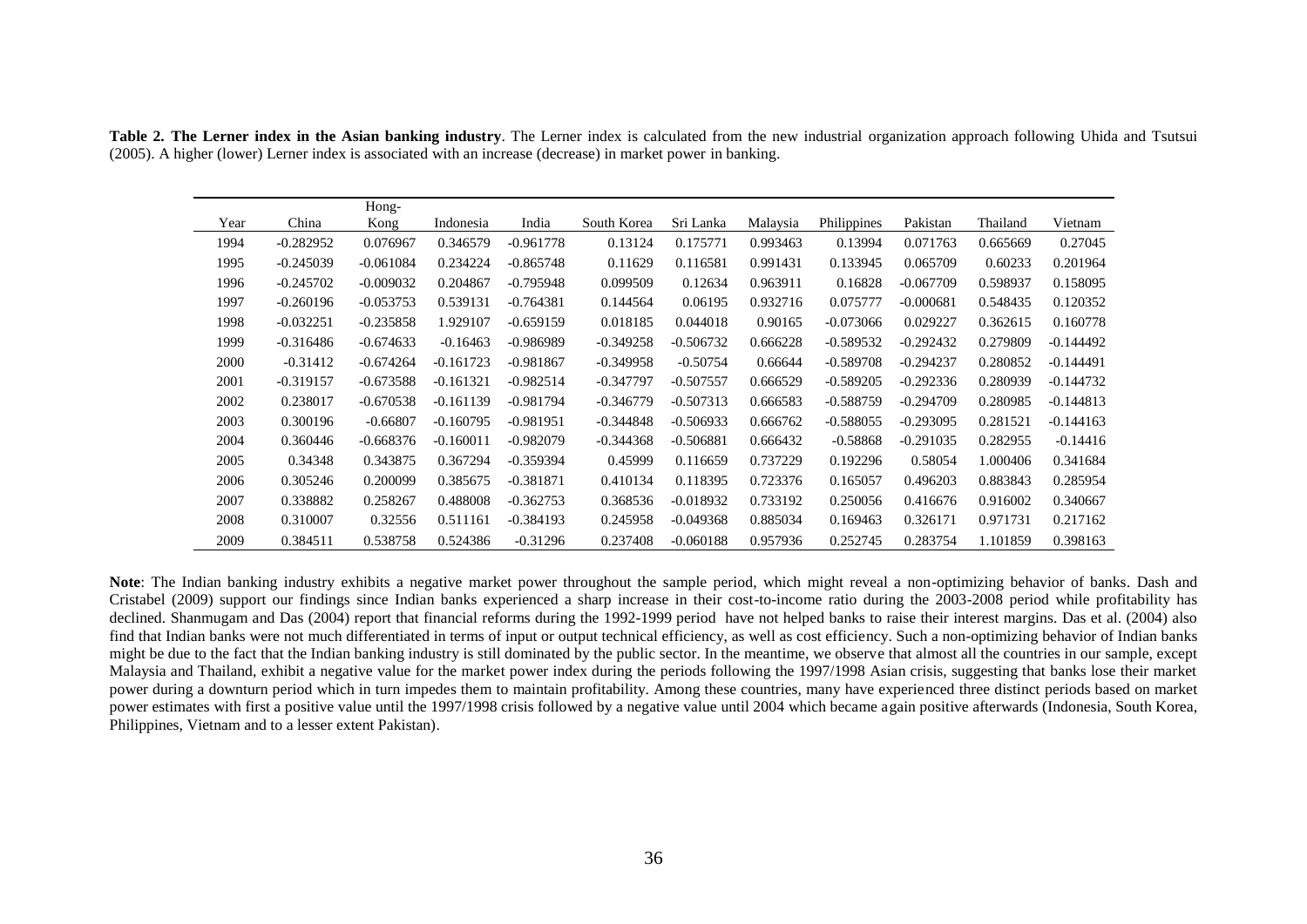|                 | CAR         | EQTA        | <b>SDROA</b> | <b>SDROE</b> |             | <b>ZROA</b> | ZROE        | <b>LERNER</b> | <b>SIZE</b>     |
|-----------------|-------------|-------------|--------------|--------------|-------------|-------------|-------------|---------------|-----------------|
| CAR             | 1.000000    |             |              |              |             |             |             |               |                 |
| EQTA            | 0.770018    | 1.000000    |              |              |             |             |             |               |                 |
| <b>SDROA</b>    | 0.068970    | 0.160137    | 1.000000     |              |             |             |             |               |                 |
| <b>SDROE</b>    | $-0.087909$ | $-0.056640$ | 0.265024     | 1.000000     |             |             |             |               |                 |
| <b>ZROA</b>     | 0.075189    | 0.100007    | $-0.203657$  | $-0.398116$  |             | 1.000000    |             |               |                 |
| ZROE            | 0.101911    | 0.067433    | $-0.127882$  | $-0.459557$  |             | 0.542023    | 1.000000    |               |                 |
| <b>LERNER</b>   | 0.023037    | 0.022878    | 0.045438     | $-0.057704$  |             | 0.023418    | 0.043789    | 1.000000      |                 |
| <b>SIZE</b>     | $-0.397554$ | $-0.463093$ | $-0.125038$  | $-0.033393$  |             | 0.008266    | 0.027363    | 0.062904      | 1.000000        |
| <b>DEPO</b>     | $-0.337476$ | $-0.545758$ | $-0.064168$  | 0.044573     |             | $-0.072043$ | $-0.061663$ | $-0.088649$   | 0.182494        |
| <b>LOAN</b>     | $-0.235560$ | $-0.144144$ | $-0.054970$  | $-0.061611$  |             | 0.035775    | 0.031639    | 0.188751      | 0.078577        |
| <b>OVERHEAD</b> | 0.103081    | 0.306540    | 0.193920     | 0.119858     |             | $-0.078372$ | $-0.054521$ | $-0.080755$   | $-0.276017$     |
| LLP             | 0.092804    | 0.113822    | 0.546070     | 0.158460     |             | $-0.145827$ | $-0.078147$ | 0.154644      | $-0.127020$     |
| <b>GDPG</b>     | $-0.125749$ | $-0.041918$ | $-0.137612$  | $-0.120861$  |             | 0.101773    | 0.045582    | 0.218359      | 0.112825        |
| INF             | 0.014668    | 0.029599    | 0.011313     | $-0.108558$  |             | 0.069486    | 0.042301    | 0.251373      | $-0.032553$     |
| <b>FOREXG</b>   | $-0.112576$ | $-0.059084$ | $-0.021614$  | 0.030050     |             | 0.012374    | $-0.017616$ | $-0.09767$    | 0.048141        |
| <b>TBTS</b>     | 0.234270    | 0.182575    | 0.033447     | 0.024409     |             | $-0.010591$ | $-0.002304$ | 0.159643      | 0.015375        |
|                 |             |             |              |              |             |             |             |               |                 |
|                 | <b>DEPO</b> | <b>LOAN</b> | OVERHEAD     | <b>LLP</b>   |             | <b>GDPG</b> | INF         | <b>FOREXG</b> | <b>SYSTEMIC</b> |
| <b>DEPO</b>     | 1.000000    |             |              |              |             |             |             |               |                 |
| <b>LOAN</b>     | 0.043025    | 1.000000    |              |              |             |             |             |               |                 |
| <b>OVERHEAD</b> | $-0.115534$ | $-0.064882$ |              |              |             |             |             |               |                 |
| LLP             | $-0.046934$ | $-0.157791$ |              | 0.135287     |             |             |             |               |                 |
| GDPG            | $-0.079425$ | 0.105753    |              | $-0.12318$   | $-0.083954$ |             |             |               |                 |
| INF             | $-0.141516$ | 0.071532    |              | 0.020637     | $-0.018781$ | 0.040905    |             |               |                 |
| <b>FOREXG</b>   | 0.037863    | $-0.079299$ |              | $-0.016459$  | 0.030978    | 0.063273    | 0.00081     |               |                 |
| <b>TBTS</b>     | $-0.089433$ | 0.010285    |              | $-0.068653$  | $-0.008473$ | $-0.141641$ | $-0.204373$ | $-0.150707$   |                 |

**Table 3. The correlation structure of dependent, explanatory and control variables**. Dependent variables include *CAR*, *EQTA*, *SDROA*, *SDROE*, *ZROA* and *ZROE*. The explanatory variable of interest is *LERNER*. The rest of variables is control variable. Definition of variables follows Table 1.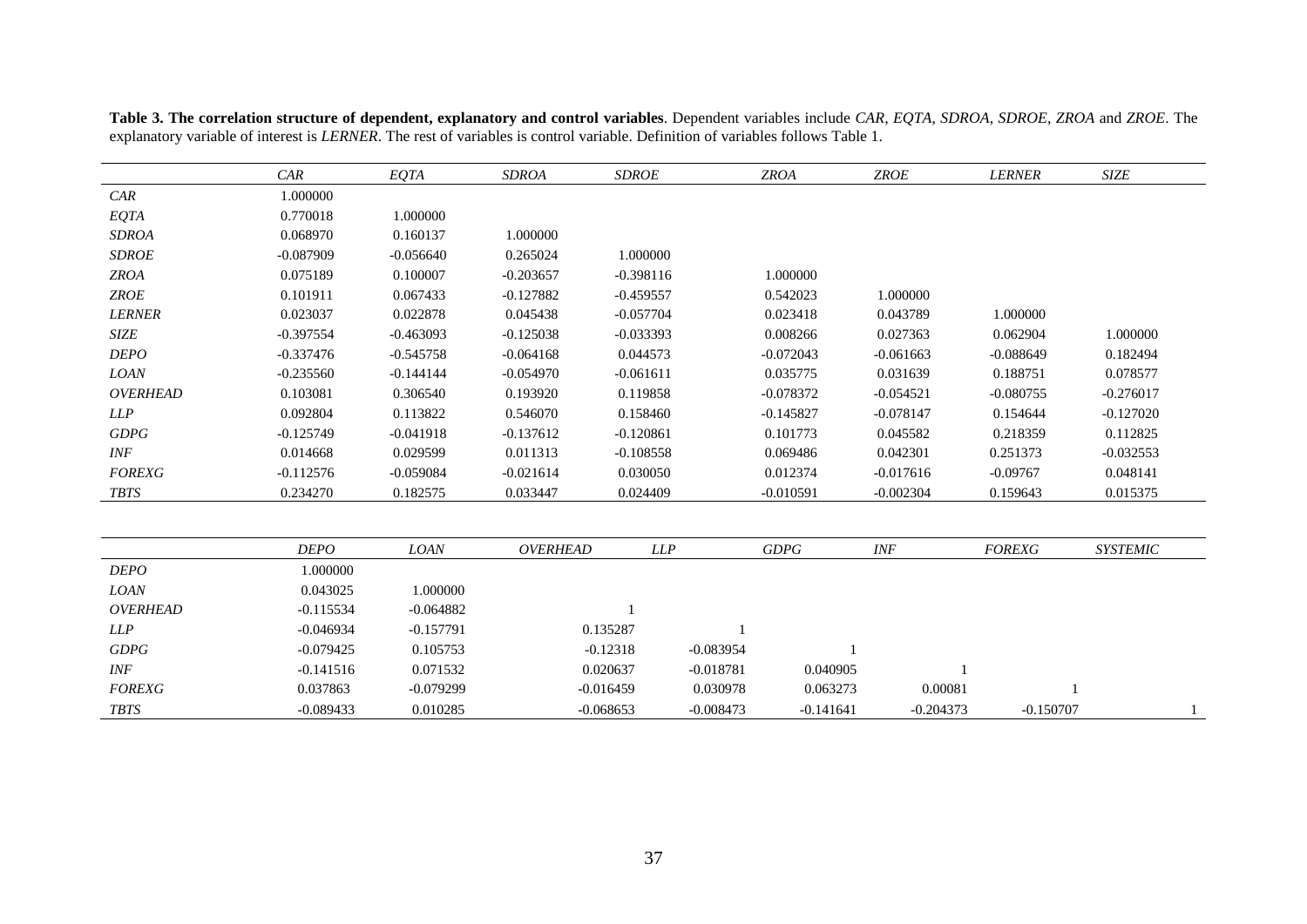# **Appendix B**. **Instrumental variables for LERNER**

 The recent empirical literature sheds light on the endogeneity issue in the nexus between market power and bank risk taking (Berger et al., 2009; Uhde and Heimeshoff, 2009; Gonzales, 2005; Schaeck and Cihak, 2010). Indeed, bank competition can be affected by a number of bank-specific and macroeconomic factors that are not entirely captured in the competition measure. Reverse causality is also problem since bank risk and capital ratios can also affect bank competition. To deal with endogeneity that can arise from the competitionstability nexus, we specify instrumental variables for *LERNER*.

Claessens and Laeven (2004) argue that the quality of institutions that protects shareholders' rights is an important aspect for a well-functioning financial system. We thus consider *RLAW* as one of the instrumental variables which may affect the degree of banking industry market power. Moshirian (2009) accentuates that the quality of the macro governance environment related to shareholders" protections will enhance the degree of financial globalization. If this is the case, higher *RLAW* can reduce bank market power as the competition level of the financial system due to financial globalization increases.

Meanwhile, as discussed by Schaeck and Cihak (2010), a well developed financial market can change the competitive environment in which banks operate. By choosing *STOCK* as an instrumental variable, we aim to capture the effect of financial market development<sup>15</sup>. For instance, if the stock market is well developed, an increase in *STOCK* might imply that banks can choose to invest their funds on the stock market instead of providing loans to the private sector. Also, firms can have easier access to the market imposing more competitive pricing for bank loans. Finally, we also consider Economic Freedom (*ECOFREE*) as one of the instrumental variables for *LERNER* instead of the Banking Freedom indicator used by Berger et al. (2009), since the Economic Freedom index consists of a broader set of economic

 $\overline{a}$ 

<sup>&</sup>lt;sup>15</sup> We have also used the ratio of private and public bond market capitalization to GDP (*BOND*). We prefer using *STOCK* because this variable is better disclosed than *BOND* for some countries. However, we also check the robustness by specifying *BOND* as the instrumental variable instead of *STOCK*. The main results are unaltered.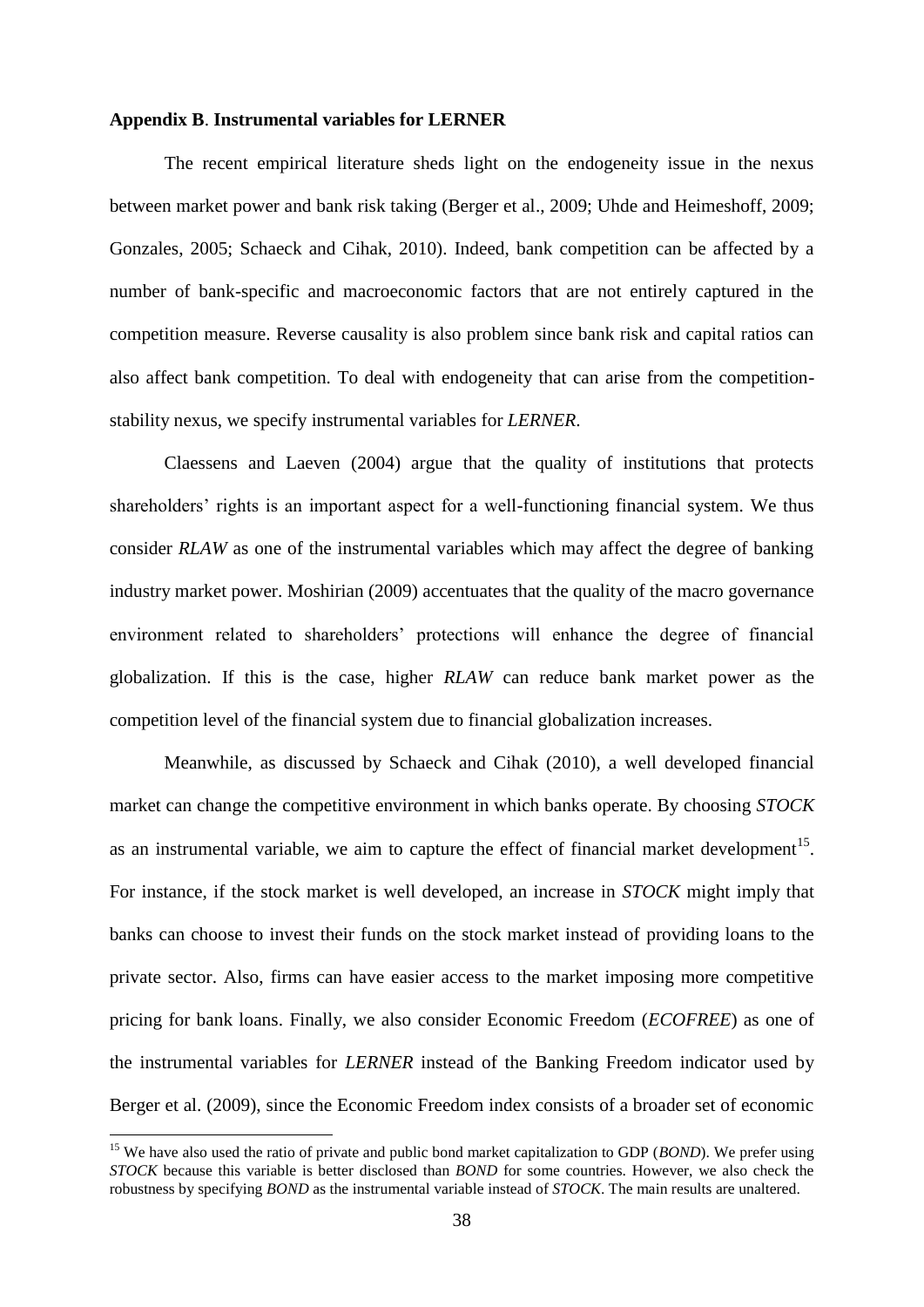openness indicators than the Banking Freedom index. *ECOFREE* is a composite index of 10 indicators ranking policies in the areas of trade, government finances, government interventions, monetary policy, capital flows and foreign investment, banking and finance, wages and prices, property rights, regulation and black market activity. The index scores from 0 to 100 with higher scores indicating policies being more conducive to competition and economic freedom.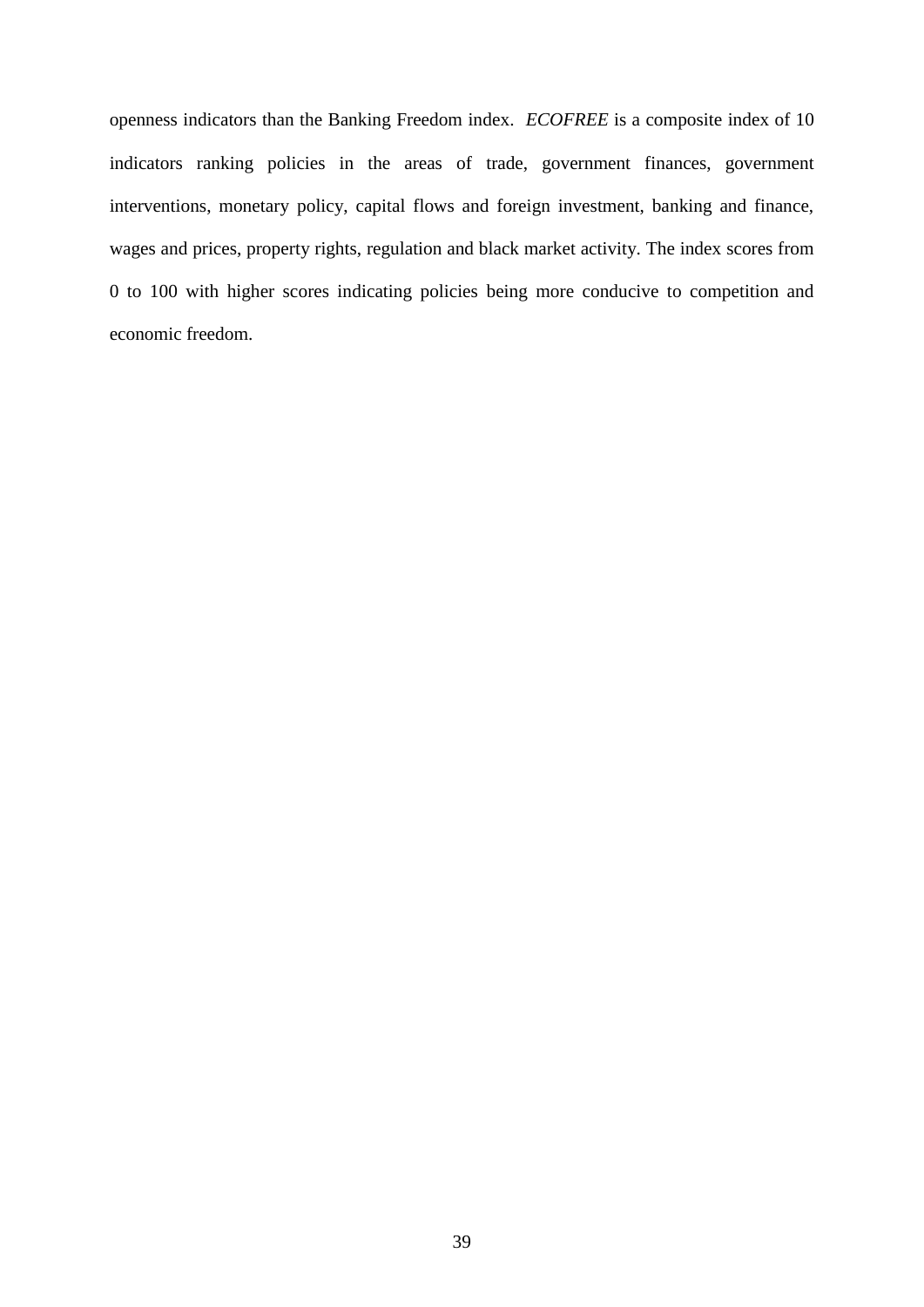## **Appendix C. Empirical results**

**Table 4. Instrumental variables for bank competition measure**. This table presents the first-stage regression between instrumental variables and market power in the banking industry. The dependent variable is the Lerner index (*LERNER*). *LERNER* is the market power index calculated from the new industrial organization approach following Uchida and Tsutsui (2005). *ECOFREE* is the economic freedom index retrieved from Heritage foundation. *RLAW* is the rule of law index constructed by Kaufmann et al. (2008). *STOCK* is the ratio of stock market capitalization to gross domestic product( *GDP*). *DEPO* is the ratio of total deposits to total assets. *LOAN* is the ratio of total loans to total assets. *LLP* is the ratio of loan loss provisions to total loans. *OVERHEAD* is the ratio of operating expenses to total assets. *SIZE* is the logarithm of total assets. *FOREXG* is the growth of foreign exchange reserves. *GDPG* is the growth rate of real *GDP*. *INF* is the inflation rate. A constant is included but not reported. The model is estimated using the Ordinary Least Squares method without fixed effects. The *t-statistic* values are reported in parentheses. (\*\*\*), (\*\*) and (\*) indicate significance at the 1%, 5% and 10% level, respectively. Muticollinearity problems exist if the VIF test exceeds 10 basis points.

| Explanatory variables | Overall period | 1997-1999    | 2007-2009      |  |
|-----------------------|----------------|--------------|----------------|--|
|                       |                |              |                |  |
| <b>ECOFREE</b>        | $0.01466$ ***  | $0.00818**$  | $0.05166***$   |  |
|                       | (11.668)       | (2.4377)     | (18.589)       |  |
| <b>RLAW</b>           | $-0.27981***$  | $-0.01178*$  | $-0.45926***$  |  |
|                       | $(-13.655)$    | $(-0.14593)$ | $(-9.7015)$    |  |
| <b>STOCK</b>          | $0.07397***$   | $0.03291**$  | $-0.14422$ *** |  |
|                       | (7.6635)       | (0.67054)    | $(-12.584)$    |  |
| <b>DEPO</b>           | $-0.12652***$  | 0.13216      | $-0.09178*$    |  |
|                       | $(-2.8349)$    | (0.98457)    | $(-1.7115)$    |  |
| <b>LOAN</b>           | $0.69381***$   | 0.97431***   | $0.31397***$   |  |
|                       | (13.755)       | (7.9992)     | (3.9212)       |  |
| LLP                   | $2.1571***$    | 2.9435***    | $-0.4023$      |  |
|                       | (7.3714)       | (7.2099)     | $(-0.87172)$   |  |
| <b>OVERHEAD</b>       | $-3.545***$    | $-6.5794***$ | $-3.1365***$   |  |
|                       | $(-5.611)$     | $(-4.1668)$  | $(-3.7796)$    |  |
| SIZE                  | $0.02041***$   | $-0.00237$   | $0.01209**$    |  |
|                       | (5.2358)       | $(-0.20193)$ | (2.3051)       |  |
| <b>FOREXG</b>         | $-0.17133***$  | $-0.09112**$ | $-0.01114$     |  |
|                       | $(-8.1079)$    | $(-2.3262)$  | $(-0.31504)$   |  |
| <b>GDPG</b>           | 3.6965***      | $-2.6892**$  | 1.2798***      |  |
|                       | (13.844)       | $(-2.1451)$  | (2.9841)       |  |
| INF                   | 1.6274***      | 8.2729***    | 0.81574***     |  |
|                       | (12.695)       | (7.9448)     | (10.234)       |  |
|                       |                |              |                |  |
| R-square              | 0.28           | 0.43         | 0.39           |  |
| F-statistic           | 149.74***      | 58.444***    | $51.46***$     |  |
| VIF test              | 1.38           | 1.78         | 1.66           |  |
| Number of observation | 4267           | 835          | 870            |  |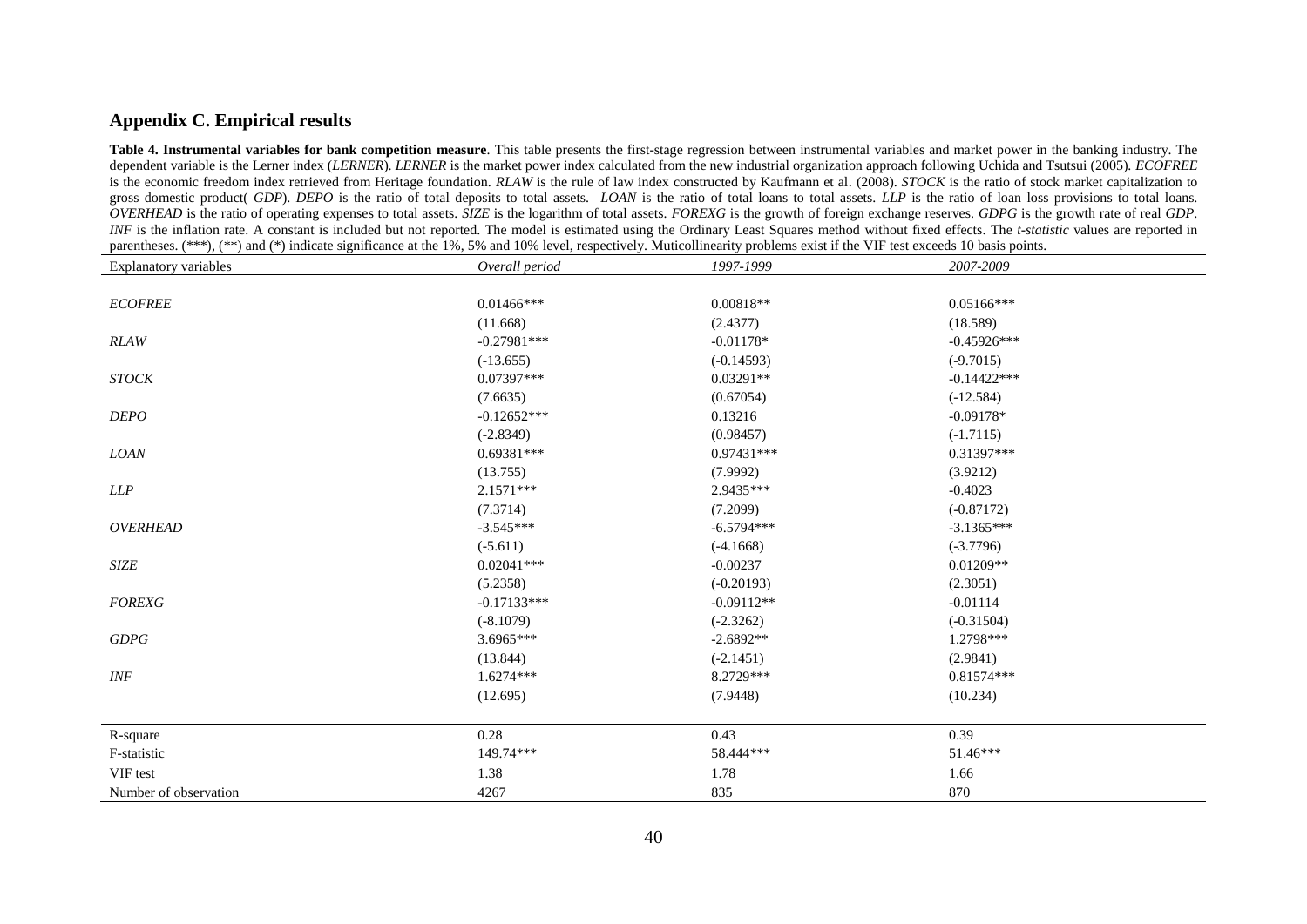Table 5. General results for the whole period. This table examines the impact of bank competition on capital ratio, risk taking and insolvency risk in banking for overall period. *LERNER* is the market power index. LERNER SO is the squared term of LERNER. EOTA is the ratio of total equity to total assets. CAR is the total risk-based capital ratio. SDROA (SDROE) is the standard deviation of return on assets (equity) calculated from a three-period based rolling window. *ZROA* (*ZROE*) is the Z-score index based on *ROA* (*ROE*). *DEPO* is the ratio of total deposits to total assets. LOAN is the ratio of total loans to total assets. LLP is the ratio of loan loss provisions to total loans. OVERHEAD is the ratio of operating expenses to total assets. SIZE is the logarithm of total assets. *FOREXG* is the growth of foreign exchange reserves. *GDPG* is the growth rate of real gross domestic product (*GDP*). *INF* is the inflation rate. A constant is included but not reported. The model is estimated using the 2SLS method with cross-section and time fixed-effect corrections. Instrumental variables for *LERNER* consist of *ECOFREE* (economic freedom), *RLAW* (rule of law) and *STOCK* (the ratio of stock market capitalization to *GDP*). The *t-statistic* values are in parentheses. (\*\*\*) indicates significance at the 1% level, while (\*\*) and (\*) indicate significance at the 5% and 10% levels, respectively. Muticollinearity problems exist if the VIF test exceeds 10 basis points.

|                              |               | CAR           |               | EOTA          | <b>SDROA</b>  |               |              | <b>SDROE</b>  |               | <b>ZROA</b>   |              | <b>ZROE</b>  |
|------------------------------|---------------|---------------|---------------|---------------|---------------|---------------|--------------|---------------|---------------|---------------|--------------|--------------|
| <b>Explanatory variables</b> | Model 1       | Model 2       | Model 1       | Model 2       | Model 1       | Model 2       | Model 1      | Model 2       | Model 1       | Model 2       | Model 1      | Model 2      |
| <b>LERNER</b>                | 0.26108       | $0.06519**$   | 0.03728       | $0.06022***$  | $0.00377*$    | $0.02314***$  | 0.03351      | $0.04061***$  | $-112.977***$ | $-49.4404***$ | $-125.489**$ | $-28.979*$   |
|                              | (3.0489)      | (2.1454)      | (0.80921)     | (4.0453)      | (0.18079)     | (3.3461)      | (0.61154)    | (2.1499)      | $(-2.1615)$   | $(-2.9229)$   | $(-2.0813)$  | $(-1.4239)$  |
| LERNER_SO                    | 0.28721       |               | 0.01336       |               | 0.01233       |               | 0.05031      |               | 41.139        |               | 66.9287*     |              |
|                              | (4.3725)      |               | (0.52574)     |               | (0.98311)     |               | (1.4448)     |               | (1.2885)      |               | (1.7064)     |              |
| <b>DEPO</b>                  | $-0.15001***$ | $-0.12338***$ | $-0.13699***$ | $-0.13479***$ | $-0.00144$    | 0.00042       | $0.03082***$ | $0.03807***$  | $-44.269***$  | $-38.067***$  | $-38.597***$ | $-29.236***$ |
|                              | $(-7.6591)$   | $(-9.1627)$   | $(-16.2312)$  | $(-18.2755)$  | $(-0.34585)$  | (0.11431)     | (2.7494)     | (3.8731)      | $(-4.1428)$   | $(-4.0887)$   | $(-3.1392)$  | $(-2.7287)$  |
| <b>LOAN</b>                  | $-0.08687***$ | $-0.16127***$ | $-0.00023$    | $-0.00492$    | $-0.02144***$ | $-0.02492***$ | $-0.02168$   | $-0.03642***$ | 41.069***     | 29.3521***    | 53.0501***   | 33.634***    |
|                              | $(-3.2028)$   | $(-10.5531)$  | $(-0.01956)$  | $(-0.63902)$  | $(-4.0444)$   | $(-6.3419)$   | $(-1.4527)$  | $(-3.4079)$   | (3.0246)      | (2.9828)      | (3.2051)     | (2.8733)     |
| <b>LLP</b>                   | $-0.31453***$ | $-0.08076$    | $-0.19549***$ | $-0.18929***$ | $0.12179***$  | $0.13053***$  | $-0.04055$   | 0.02703       | $-10.512$     | 20.4892       | $-32.1458$   | 64.157       |
|                              | $(-3.6176)$   | $(-1.6283)$   | $(-6.3749)$   | $(-6.6471)$   | (7.4682)      | (9.6005)      | $(-0.5909)$  | (0.54911)     | $(-0.2512)$   | (0.61318)     | $(-0.40612)$ | (1.1871)     |
| <b>OVERHEAD</b>              | $0.63031***$  | $0.63739***$  | $0.80308***$  | $0.79943***$  | $0.14201$ *** | $0.13946***$  | 0.44489***   | 0.44237***    | $-268.918**$  | $-278.792**$  | $-322.645**$ | $-328.944**$ |
|                              | (2.5992)      | (3.6336)      | (9.9039)      | (9.8361)      | (3.1012)      | (3.0671)      | (3.4143)     | (3.4641)      | $(-2.3087)$   | $(-2.4581)$   | $(-2.2626)$  | $(-2.3698)$  |
| <b>SIZE</b>                  | $-0.01991***$ | $-0.03159***$ | $-0.03561***$ | $-0.03648***$ | 0.00068       | $-0.00021$    | 0.00495      | 0.00152       | $6.7247**$    | 3.7786        | 1.0263       | $-3.4845$    |
|                              | $(-3.3891)$   | $(-8.3502)$   | $(-14.2211)$  | $(-19.2181)$  | (0.51577)     | $(-0.21356)$  | (1.3939)     | (0.58639)     | (1.9886)      | (1.5541)      | (0.26229)    | $(-1.2403)$  |
| <b>FOREXG</b>                | $-0.01243$    | $-0.01604**$  | $-0.00998***$ | $-0.01031***$ | $-0.00263*$   | $-0.00262*$   | $-0.00108$   | $-0.00113$    | 12.741***     | 12.981***     | 6.3467       | 6.3268       |
|                              | $(-1.2125)$   | $(-2.1715)$   | $(-3.2873)$   | $(-3.4383)$   | $(-1.8088)$   | $(-1.8055)$   | $(-0.2795)$  | $(-0.29758)$  | (3.4497)      | (3.6061)      | (1.4963)     | (1.5319)     |
| <b>GDPG</b>                  | 0.18987*      | $-0.08576$    | $-0.01864$    | $-0.03672$    | $-0.04001**$  | $-0.04853***$ | $-0.06214$   | $-0.09495**$  | 88.268*       | 60.771        | 112.665*     | 68.539       |
|                              | (1.6975)      | $(-1.2831)$   | $(-0.36707)$  | $(-0.97753)$  | $(-2.0137)$   | $(-2.7315)$   | $(-1.1886)$  | $(-2.0574)$   | (1.7478)      | (1.3605)      | (1.9483)     | (1.3609)     |
| <b>INF</b>                   | $-0.10482**$  | 0.02738       | 0.03105       | 0.03824**     | 0.00867       | $0.01526*$    | $-0.011627$  | 0.01339       | $-37.821$     | $-16.319$     | $-33.838$    | $-2.8813$    |
|                              | $(-2.1499)$   | (0.99004)     | (1.4517)      | (2.3112)      | (0.82604)     | (1.9015)      | $(-0.4179)$  | (0.62756)     | $(-1.4089)$   | $(-0.79523)$  | $(-1.1306)$  | $(-0.12431)$ |
| R-square                     | 0.38          | 0.67          | 0.75          | 0.74          | 0.31          | 0.32          | 0.24         | 0.27          | 0.14          | 0.18          | 0.09         | 0.14         |
| F-statistic                  | 14.494***     | 14.208***     | 24.405***     | 24.449***     | $4.81***$     | $4.817***$    | $3.709***$   | $3.711***$    | $2.686***$    | $2.686***$    | $2.114***$   | $2.111***$   |
| VIF test                     | 1.97          | 3.76          | 4.71          | 4.66          | 1.72          | 1.74          | 1.57         | 1.64          | 1.38          | 1.45          | 1.32         | 1.39         |
| Number of observation        | 2826          | 2826          | 4220          | 4220          | 3944          | 3994          | 3852         | 3852          | 3901          | 3901          | 3774         | 3774         |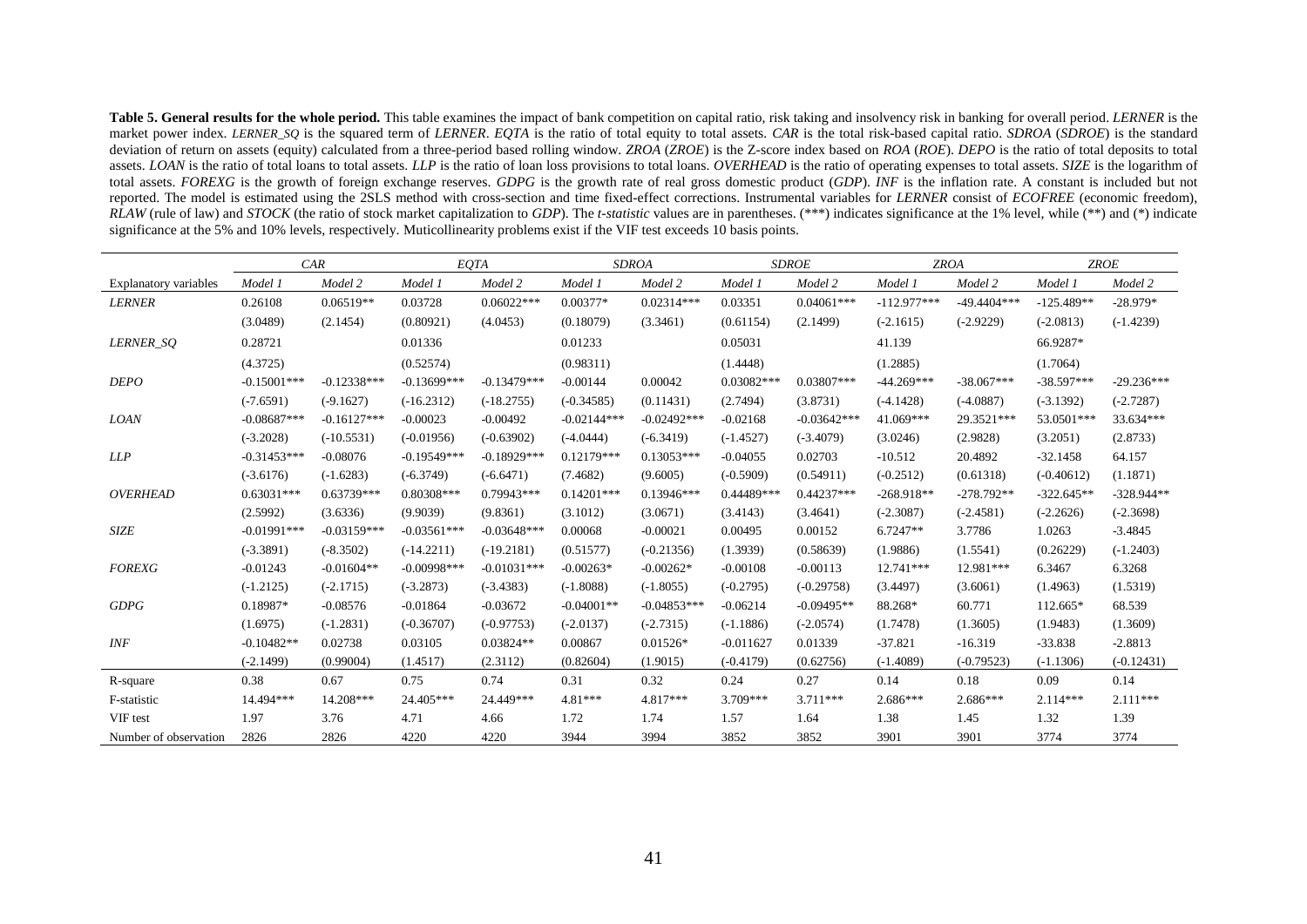**Table 6. General results during the Asian crisis.** This table examines the impact of bank competition on capital ratio, risk taking and insolvency risk in banking over the 1997-1999 period. LERNER is the market power index. LERNER\_SQ is the squared term of LERNER. EQTA is the ratio of total equity to total assets. CAR is the total risk-based capital ratio. SDROA (SDROE) is the standard deviation of return on assets (equity) calculated from a three-period based rolling window. *ZROA* (*ZROE*) is the Z-score index based on *ROA* (*ROE*). *DEPO* is the ratio of total deposits to total assets. *LOAN* is the ratio of total loans to total assets. *LLP* is the ratio of loan loss provisions to total loans. *OVERHEAD* is the ratio of operating expenses to total assets. *SIZE* is the logarithm of total assets. *FOREXG* is the growth of foreign exchange reserves. *GDPG* is the growth rate of real gross domestic product (*GDP*). *INF* is the inflation rate. A constant is included but not reported. The model is estimated using the 2SLS method with cross-section and time fixed-effect corrections. Instrumental variables for *LERNER* consist of *ECOFREE* (economic freedom), *RLAW* (rule of law) and *STOCK* (the ratio of stock market capitalization to *GDP*). The *t-statistic* values are in parentheses. (\*\*\*) indicates significance at the 1% level, while (\*\*) and (\*) indicate significance at the 5% and 10% levels, respectively. Muticollinearity problems exist if the VIF test exceeds 10 basis points.

|                              |               | CAR           |               | EQTA          |               | <b>SDROA</b>  |               | <b>SDROE</b>  | <b>ZROA</b>   |              |               | <b>ZROE</b>   |
|------------------------------|---------------|---------------|---------------|---------------|---------------|---------------|---------------|---------------|---------------|--------------|---------------|---------------|
| <b>Explanatory variables</b> | Model 1       | Model 2       | Model 1       | Model 2       | Model 1       | Model 2       | Model 1       | Model 2       | Model 1       | Model 2      | Model 1       | Model 2       |
|                              |               |               |               |               |               |               |               |               |               |              |               |               |
| <b>LERNER</b>                | $-0.03612$    | $-0.0872***$  | $-0.08792***$ | $-0.04317***$ | 0.04191       | 0.01746       | $-0.01502$    | $-0.03363**$  | 75.063***     | 26.991**     | 25.322*       | 42.812***     |
|                              | $(-0.54607)$  | $(-3.9427)$   | $(-2.8289)$   | $(-4.8516)$   | (2.5531)      | (1.7399)      | $(-0.29193)$  | $(-2.2115)$   | (3.3049)      | (2.2036)     | (1.5862)      | (4.7852)      |
| LERNER_SO                    | $-0.02459$    |               | 0.02155       |               | $-0.01144$    |               | $-0.00918$    |               | $-22.386**$   |              | 8.5259**      |               |
|                              | $(-0.81903)$  |               | (1.5054)      |               | $(-1.6109)$   |               | $(-0.37896)$  |               | $(-4.0733)$   |              | (2.0324)      |               |
| <b>DEPO</b>                  | $-0.04228$    | $-0.06817$    | $-0.21102***$ | $-0.19562***$ | $-0.02304$    | $-0.02968$    | $-0.02931$    | $-0.03406$    | $-12.428$     | $-25.617$    | $-66.877$     | $-62.369$     |
|                              | $(-0.60703)$  | $(-1.0938)$   | $(-7.6809)$   | $(-7.8139)$   | $(-0.79088)$  | $(-1.0638)$   | $(-0.62561)$  | $(-0.75725)$  | $(-0.48301)$  | $(-1.1032)$  | $(-1.4772)$   | $(-1.3251)$   |
| <b>LOAN</b>                  | $-0.16777***$ | $-0.15609***$ | $0.06028***$  | $0.04759***$  | $-0.10414***$ | $-0.09827***$ | $-0.09151***$ | $-0.08651***$ | 7.7527        | 19.458       | 90.642***     | 85.911***     |
|                              | $(-3.4566)$   | $(-3.3502)$   | (3.2175)      | (2.8969)      | $(-2.7838)$   | $(-2.6941)$   | $(-2.8101)$   | $(-2.9153)$   | (0.52535)     | (1.1866)     | (6.2249)      | (6.5755)      |
| LLP                          | 0.28089**     | 0.28817**     | $0.06464**$   | $0.06373**$   | $0.10306**$   | $0.10396**$   | 0.01345       | 0.00907       | $-37.299$     | $-35.356$    | $-25.197$     | $-21.647$     |
|                              | (2.5241)      | (2.5868)      | (2.0983)      | (2.1076)      | (2.1798)      | (2.1986)      | (0.23906)     | (0.16521)     | $(-1.4193)$   | $(-1.6026)$  | $(-0.45802)$  | $(-0.39737)$  |
| <b>OVERHEAD</b>              | 0.40713       | 0.31953       | 0.05805       | 0.07011       | 0.18754       | 0.17326       | $-0.19957$    | $-0.20363$    | $-77.945$     | $-104.57$    | 599.075***    | 604.368***    |
|                              | (0.54231)     | (0.42819)     | (0.23641)     | (0.29089)     | (0.75206)     | (0.69644)     | $(-0.51872)$  | $(-0.53117)$  | $(-0.55467)$  | $(-0.66832)$ | (4.8711)      | (5.1612)      |
| SIZE                         | $-0.08222***$ | $-0.07421***$ | $-0.04325***$ | $-0.05007***$ | $-0.02256***$ | $-0.01883**$  | $-0.06269***$ | $-0.05949***$ | 2.9071        | 10.214       | $41.165***$   | 38.194***     |
|                              | $(-3.7591)$   | $(-3.7768)$   | $(-4.9743)$   | $(-6.8767)$   | $(-2.8251)$   | $(-2.2784)$   | $(-3.9559)$   | $(-4.4479)$   | (0.26816)     | 1.2235       | (3.4246)      | (3.1684)      |
| <b>FOREXG</b>                | 0.00999       | 0.01336       | $0.00722*$    | $0.00634*$    | $-0.00549**$  | $-0.00503*$   | $0.02127***$  | $0.02159***$  | 2.9392        | 3.8541*      | $-3.5932***$  | $-3.8734***$  |
|                              | (0.88514)     | (1.2641)      | (1.8868)      | (1.7079)      | $(-2.0887)$   | $(-1.9601)$   | (3.4611)      | (3.5596)      | (1.2434)      | (1.9221)     | $(-3.5472)$   | $(-2.9309)$   |
| <b>GDPG</b>                  | 0.53519*      | $0.62862**$   | 0.33723**     | $0.21291*$    | $-0.46761***$ | $-0.39286***$ | 0.03989       | 0.09815       | $-567.002***$ | $-417.979*$  | $-259.567***$ | $-316.956***$ |
|                              | (1.7733)      | (2.2403)      | (2.2061)      | (1.6857)      | $(-3.9491)$   | $(-3.6201)$   | (0.14843)     | (0.44661)     | $(-4.6389)$   | $(-1.8958)$  | $(-1.7365)$   | $(-3.2719)$   |
| <b>INF</b>                   | $-2.0498***$  | $-2.2975***$  | $-0.88642***$ | $-0.67546***$ | $0.69188***$  | $0.57758***$  | $-0.10748$    | $-0.18638$    | 259.762       | 38.809       | 474.741       | 549.659*      |
|                              | $(-3.6286)$   | $(-4.7959)$   | $(-4.0291)$   | $(-4.0564)$   | (3.4924)      | (2.9446)      | $(-0.30779)$  | $(-0.66693)$  | (0.94869)     | (0.18669)    | (1.4935)      | (1.8835)      |
|                              |               |               |               |               |               |               |               |               |               |              |               |               |
| R-square                     | 0.78          | 0.78          | 0.87          | 0.87          | 0.51          | 0.51          | 0.61          | 0.61          | 0.37          | 0.34         | 0.49          | 0.49          |
| F-statistic                  | 8.6654***     | 8.7084***     | 18.126***     | $18.103***$   | $3.674***$    | $3.683***$    | 4.349***      | $4.371***$    | $2.224***$    | $2.224***$   | 2.893***      | $2.907***$    |
| VIF test                     | 7.92          | 6.90          | 4.18          | 3.35          | 3.74          | 3.77          | 4.89          | 4.91          | 2.96          | 2.85         | 3.65          | 3.69          |
| Number of Observation        | 492           | 492           | 813           | 813           | 807           | 807           | 761           | 761           | 797           | 797          | 747           | 747           |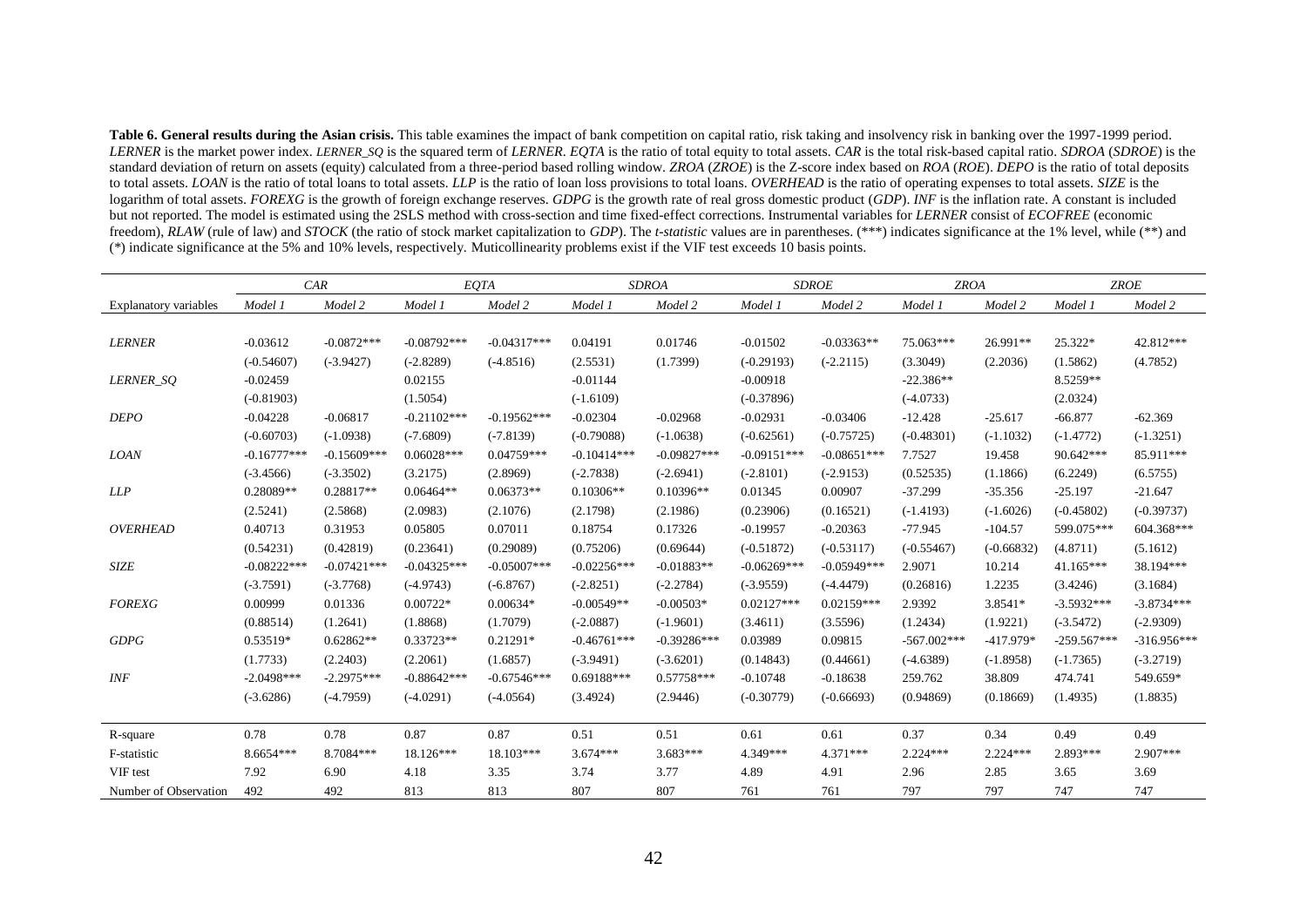Table 7. General results during the global credit crisis. This table examines the impact of bank competition on capital ratio, risk taking and insolvency risk in banking over the 2007-2009 period. *LERNER* is the market power index. *LERNER\_SQ* is the squared term of *LERNER*. *EQTA* is the ratio of total equity to total assets. *CAR* is the total risk-based capital ratio. *SDROA* (SDROE) is the standard deviation of return on assets (equity) calculated from a three-period based rolling window. ZROA (ZROE) is the Z-score index based on ROA (ROE). DEPO is the ratio of total deposits to total assets. *LOAN* is the ratio of total loans to total assets. *LLP* is the ratio of loan loss provisions to total loans. *OVERHEAD* is the ratio of operating expenses to total assets. SIZE is the logarithm of total assets. FOREXG is the growth of foreign exchange reserves. GDPG is the growth rate of real gross domestic product (GDP). INF is the inflation rate. A constant is included but not reported. The model is estimated using the 2SLS method with cross-section and time fixed-effect corrections. Instrumental variables for *LERNER* consist of *ECOFREE* (economic freedom), *RLAW* (rule of law) and *STOCK* (the ratio of stock market capitalization to *GDP*). The *t-statistic* values are in parentheses. (\*\*\*) indicates significance at the 1% level, while (\*\*) and (\*) indicate significance at the 5% and 10% levels, respectively. Muticollinearity problems exist if the VIF test exceeds 10 basis points.

|                              |               | CAR           |               | EQTA          |              | <b>SDROA</b> |              | <b>SDROE</b>  |              | <b>ZROA</b>  |              | <b>ZROE</b>  |
|------------------------------|---------------|---------------|---------------|---------------|--------------|--------------|--------------|---------------|--------------|--------------|--------------|--------------|
| <b>Explanatory variables</b> | Model 1       | Model 2       | Model 1       | Model 2       | Model 1      | Model 2      | Model 1      | Model 2       | Model 1      | Model 2      | Model 1      | Model 2      |
|                              |               |               |               |               |              |              |              |               |              |              |              |              |
| <b>LERNER</b>                | $0.23072***$  | $0.07594**$   | $0.16163**$   | 0.00217       | $-0.01047$   | $-0.00188$   | $-0.03648$   | $0.05451*$    | $-1.5238$    | $-86.773**$  | 69.1702      | $-95.079*$   |
|                              | (5.1297)      | (2.1448)      | (2.2542)      | (0.14047)     | $(-1.2574)$  | $(-0.42507)$ | $(-0.42597)$ | (1.8207)      | $(-0.01204)$ | $(-2.3025)$  | (0.58984)    | $(-1.4945)$  |
| LERNER_SO                    | $-0.35738$    |               | $-0.30598$    |               | 0.01686      |              | 0.17549      |               | $-163.47$    |              | $-315.425$   |              |
|                              | $(-3.2456)$   |               | $(-2.0838)$   |               | (1.5818)     |              | (1.3207)     |               | $(-0.83739)$ |              | $(-1.0305)$  |              |
| <b>DEPO</b>                  | $-0.17697***$ | $-0.16306***$ | $-0.06448***$ | $-0.06027***$ | $0.00438*$   | $0.00426*$   | 0.02801      | $0.02935***$  | $-8.1769$    | $-7.7557$    | 6.735        | 3.9859       |
|                              | $(-9.7056)$   | $(-9.9025)$   | $(-8.9314)$   | $(-13.687)$   | (1.44601)    | (1.8219)     | (1.0298)     | (4.8804)      | $(-0.20511)$ | $(-0.42143)$ | (0.99648)    | (0.88062)    |
| <b>LOAN</b>                  | $-0.22033***$ | $-0.21739***$ | $-0.02506***$ | $-0.03983***$ | 0.00382      | 0.00508*     | $-0.02096$   | $-0.01023**$  | $-37.658$    | $-50.427$    | $-9.6142$    | $-28.979$    |
|                              | $(-5.5628)$   | $(-7.5151)$   | $(-12.259)$   | $(-5.2298)$   | (0.85639)    | (1.8733)     | $(-0.64373)$ | $(-2.2428)$   | $(-0.77249)$ | $(-1.145)$   | $(-0.97742)$ | $(-0.9962)$  |
| LLP                          | $-0.30159$    | $-0.09641$    | $-0.26402***$ | $-0.12018***$ | $0.04856***$ | $0.04091***$ | $0.38361***$ | 0.30631       | $-273.85$    | $-200.44***$ | $-399.23***$ | $-263.99***$ |
|                              | $(-1.1227)$   | $(-0.56101)$  | $(-5.7377)$   | $(-4.1076)$   | (1.2428)     | (4.0031)     | (2.9181)     | (1.3839)      | $(-1.4049)$  | $(-6.2084)$  | $(-4.0919)$  | $(-33.207)$  |
| OVERHEAD                     | 0.27433       | 0.81341*      | $1.0609***$   | 1.5423***     | $0.11359***$ | $0.07947***$ | $1.4655***$  | $1.1063***$   | $-956.12$    | $-621.08***$ | $-612.11*$   | 41.879       |
|                              | (0.50714)     | (1.6827)      | (2.9646)      | (4.2294)      | (1.6149)     | (2.6528)     | (3.3303)     | (3.5185)      | $(-1.4679)$  | $(-3.1302)$  | $(-1.8972)$  | (0.23033)    |
| <b>SIZE</b>                  | $-0.05591**$  | $-0.04559***$ | $-0.03166$    | $-0.02289*$   | 0.000131     | $-0.00045$   | 0.00892      | 0.00353       | $-13.354$    | $-7.6367***$ | 12.206       | 22.274*      |
|                              | $(-2.4321)$   | $(-3.5616)$   | $(-1.4421)$   | $(-1.8748)$   | (0.10856)    | $(-0.55676)$ | (0.86943)    | (1.4008)      | $(-0.85847)$ | $(-3.6017)$  | (0.78316)    | (1.8159)     |
| <b>FOREXG</b>                | 0.00283       | $0.00995*$    | $-0.00303$    | $-0.00173$    | 0.00068      | 0.00058      | 0.00552      | 0.0044        | 0.97656      | 1.9086       | $-6.2239$    | $-4.1396$    |
|                              | (0.12478)     | (1.9114)      | $(-0.33566)$  | $(-0.27199)$  | (1.0132)     | (0.9678)     | (0.79333)    | (0.99981)     | (0.09528)    | (0.57795)    | $(-0.67814)$ | $(-0.62283)$ |
| GDPG                         | $-0.13758$    | 0.05565       | 0.04677       | $0.24758***$  | $-0.01401$   | $-0.02598**$ | 0.00101      | $-0.12924$    | 188.78       | 305.84**     | 12.491       | 252.11***    |
|                              | $(-0.77936)$  | (0.35826)     | (0.41596)     | (3.5365)      | $(-1.0215)$  | $(-2.3411)$  | (0.00627)    | $(-0.80418)$  | (0.80102)    | (2.2844)     | (0.10346)    | (2.6639)     |
| <b>INF</b>                   | 0.01399       | 0.03816       | 0.01835       | 0.03091*      | $-0.00259$   | $-0.00322$   | $-0.03092$   | $-0.03753***$ | 99.907***    | 105.85***    | 33.595***    | 46.058***    |
|                              | (0.38483)     | (0.95691)     | (1.1014)      | (1.8774)      | $(-1.6171)$  | $(-1.6098)$  | $(-1.3155)$  | $(-3.5793)$   | (2.8653)     | (3.5031)     | (2.6231)     | (5.6889)     |
|                              |               |               |               |               |              |              |              |               |              |              |              |              |
| R-square                     | 0.81          | 0.86          | 0.85          | 0.89          | 0.74         | 0.76         | 0.44         | 0.52          | 0.26         | 0.29         | 0.14         | 0.25         |
| F-statistic                  | 14.711***     | 14.509***     | 21.548***     | 21.139***     | 8.346***     | 8.341***     | $3.622***$   | $3.618***$    | 1.978***     | 1.983***     | $1.865***$   | 1.856***     |
| VIF test                     | 9.45          | 9.29          | 5.91          | 6.37          | 6.70         | 7.42         | 3.19         | 3.68          | 2.39         | 2.52         | 2.08         | 2.39         |
| Number of Observation        | 721           | 721           | 868           | 868           | 846          | 846          | 834          | 834           | 837          | 837          | 821          | 821          |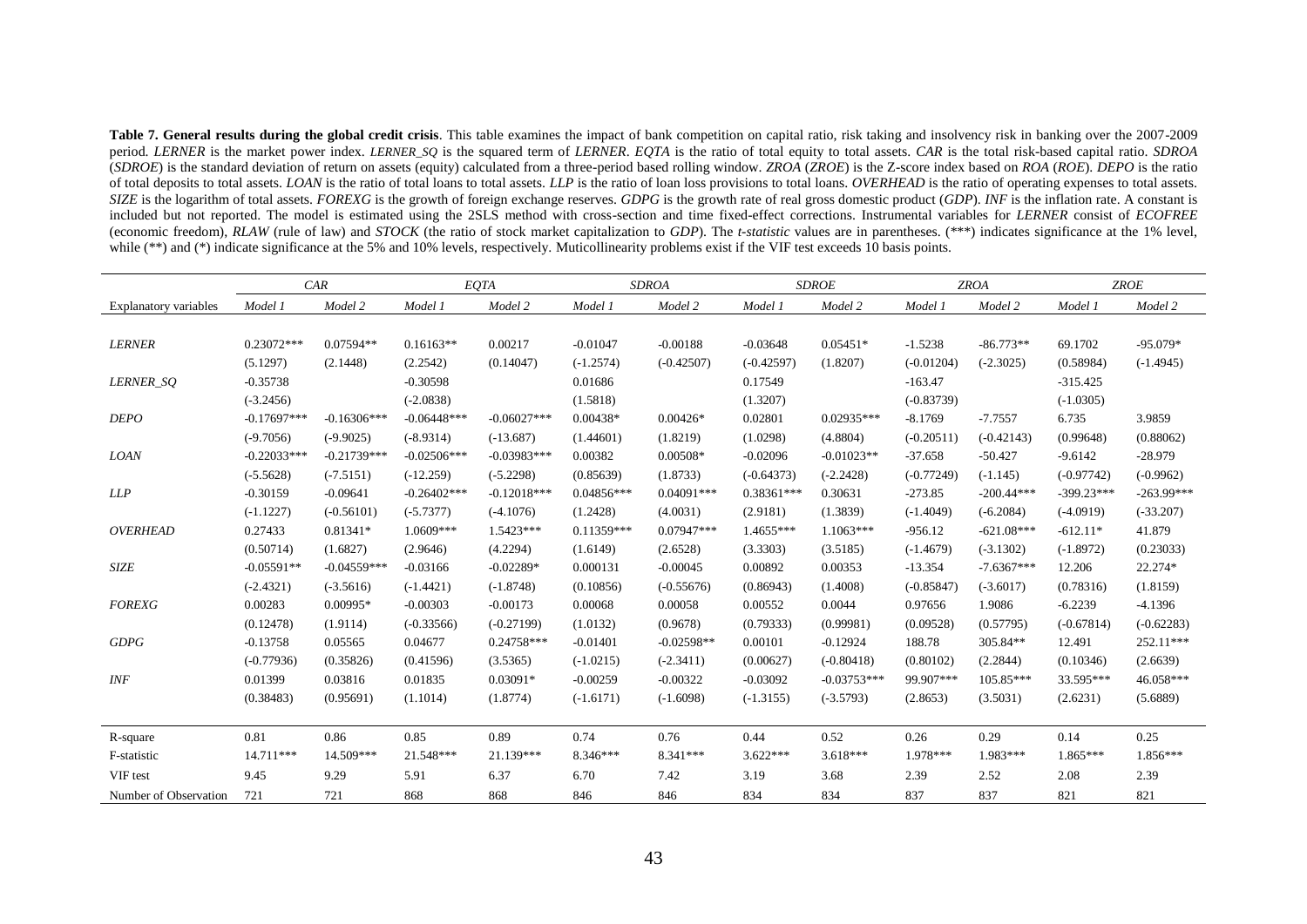**Table 8. The role of too-big-to-fail subsidies for overall period**. This table examines the influence of systematic size of banking on the competition-stability nexus for overall period. *LERNER* is the market power index. *EQTA* is the ratio of total equity to total assets. *CAR* is the total risk-based capital ratio. *SDROA* (*SDROE*) is the standard deviation of return on assets (equity) calculated from a three-period based rolling window. ZROA (ZROE) is the Z-score index based on ROA (ROE). DEPO is the ratio of total deposits to total assets. LOAN is the ratio of total loans to total assets. LLP is the ratio of loan loss provisions to total loans. OVERHEAD is the ratio of operating expenses to total assets. SIZE is the logarithm of total assets. FOREXG is the growth of foreign exchange reserves. GDPG is the growth rate of real gross domestic product (GDP). INF is the inflation rate. TBTS is the ratio of three largest banks' total assets to GDP. A constant is included but not reported. The model is estimated using the 2SLS method with cross-section and time fixed-effect corrections. Instrumental variables for *LERNER* consist of *ECOFREE* (economic freedom), *RLAW* (rule of law) and *STOCK* (the ratio of stock market capitalization to GDP). The *t-statistic* values are in parentheses. (\*\*\*) indicates significance at the 1% level, while (\*\*) and (\*) indicate significance at the 5% and 10% levels, respectively. Muticollinearity problems exist if VIF test exceeds 10 basis points.

| <b>Explanatory variables</b> | CAR            | EQTA           | <b>SDROA</b>  | <b>SDROE</b>  | <b>ZROA</b>  | <b>ZROE</b>  |
|------------------------------|----------------|----------------|---------------|---------------|--------------|--------------|
|                              |                |                |               |               |              |              |
| <b>LERNER</b>                | $0.15873***$   | $0.06604***$   | $0.02211***$  | $0.06096***$  | $-13.7445*$  | 22.152       |
|                              | (4.7671)       | (4.1138)       | (2.6504)      | (2.6061)      | $(-0.69552)$ | (0.52431)    |
| LERNER*TBTS                  | $-0.17963***$  | $-0.08155***$  | $-0.03606**$  | $-0.13561***$ | $-22.758$    | $-29.268$    |
|                              | $(-4.7553)$    | $(-2.9457)$    | $(-2.452)$    | $(-3.476)$    | $(-0.62876)$ | $(-0.41864)$ |
| <b>DEPO</b>                  | $-0.13228$ *** | $-0.14962$ *** | $-0.000589$   | $0.03559***$  | $-32.712***$ | $-25.769**$  |
|                              | $(-9.2744)$    | $(-20.997)$    | $(-0.15242)$  | (3.4071)      | $(-3.6952)$  | $(-2.2855)$  |
| <b>LOAN</b>                  | $-0.16281***$  | 0.00223        | $-0.02746***$ | $-0.03992***$ | 19.587**     | 26.847***    |
|                              | $(-10.142)$    | (0.29779)      | $(-6.5721)$   | $(-3.4924)$   | (1.9717)     | (3.4727)     |
| LLP                          | $-0.12157**$   | $-0.17958***$  | $0.13831***$  | 0.03249       | $-22.168$    | $-23.546$    |
|                              | $(-2.4229)$    | $(-6.8463)$    | (10.221)      | (0.64965)     | $(-0.80108)$ | $(-0.35727)$ |
| <b>OVERHEAD</b>              | $0.49439***$   | $0.74376***$   | $0.13693***$  | $0.44687***$  | $-271.24***$ | $-355.02***$ |
|                              | (2.7301)       | (9.4357)       | (2.8634)      | (3.2817)      | $(-2.8195)$  | $(-2.7976)$  |
| <b>SIZE</b>                  | $-0.03811***$  | $-0.03781***$  | $-0.000381$   | 0.00068       | 2.2208       | $-4.3351**$  |
|                              | $(-9.1329)$    | $(-18.859)$    | $(-0.34587)$  | (0.23047)     | (0.75392)    | $(-2.1694)$  |
| <b>FOREXG</b>                | $-0.00268$     | $-0.00358$     | 0.00004       | 0.00689       | $10.671***$  | 4.4534       |
|                              | $(-0.34451)$   | $(-1.1845)$    | (0.02501)     | (1.6159)      | (2.7602)     | (0.83858)    |
| GDPG                         | $0.15161*$     | 0.08132        | $-0.00061$    | 0.05074       | 32.749       | 72.285       |
|                              | (1.7427)       | (1.6292)       | $(-0.02531)$  | (0.80049)     | (0.57483)    | (0.70195)    |
| INF                          | $-0.02343$     | 0.00936        | $0.02173*$    | 0.01963       | $-12.059$    | $-11.501$    |
|                              | $(-0.52902)$   | (0.42414)      | (1.9003)      | (0.6359)      | $(-0.44426)$ | $(-0.41351)$ |
| <b>TBTS</b>                  | 0.01781        | $0.04441***$   | $0.02643***$  | $0.06461***$  | $-25.088**$  | $-47.051***$ |
|                              | $(-4.7553)$    | (5.2106)       | (5.6628)      | (5.0792)      | $(-2.1391)$  | $(-3.2823)$  |
| R-square                     | 0.68           | 0.76           | 0.34          | 0.26          | 0.21         | 0.16         |
| F-statistic                  | 14.582***      | 23.369***      | 5.081***      | 3.973***      | 2.748***     | $2.211***$   |
| VIF test                     | 3.86           | 5.09           | 1.84          | 1.63          | 1.49         | 1.42         |
| Number of Observation        | 2826           | 4220           | 3994          | 3852          | 3901         | 3774         |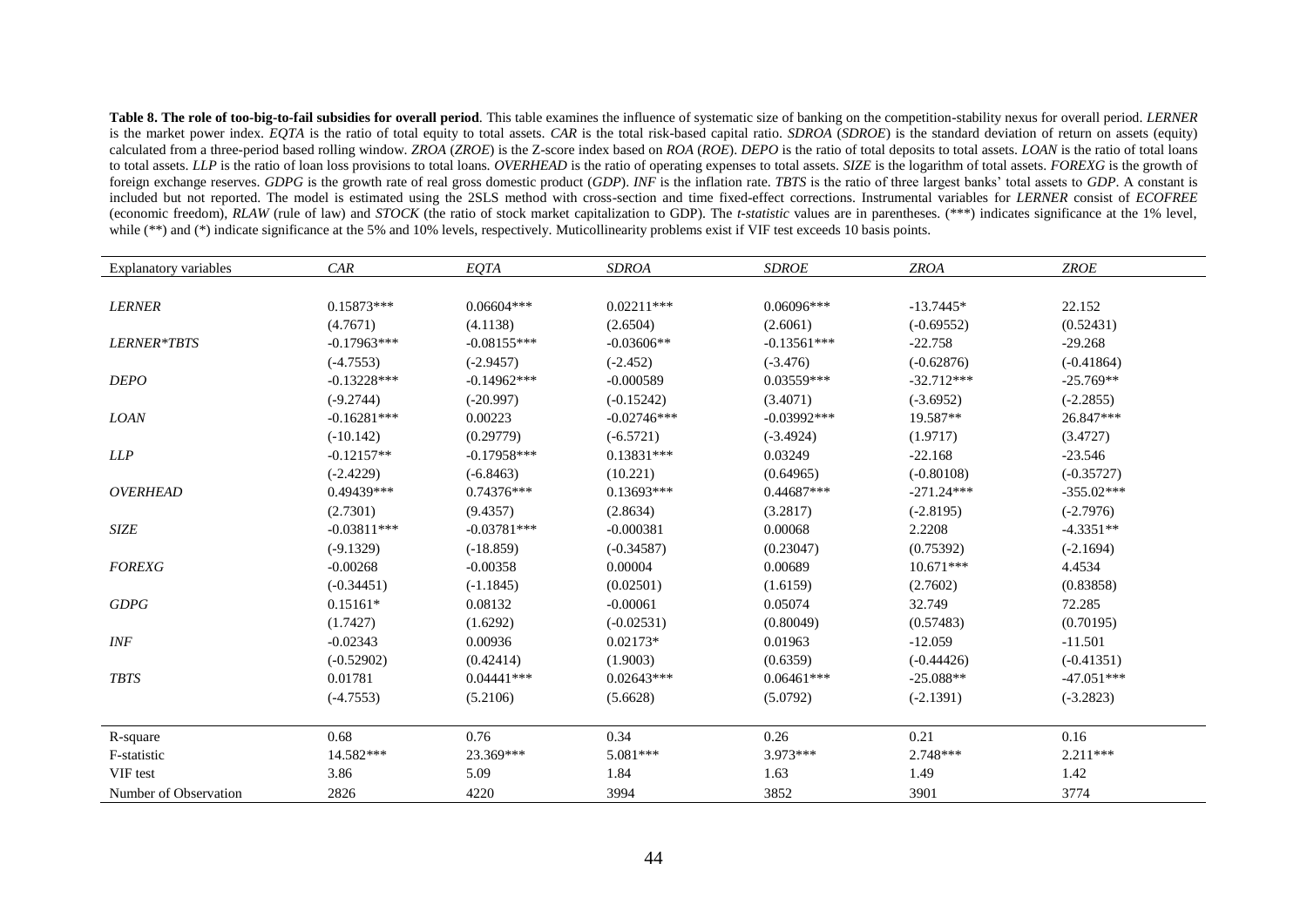**Table 9. The Asian crisis and too-big-to fail subsidies.** The influence of systematic size of banking on the competition-stability nexus over the 1997-1999 period. *LERNER* is the market power index. *EQTA* is the ratio of total equity to total assets. *CAR* is the total risk-based capital ratio. *SDROA* (*SDROE*) is the standard deviation of return on assets (equity) calculated from a threeperiod based rolling window. ZROA (ZROE) is the Z-score index based on ROA (ROE). DEPO is the ratio of total deposits to total assets. LOAN is the ratio of total loans to total assets. LLP is the ratio of loan loss provisions to total loans. *OVERHEAD* is the ratio of operating expenses to total assets. *SIZE* is the logarithm of total assets. *FOREXG* is the growth of foreign exchange reserves. GDPG is the growth rate of real gross domestic product (GDP). INF is the inflation rate. TBTS is the ratio of three largest banks' total assets to GDP. A constant is included but not reported. The model is estimated using the 2SLS method with cross-section and time fixed-effect corrections. Instrumental variables for *LERNER* consist of *ECOFREE* (economic freedom), *RLAW* (rule of law) and *STOCK* (the ratio of stock market capitalization to GDP). The *t-statistic* values are in parentheses. (\*\*\*) indicates significance at the 1% level, while (\*\*) and (\*) indicate significance at the 5% and 10% levels, respectively. Muticollinearity problems exist if VIF test exceeds 10 basis points.

| Explanatory variables | CAR           | EQTA          | <b>SDROA</b>  | <b>SDROE</b>  | <b>ZROA</b>  | <b>ZROE</b>  |
|-----------------------|---------------|---------------|---------------|---------------|--------------|--------------|
|                       |               |               |               |               |              |              |
| <b>LERNER</b>         | $-0.11305**$  | $-0.01413$    | $-0.01023*$   | $-0.02626**$  | 24.105***    | 59.165***    |
|                       | $(-2.4069)$   | $(-0.44649)$  | $(-0.19222)$  | $(-2.5404)$   | (6.2099)     | (3.689)      |
| LERNER*TBTS           | 0.05616       | $-0.21879***$ | 0.33649***    | 0.0187        | 68.251       | $-95.295$    |
|                       | (0.21881)     | $(-4.5208)$   | (8.4238)      | (0.14537)     | (0.85577)    | $(-1.0259)$  |
| <b>DEPO</b>           | $-0.03346$    | $-0.1894***$  | $-0.02676$    | $-0.02859$    | $-25.861$    | $-74.856$    |
|                       | $(-0.42584)$  | $(-9.8558)$   | $(-0.92299)$  | $(-0.87663)$  | $(-1.0106)$  | $(-1.3102)$  |
| <b>LOAN</b>           | $-0.16844***$ | 0.04657       | $-0.07523$    | $-0.07778***$ | 29.321**     | 89.019***    |
|                       | $(-3.4209)$   | (1.4082)      | $(-1.3521)$   | $(-9.9026)$   | (2.4443)     | (5.9636)     |
| <b>LLP</b>            | 0.28284       | 0.08296       | 0.07918       | 0.00415       | $-38.157$    | $-5.0269$    |
|                       | (1.4924)      | (1.3793)      | (0.85658)     | (0.08705)     | $(-1.5699)$  | $(-0.11144)$ |
| <b>OVERHEAD</b>       | 0.46927       | 0.11152       | 0.01812       | $-0.25461$    | $-121.794$   | 647.2***     |
|                       | (0.61903)     | (0.28509)     | (0.07634)     | $(-1.2718)$   | $(-0.64495)$ | (8.4798)     |
| <b>SIZE</b>           | $-0.08002**$  | $-0.03133***$ | $-0.0515***$  | $-0.06546***$ | 4.8601       | 50.581***    |
|                       | $(-2.0639)$   | $(-4.9906)$   | $(-7.3885)$   | $(-2.9508)$   | (0.31528)    | (2.6975)     |
| <b>FOREXG</b>         | 0.00922       | $0.01054**$   | $-0.01315***$ | $0.02109***$  | 1.8871       | $-2.3124$    |
|                       | (0.52786)     | (2.3453)      | $(-3.2231)$   | (3.1871)      | (0.53683)    | $(-1.2779)$  |
| GDPG                  | 0.93757       | 0.56373       | $-1.1767$     | $-0.13529$    | $-643.14***$ | $-282.83***$ |
|                       | (0.79523)     | (0.91224)     | $(-1.5039)$   | $(-0.33993)$  | $(-5.0017)$  | $(-4.4134)$  |
| <b>INF</b>            | $-2.6819***$  | $-0.31906$    | 0.05153       | $-0.28919$    | $-15.253$    | 783.08***    |
|                       | $(-4.5737)$   | $(-1.1651)$   | (0.22076)     | $(-1.2702)$   | $(-0.09359)$ | (3.4252)     |
| <b>TBTS</b>           | $-0.18834$    | $-0.23132$    | 0.53144*      | 0.16446       | 149.71       | $-13.189$    |
|                       | $(-0.32027)$  | $(-1.0389)$   | (1.6925)      | (0.87233)     | (0.78535)    | $(-0.13575)$ |
| R-square              | 0.79          | 0.84          | 0.32          | 0.62          | 0.33         | 0.44         |
| F-statistic           | 8.665***      | 17.773***     | 4.018***      | 4.527***      | 2.092***     | 2.732***     |
| VIF test              | 9.32          | 9.17          | 2.65          | 5.01          | 2.86         | 3.63         |
| Number of Observation | 492           | 813           | 807           | 761           | 797          | 747          |